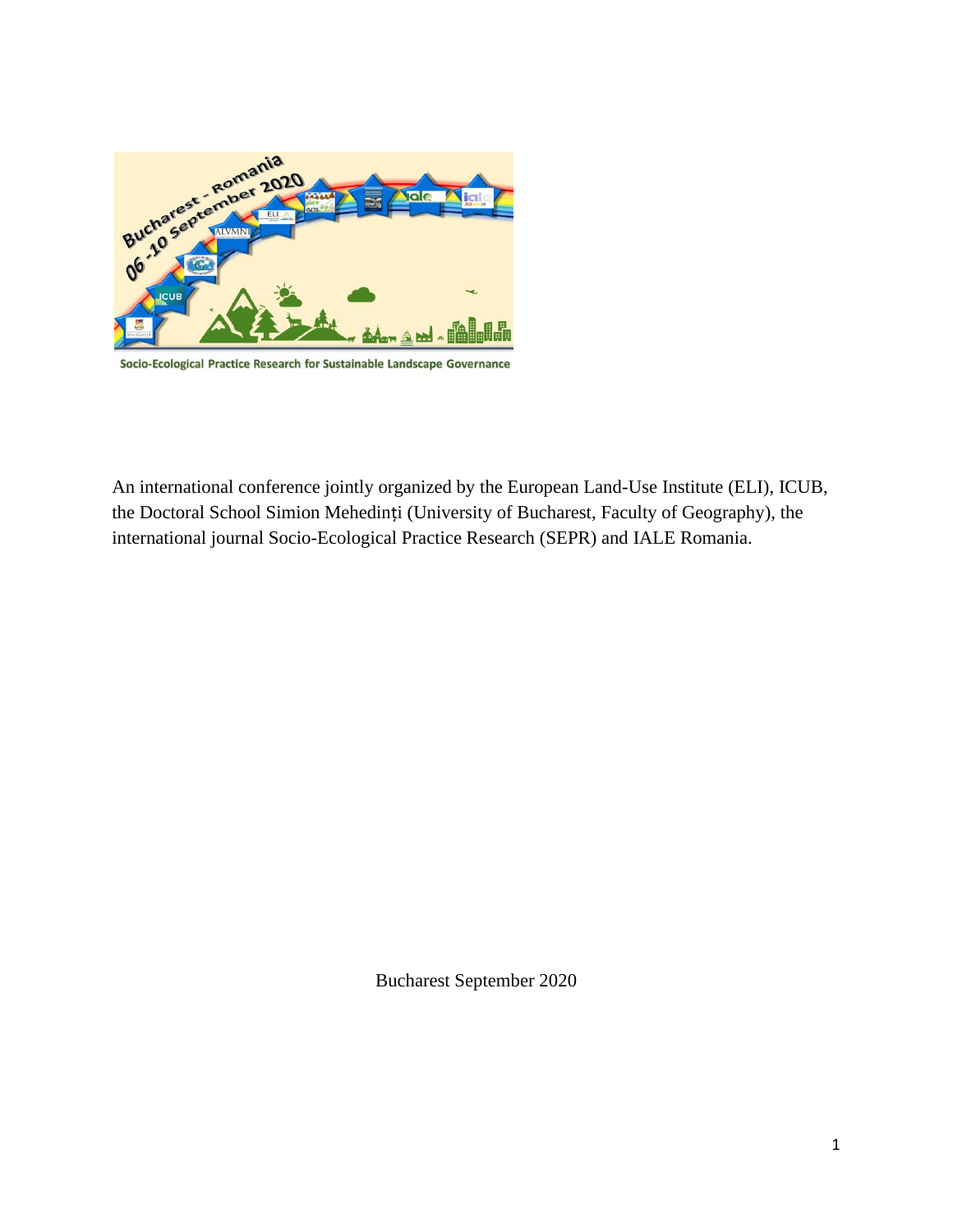#### **Author: Jianguo (Jingle) Wu <sup>1</sup>**

1 *School of Life Sciences and School of Sustainability, Arizona State University, Tempe, AZ 85287, USA*

#### **Title***: Ecological civilization, socio-ecological practice research, and sustainability science*

**Abstract:** Ecological civilization is a new kind of civilization – human civilization in harmony with nature, which represents an ultimately sustainable relationship between humans and the environment. Different from the agricultural and industrial civilizations, both of which could be characterized by humans conquering, domesticating, and exploiting nature, ecological civilization aims to balance development and conservation, and minimize human ecological footprints, so that people and nature can both thrive in the long term. While this sounds familiar and resonant with the theme of our time, I argue that ecological civilization must be based on a comprehensive and solid science foundation if it is to be more than just a political slogan or a utopian aspiration. This needed science foundation is sustainability science, and socio-ecological practice research is necessary to implement sustainability science-guided ecological civilization on the ground.

#### **Author: Robert M. Scheller <sup>1</sup>**

<sup>1</sup> *Forestry and Environmental Resources, North Carolina State University, USA*

#### **Title:** *Landscape trajectories under climate change and climate adapted management.*

**Abstract:** Concern over global change has prompted debate about whether active management can accelerate landscape adaptation to novel conditions, maintain resilience, and continue the provision of ecosystem services. Forest scientists and managers have proposed many innovative approaches including facilitated migration, genomic interventions, restoration silviculture, and many others. Few of these innovations have been tested at broad scales because of the difficulties of testing them at scale and because the full effects may not be known for decades. My lab and I use forecasting to test innovative solutions to global change and to assess how they may interact with climate futures and novel disturbance regimes. Forecasting does not provide predictions about what will or will not succeed or fail. Rather, it provides information about potential tradeoffs and costs and can inform the discussion before innovations are executed at broad scales. Our results suggest that landscape structure and function will decline as the magnitude of climate change increases. This decline will be highly variable across landscapes and is dependent on both natural and managed resilience. Climate adaptive management could maintain or even increase ecosystem services although radical interventions may be necessary. We conclude that for any landscape, a range of landscape trajectories are possible and that comprehensive management efforts have the potential to redirect trajectories towards more positive outcomes.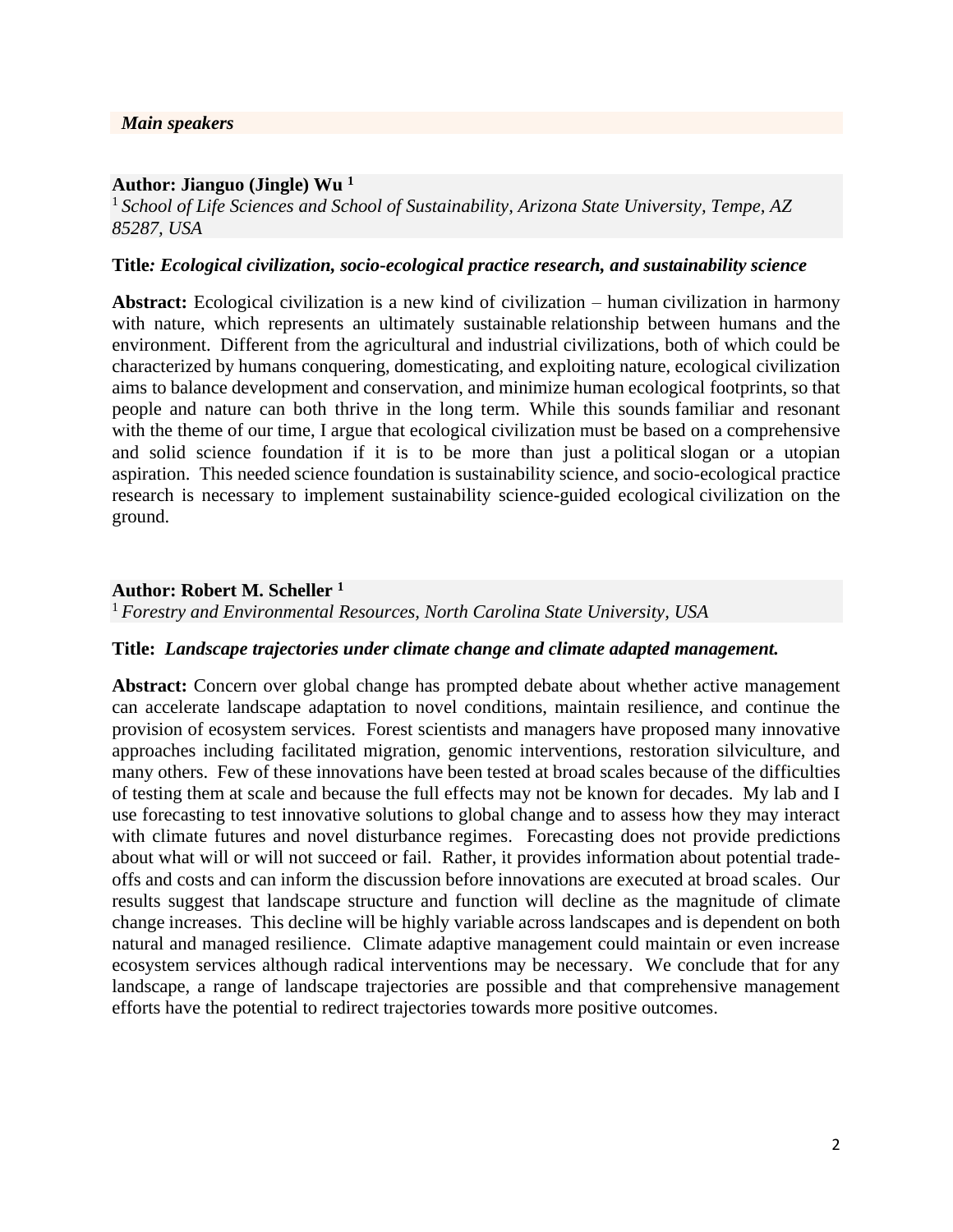#### **Author: Christine Fürst <sup>1</sup>**

<sup>1</sup> *Dept. Sustainable Landscape Development, Institute for Geosciences and Geography, Martin Luther University Halle-Wittenberg*

# **Title***: Bringing Nature and People together – Challenges in managing sustainably Human-Wildlife Interactions*

**Abstract:** Social-Ecological Research in Practice is confronted with manifold challenges in how to characterize the relations between humans and their environment. A particular example is the management of human-wildlife interactions which might be characterized by highly biased impacts on both sides. Rewilding and the "spirit of nature" are motives for enhancing humanwildlife interactions that can be often found in developed countries and herein more in urban areas. Contrariwise, conflicts, fears and mutually negative impacts arise more in developing countries or in poorly developed areas. More recent developments show however, that human-wildlife interactions are moved more and more toward urban areas since these are often more diverse considering their niches and habitat qualities for a multitude of animals and also due to the increasing trend of urbanization which stretches more and more into formerly untouched areas. This talk summarizes some key trends considering perceptions and experiences in human-wildlife interaction and it sustainable development brought up in an international workshop supported by Future Earth DKN in 2019.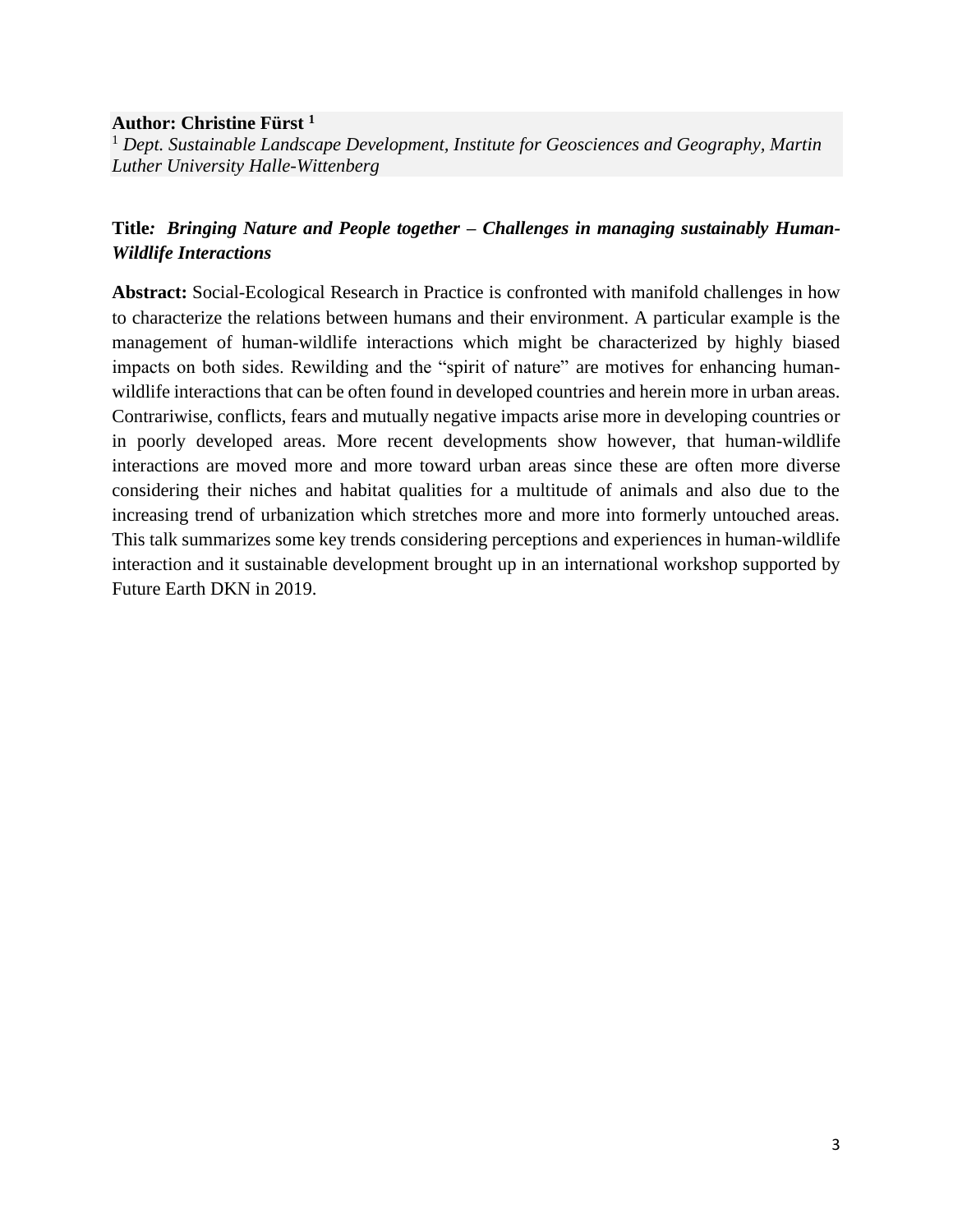# **Author(s): Jiquan Chen<sup>1</sup>** *<sup>1</sup> Harrison Rd Rm 201, Manly Miles Build,USA*

## **Title:** *\$· Person-1·Yr-1 ·mm-1: An integrative Metric for SESometry*

**Abstract**: Ecologists have developed a long list of quantitative measures to measure status and change in ecological systems. Simultaneously, scholars from socioeconomic fields have their own ways of describing social systems. As the scientific community ventures toward integrated research on social-environmental systems (SES), we need to connect these discipline-specific metrics to enable meaningful interpretations of SES dynamics and functions. In the absence of a coupled metric, spatial and temporal changes are examined in parallel and trends must be compared. A few integrated measures have been put forth in recent research; some are intuitive, but others may appear awkward to researchers from physical and social science. Gross domestic production per capita (GDPpc, \$ per person), for example, has been widely applied to assess the economic condition of an administrative entity. Would an integration of GDP, population, ecosystem production and water loss (e.g., evapotranspiration, ET) per person be meaningful with a unit of \$·Person-1·Yr-1 ·mm-1? Our objective of this paper is to stimulate the community with a new measure on SES functions and dynamics, termed SESm1. We present potential meaning and applications of SESm1 based on data from 20 administrative entities across the Asian drylands to demonstrate the (in)validity of this approach. The advantages and disadvantages of each of these integrated measures is also discussed. Mathematical and empirical connections between SESm1 and its components, as well as with other independently measured variables are explored at provincial and national levels.

*Keywords: New Metric, Socioeconmic-Ecological System, drylands*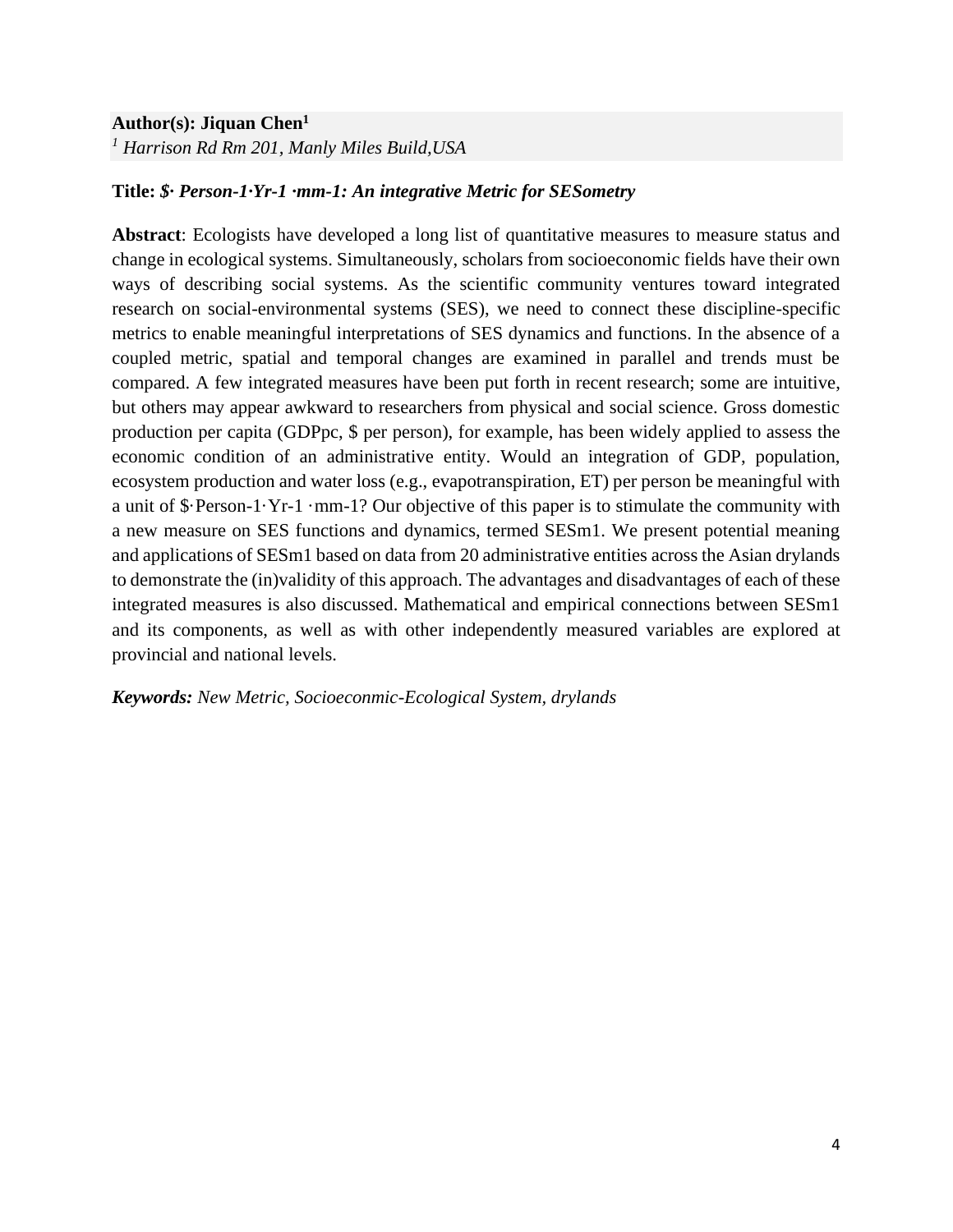## **Section 1.** *European Landscape Convention – 20 years. Best practice examples: from scientists to practitioners*

**1. Author(s): Zita Izakovičová <sup>1</sup> , Jana Špulerová <sup>1</sup> , Ivana Kozelová <sup>1</sup>** *1 Institute of Landscape Ecology, Slovak Academy of Sciences, Stefanikova 3, SK-81499 Bratislava, Slovakia*

#### **Title:** *The approach to typology of biocultural landscape in Slovakia* (oral presentation)

**Abstract:** Biocultural landscapes integrate both natural and cultural elements that interact giving a particular character to the landscape that man shaped for centuries adding permanent disturbance into the system. The aim of this article is to present approach to typology of biocultural landscape in Slovakia that based on previous classifications of cultural landscape and their role in interaction of natural elements and increase of the biotic and biocultural value of the landscape. For classification, we used multi-criterial analysis in GIS including indicators reflecting natural, cultural and biocultural values of the landscape. The main types of biocultural landscape represent traditional meadow-pasture landscape, traditional vineyard landscapes, traditional landscape with dispersed settlement, traditional mining landscape, biocultural landscape with historical water buildings, and biocultural landscape with different historical elements. This work was supported by the Scientific Grant Agency of Ministry of Education of the Slovak Republic [No. 2/0078/18 "Research of biocultural values of landscape"].

**Keywords**: landscape typology, cultural value, natural elements, relationship

## **2. Author(s): Andreea Nita 1,2 , Ileana Stupariu <sup>1</sup>**

*<sup>1</sup> University of Bucharest, IALE Romania*

*<sup>2</sup> University of Bucharest, Faculty of Geography, Center for Environmental Research and Impact Studies, Romania*

# **Title:** *The role of an international treaty in creating over time a sustainable network for landscape interdisciplinary approaches* (oral presentation)

**Abstract:** The European Landscape Convention (ELC) of the Council of Europe represents the first international treaty concerning all aspects of European landscape. Through this convention, public authorities have been encouraged to adopt policies and measures at local, regional, national and international level in order to protect, manage and properly plan landscapes in a sustainable manner. Our study aims to provide a better understanding of the landscape governance research trends. For this, we analyze 450 published articles in international journals specialized in landscape conservation between 2000 and 2020. We use bibliometric indicators (i.e. keywords) in order to discover the landscape research trends and evolution in the past 20 years. Furthermore, for each article we assigned different attributes in order to perform a more detailed analysis of the ELC aspects covered (such as: only reference in the text or to the law; provides the ELC landscape definition; discusses the implementation of ELC in general; or the fact that the adoption of ELC encouraged the identification / characterization / protection / conservation of the natural landscape; refers to ELC as a "policy instrument"; either the research promotes the landscape perception of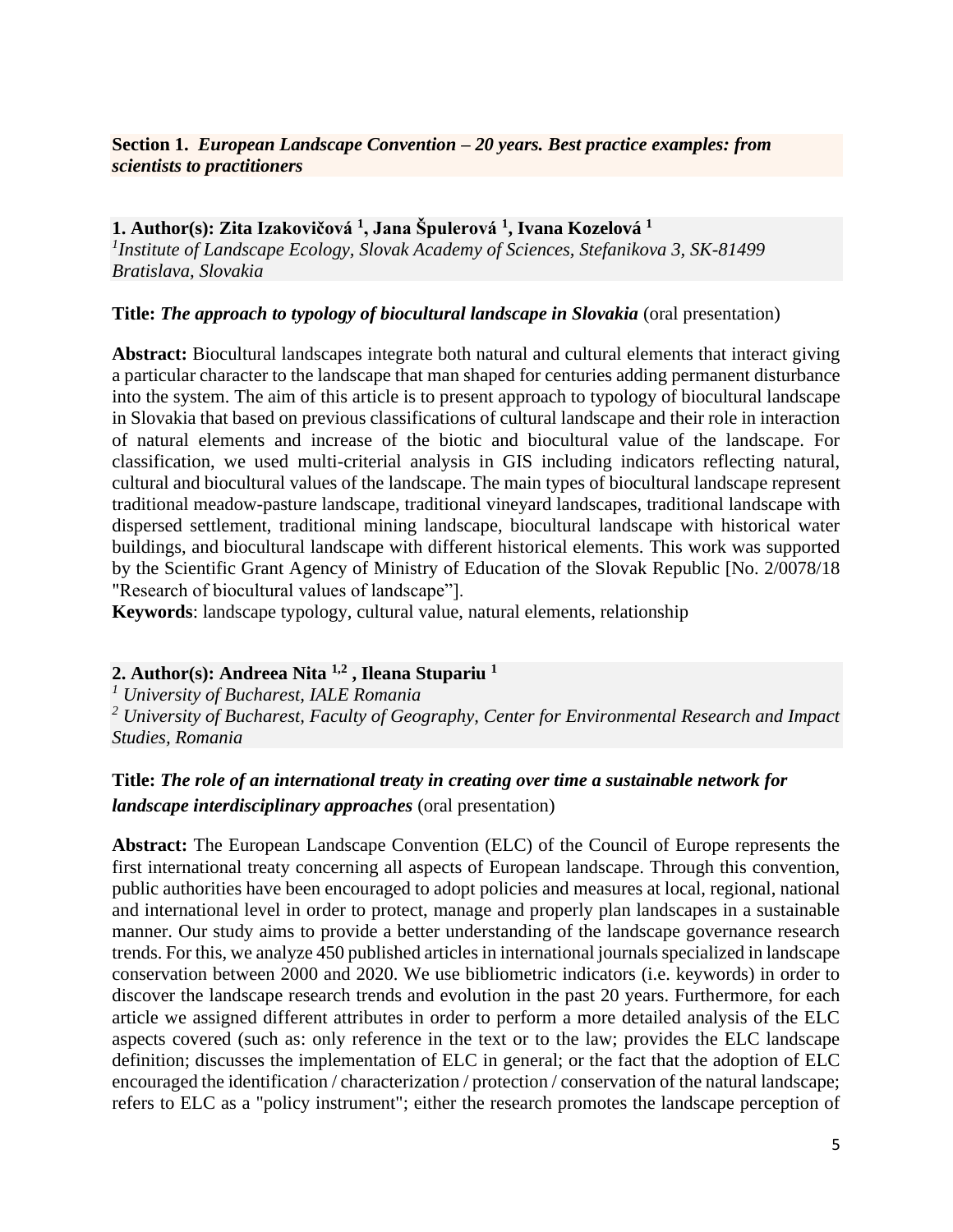the local people or various stakeholder groups, etc.). Our results highlight the evolution of the most common trends of ELC and tries to identify the perspectives of landscape conservation by providing insights for the future and sustainability of the landscape.

*Keywords: European Landscape Convention, network analysis, landscape research, bibliometric analysis*

**3.Author(s): Marioara Pascu<sup>1</sup>** *<sup>1</sup> Technical College D.Ghika, from Comanesti, Romania*

**Title:** *The assessment of the authenticity and conservation status of Hărman cultural property* (poster presentation)

**Abstract:** The vernacular architectural style is on the risk of disappearing in Transylvania as a result of the depopulation of the Saxons villages of German origin in consequence of massive migration to Germany. The nomination of Hărman cultural properties on the UNESCO list is part of an international legal framework. The proposed area includes a 63,47 ha perimeter of the historic centre of Hărman consisting of a compact group of 260 houses and the entire fortified Evangelical Church. The assessment of the authenticity and conservation status of Hărman cultural property was carried out by applying the criteria: form and design, materials and substances, use and functions, location and positioning which are applicable to the tangible features of the landscape. The authenticity assessment based on sheet inventory, applied individually on each building, concluded that from a total of 260 Saxons buildings, 19.23 % benefit from exceptional authenticity, 33.46 % from good authenticity, 31.92 % - medium and 15.38 % - low. The proportion of buildings in a low authentic status is relatively low (15.38%), which is favourable to the nomination. Moreover, the percentage share of those with exceptional and good authenticity amounts to 52.69 %. The in situ assessment found that 68.84% of all buildings analysed are in very good conservation status, 23.46% are in good condition, 5.76% - acceptable and 1.92% in a degraded state. As for the evaluation of intangible heritage, it was achieved by applying the criteria: traditions, techniques and management system, language and other forms of intangible heritage, spirit and feelings. The results have shown that the following forms of intangible heritage are currently preserved in the Saxons choir, the Symphonic series of Barcensis in the Barsei country fortresses etc. The results also showed that 80% of the subjects have a strong historical feeling for the historical landscape

*Keywords: vernacular heritage, cultural heritage, Saxons, Transylvania*

**4. Author(s): Diaz-Maroto Ignacio J. <sup>1</sup>** *<sup>1</sup>Department of Agroforestry Engineering, University of Santiago de Compostela, Spain*

**Title:** *European Landscape Convention: a model of landscape-based territorial development* (oral presentation)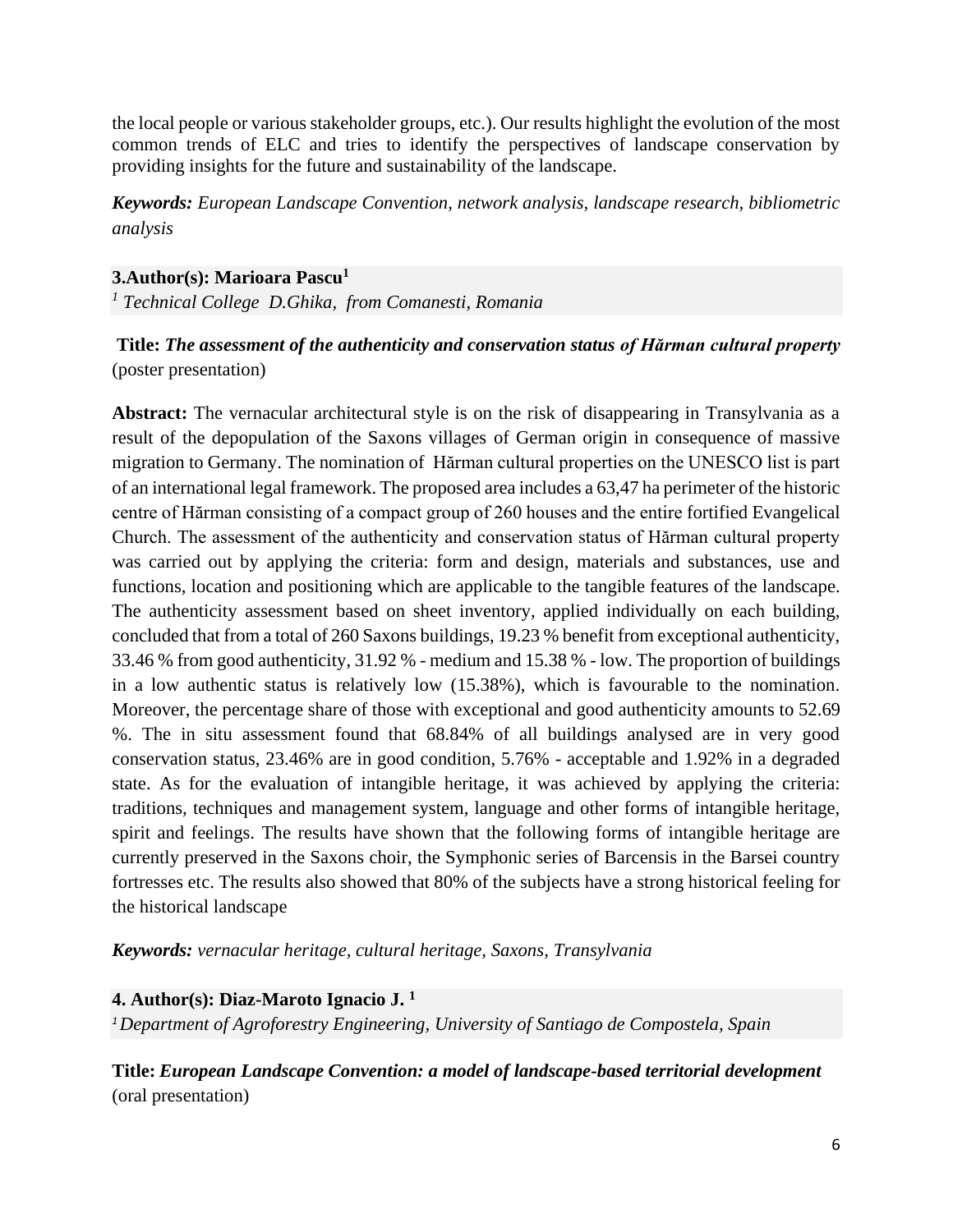**Abstract**: In a global concept, the landscape provides the framework for knowledge and territorial analysis, policies for sustainable development and environmental processes cultural, and socioeconomic taking place in it. In late years, the landscape recognition, conceived as a resource demand suitable protection, planning and management, led to its legal recognition. On 20 October 2000, the European Council in Florence backed up the "European Landscape Convention", being ratified by Spain on 26 November 2007. Note the new legal protection covers all landscapes, both the most beautiful and the most degraded, and it demands for the latter, the implementation of the measures for its recovery and conservation. According to the competence division recognized in the Constitution Spanish, the State only has taken some measures such as the landscape references in the "Law on Land and Urban Rehabilitation". Then, the role in landscape policy corresponds to the Autonomous Communities, according to the suggestions of the Council of Europe for the implementation of the Convention: i) use tools of territorial organization; ii) develop specific instruments. In June 2008, the Galician Landscape Protection Law was approved, which include the guidelines from the European Landscape Convention. And, in May 2010, Galicia became member of the European Network of Regional and Local Entities to the implementation of said agreement. The landscape must be a factor that complete and integrate regional policies, urban planning, and environmental protection, as well as any sectoral policy which promotes a direct or indirect impact on the environment. The Galician Territory Management Guidelines define a new territorial model, establishing spatial settlement patterns of the sectoral activities. In this model, rural area occupies most of the land and is a vital for the development. It is characterized by a great landscape diversity results in differences in the natural environment and human action over time. It has a high density of territorial occupation, derived from a heterogeneous settlement system, with a network of more than 30,000 population entities of unequal size and different organizational models, distributed in a dispersed way (75% do not reach 50 inhabitants, and a bit more than 13% of the population of Galicia resides in it). The parish is the smallest unit of grouping of settlements and the main reference in its economic and social organization.

*Keywords:* Territorial planning, Landscape protection, Rural area, Galician territorial model

## *5.* **Author(s): Andreea Nita<sup>1</sup> , Alina – Constantina Hossu<sup>1</sup> , Cristina Gabriela Mitincu<sup>1</sup> , Athanasios Alexandru Gavrilidis<sup>1</sup> , Mihai Răzvan Niță<sup>1</sup>**

*<sup>1</sup>University of Bucharest, Faculty of Geography, Center for Environmental Research and Impact Studies, Romania*

# **Title:** *Multilateral agreements cooperation to minimize environmental impact* (poster presentation)

**Abstract**: Improving the quality of the environment and preserving landscape resources for future generations has been a subject of national policies in the last centuries. The number of agreements increased significantly as a result of the severity of environmental issues and increasingly degraded environment. Time has shown that these treaties have helped to reduce these past issues, but we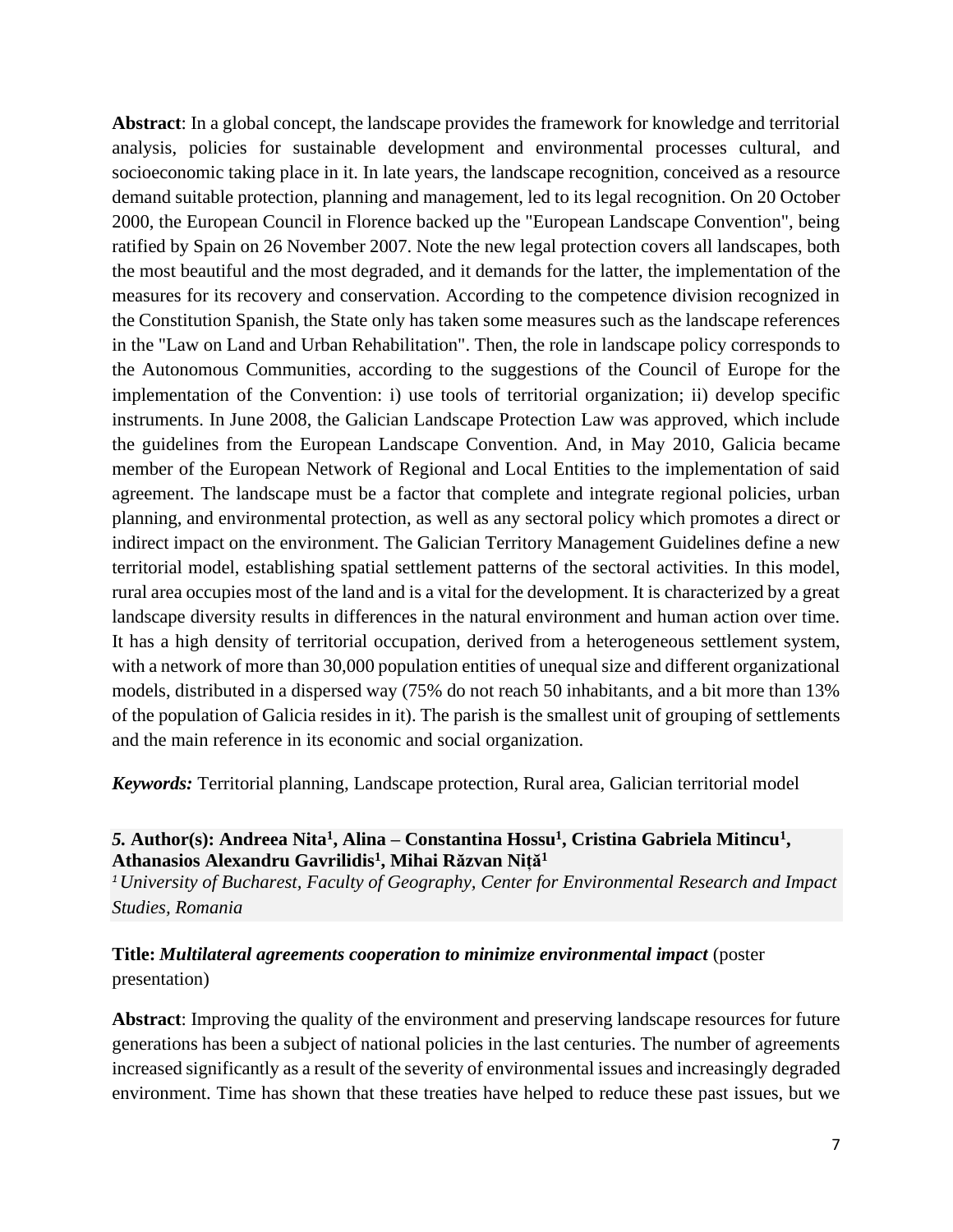are constantly evolving, and we are currently facing more stringent environmental problems such as climate changes, land-use changes, species extinction, excessive pollution, massive deforestation. Scientific research over the last decade shows that the optimal perspective in terms of environmental governance and landscape management emphasizes collaboration between all institution and stakeholders involved, from local to regional, national and international, paying particular attention to the socio-ecological perspective and the structure for the implementation of good practices. However, the gap between the legislative and practical part is still being discussed as the main cause of the environmental problems that society is currently experiencing. Therefore, their investigation as a whole can lead to finding out some structural features that can offer advice for improvement and, respectively, ways to improve and overcome existing barriers. To achieve successful environmental governance is only possible with the involvement of all parties or stakeholders. This paper tries to illustrate the evolution of the network of cooperation established between the international parties that ratified the most important environmental treaties at international level discussing transboundary issues. Through our analyses, we determine the dynamic of the network and examine the core-periphery model, which shows the current situation in terms of the level of involvement in the ratification and application of the principles of the environmental treaties established at international level.

*Keywords: impact assessment, environmental governance, multilateral agreements, EIA, SEA*

**Section 2**. Novel technologies, instruments, modelling and knowledge implementation in Geo and Life Sciences

# **1.Author(s): Monica de Castro Pardo<sup>1</sup> , Pascual Fernandez Martinez<sup>2</sup> , Victor Martin Barroso<sup>2</sup> , Joao C. Azevedo<sup>3</sup>**

<sup>1</sup> *Department of Business Economics, Faculty of Law and Social Sciences, Universidad Rey Juan Carlos, Spain; Department of Applied Economics I and history and economic institutions, Faculty of Law and Social Sciences, Universidad Rey Juan Carlos, Spain; <sup>3</sup>Centro de Investigação de Montanha, Instituto Politécnico de Bragança, Portugal*

# **Title:** *A BoD-DEA approach to constructing Sustainable Rural Development Indicators* (oral presentation)

**Abstract:** Sustainable Rural Development is key to maintain active local communities in rural and semi-natural areas while avoiding depopulation in these territories. Assessing regional development in these areas is necessary to improve decision-making processes in order to define sustainable public policies for rural communities, while ensuring nature conservation. Even though rural areas often overlap with high ecological value sites, the environmental components of sustainable rural development indicators have not been pinpointed enough. The objective of this work was to propose a new sustainable rural development composite indicator (nSRDI) considering an environmental sub-indicator based on the assessment of vulnerability of ecosystem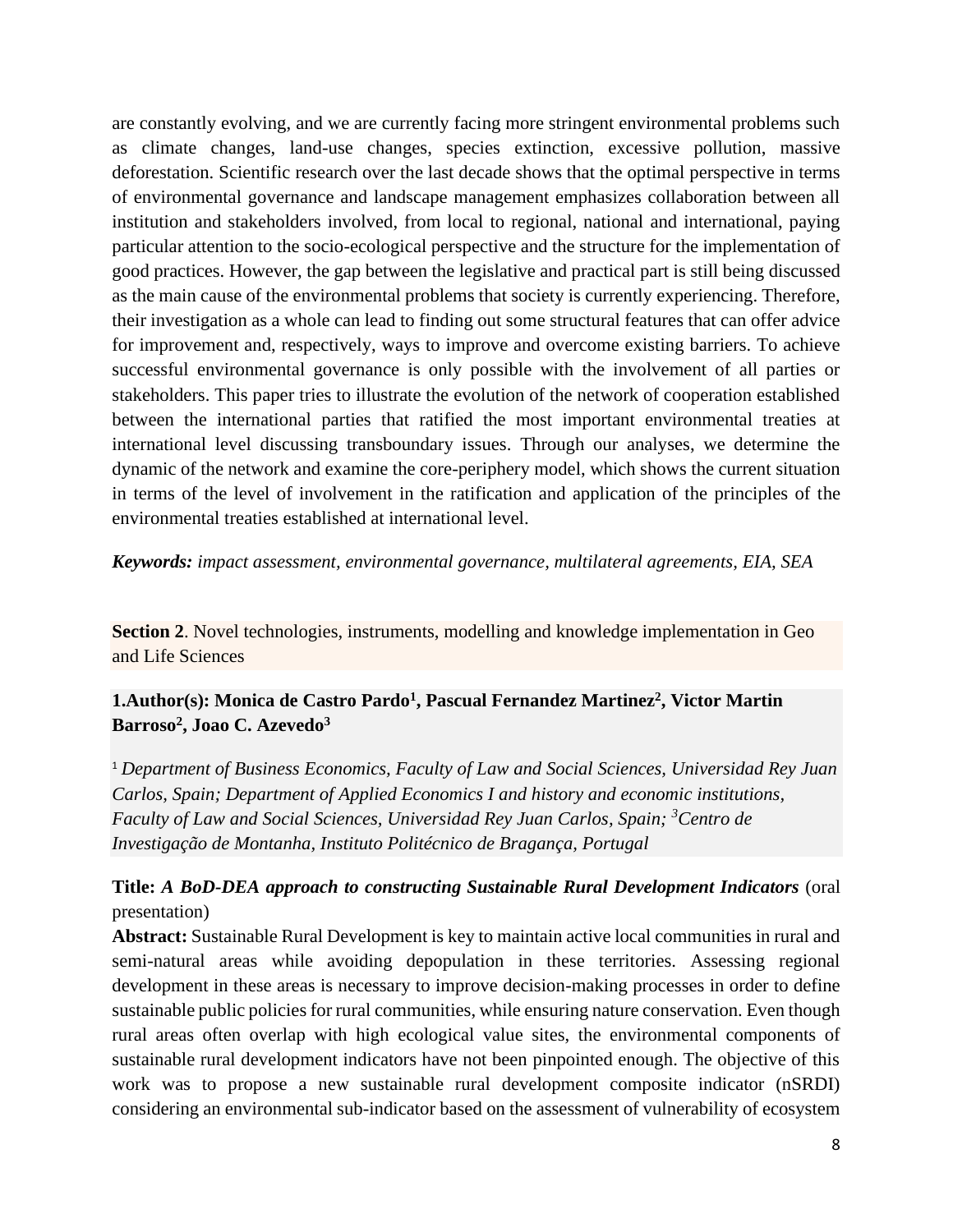services. The proposed model allows aggregation of social and economic sub-indicators through an efficiency approach and aggregation of the environmental sub-indicator through a vulnerability approach using a BoD-DEA (Benefit of Doubt - Data Envelopment Analysis) method. We applied the model in 10 regions containing 189 rural municipalities in Huesca (Spain) to obtain a sustainable rural development ranking of regions. The vulnerability component of the environmental sub-indicator was established based on a reference protected area, the Ordesa and Monte Perdido National Park (OMPNP) in Huesca. The environmental sub-indicator and the composite index were further tested through the analysis of the effect of different weighting methods (equal and optimal) on scores and resulting rankings of regions. Results showed substantial differences in nSRDI and environmental sub-indicator scores when vulnerability was taken into account. This suggest that environmental component and the perspective from which it is addresses is important to deal with sustainability and rural development.

*Keywords: Sustainable Rural Development Indicators, DEA models, vulnerability, ecosystem services*

**2. Author(s): Taisser H. H. Deafalla<sup>1</sup>** *<sup>1</sup> TU Dresden, Germany*

## **Title:** *Assessing Object-based Analysis for Mapping Land Cover/Land Use and its Change in Semi-arid Regions* (oral presentation)

**Abstract:** In semi-arid regions such as Nuba Mountains of Sudan where the study located, the areas are spatially heterogeneous and with a similar spectral response, LU/LC mapping with remotely sensed data encounters a complexity of problems when applying methods based on spectral information and ignoring spatial information. Therefore, for this study, the Object based Approach has been proposed for discriminating different LC classes based on group pixels with analogous spectral and spatial response, based on predefined criteria to extract features of interest. Sixteen Landsat imagery data time series over the study site were used to classify and detect the transformations in the landscape during the period from 1984 to 2019. Beside the ground reference data, Google Earth maps were used to develop and control the signatures as well as for the accuracy of the classification. Additionally, the study subsequently utilized an improved method for the analysis of satellite images, based on integrating multiple features namely; NDVI, MNDWI, SAVI, DEM and Thematic layer. Multi-date post-classification comparison change detection was performed to investigate LC change in the study area during the study period. Then to evaluate the results of conversions, moreover Geographic Object-Based Change Detectio was applied to quantify and locate the change. The use of object based approach has proven that it has provided offers of unprecedented opportunities, to classifier and detects the changes in LU/LC more accurately, over large areas, with diminishing costs and processing time. In sum, more new studies that integrate model-based terrestrial and remotely sensed data, to highlight the need of understanding the context of LU/LC, are required to more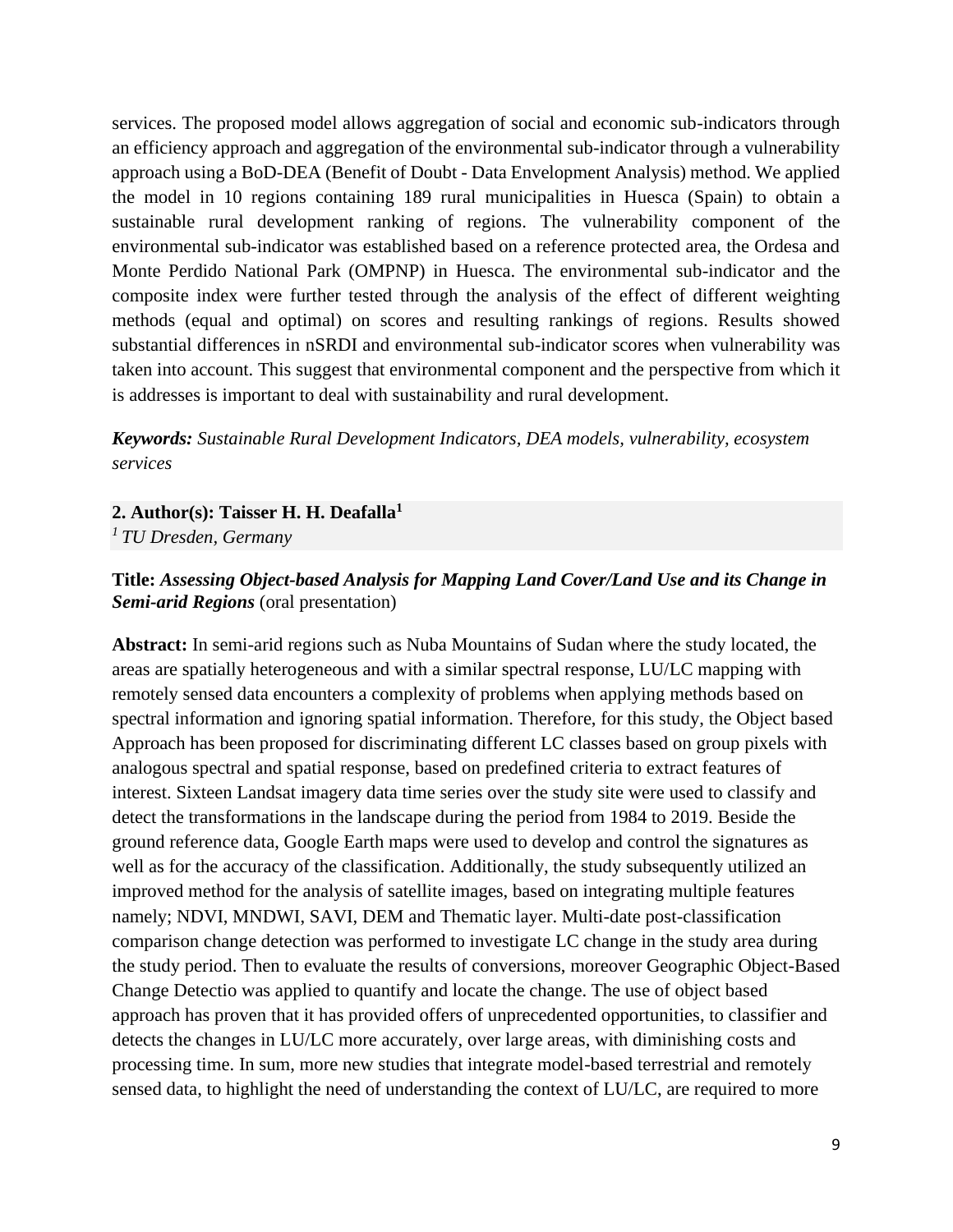understanding the dynamics, predicting the patterns and trend of changes as well as for improving land management policies to meet the increasing demands for basic human needs and welfare.

*Keywords: K-Nearest Neighbor classifier model, knowledge-based classifier, Landsat images, Semi-arid Regions, Spectral indices*

## **3.Author(s): Daniele La Rosa**<sup>1</sup> **, Massimo Palme**2,3 *,* **Riccardo Privitera**<sup>1</sup>

 *Department of Civil Engineering and Architecture, University of Catania (Italy) Escuela de Arquitectura, Universidad Católica del Norte, Antofagasta, Chile Centro de Investigación Tecnológica del Agua en el Desierto, Universidad Católica del Norte, Antofagasta, Chile* 

# **Title:** *Green Infrastructure in private residential areas: Building Performance Simulation for Urban Planning* (oral presentation)

**Abstract:** Over the past decades, intense urbanization processes have produced built environments with a low energy efficiency and a severe lack of green spaces, which represent the main providers of ecosystem services in cities and play a relevant role in regulating the local microclimate. Among the different natural processes involved in climate regulation, a fundamental role is played by the shading effects of urban vegetation on buildings and built environment. Consequently, urban planning strategies aimed at designing a Green Infrastructure (GI) can have significant impacts on reducing the energy demand of cities while providing new green spaces for the local community. This is particularly relevant in high density settlements, where urban morphology types such as multi-storey apartment buildings represent an important percentage of the entire built environment. Despite its importance, the implementation of a GI from public administrations must often challenge the lack of economic resources to acquire and manage private land to be set as new urban green spaces. This article investigates the potential energy savings for multi-storey apartment buildings that can be achieved by shading effect of trees. Particularly, building performance simulations are carried out considering different configurations of key parameters, such as trees species, distance to buildings, orientations of buildings and actual room of open spaces beside buildings where to plant new trees. The simulations are run for a real urban case study located in the metropolitan area of Catania in southern Italy. Simulations of shading effect are carried out considering three species of trees and 41 different configurations depending on actual availability of open spaces around buildings. Results show that relevant energy savings can be obtained when the entire façades of buildings are shaded. From an urban design point of view, results also suggest that the distance of trees from buildings and the actual availability of room for trees are key aspects to consider when design where and how to plant new trees. Findings of this work support urban planning for the choice of different scenarios and alternatives of GI to better balance public and private costs and generate wider benefits for the local communities.

*Keywords: Green infrastructure, residential areas, simulations*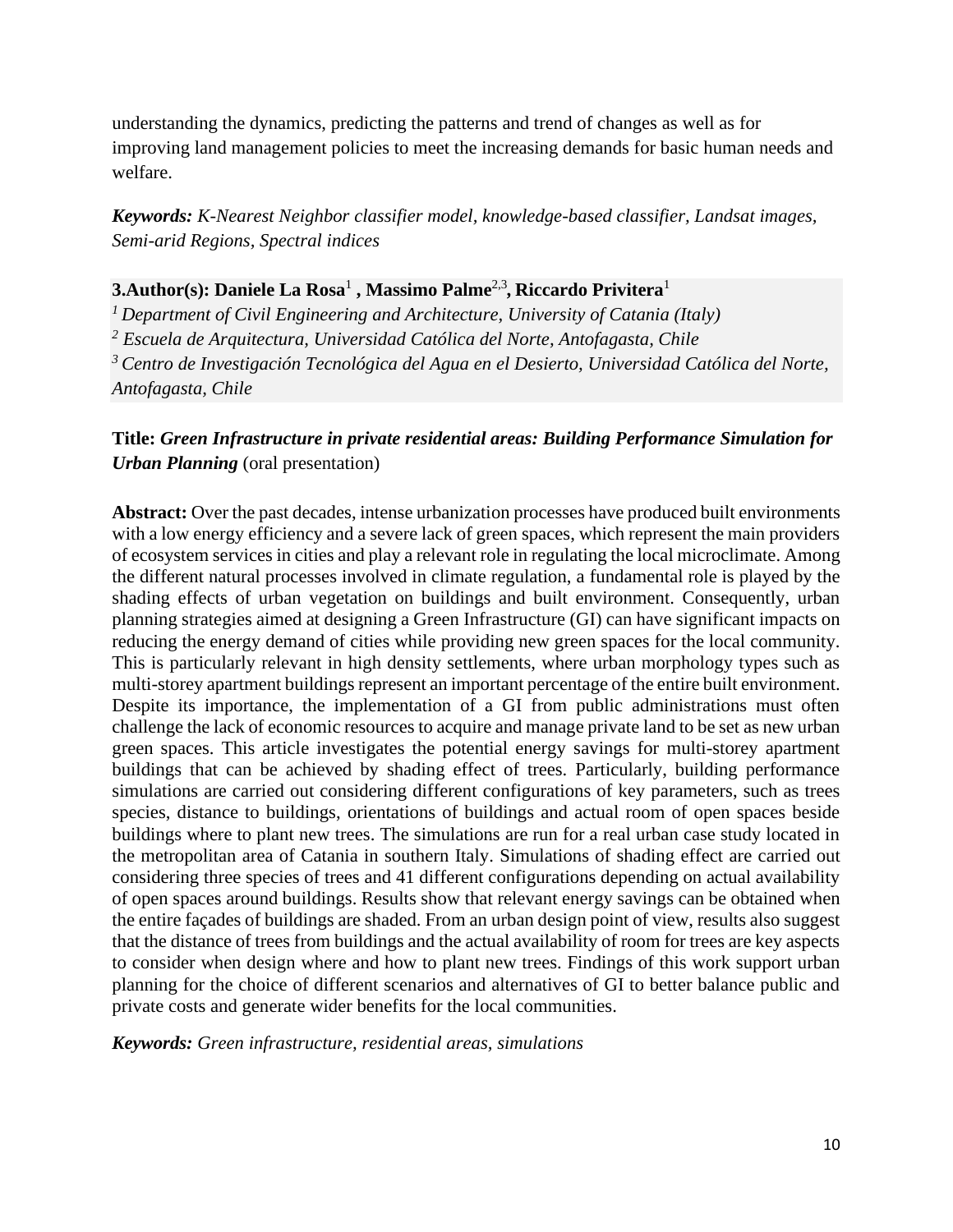## **4.** Author(s): Yamina Micaela Rosas<sup>1</sup>, Pablo Luis Peri<sup>2</sup>, Maria Vanessa Lencinas<sup>1</sup>, **Guillermo Martinez Pastur**<sup>1</sup>

*<sup>1</sup> Laboratorio de Recursos Agroforestales (CADIC-CONICET), Argentina <sup>2</sup>UNPA-INTA-CONICET, Argentina*

## **Title:** *Potential biodiversity maps of multiples taxonomic group to support conservation strategies at different scales* (oral presentation)

**Abstract:** Different spatial analyses were developed for biodiversity conservation. Maps of potential biodiversity (MPB) define the distribution and ecological requirements of key species, while maps of priority conservation areas (MPCA) define priority areas considering endemism and richness. The objective was to test the efficiency of MPB and MPCA to support conservation strategies at different spatial scales based on taxonomic groups using potential habitat suitability (PHS) in Santa Cruz province (Patagonia, Argentina). We obtain PHS maps by Biomapper software using 119 species (huemul, birds, lizards, darkling-beetles, plants) and 40 explanatory variables. PHS were combined into a GIS project to obtain a single MPB and different MPCA using Zonation software. ANOVAs and PCAs compared both methodologies among treatments (environmental variables, ecological areas, forest types, and protected areas). Modelling approach used climatic (n=6), topographic (n=2) and landscape (n=7) variables. PCA and MPB indices (marginality and specialization) showed that lizards and darkling-beetles presented the lowest marginality value related to dry-steppes. Birds and plants presented large range of marginality and specialization values related to different ecosystem types, e.g. humid-steppes and shrub-lands, Nothofagus antarctica forests and ecotone areas. Huemul had the highest marginality value related to N. pumilio forests and alpine vegetation. At regional level, the highest MPB and MPCA values were related to shrub-lands and humid-steppes. However, MPCA also showed high values related to forests and alpine vegetation due to endemism, while only MPB highlighted differences along forest types. The representativeness analyses using MPB showed that highest potential biodiversity values did not well represented inside natural reserves, however MPCA detected some high values inside reserves. We conclude that outputs of different spatial analyses (MPB or MPCA) were similar at regional scale, but different at local scale or in ecological areas. Both methodologies can be used for different conservation strategies (e.g. highlight richness or endemism).

*Keywords: habitat suitability, ENFA, Zonation, Southern Patagonia*

# **5. Author(s): Yulia Mishlanova**<sup>1</sup> **, Andrei Zaitsev**<sup>1</sup> **, Svetlana Kulakova**<sup>1</sup> **, George Voronov**<sup>1</sup> *<sup>1</sup> Perm State University, Russia*

## **Title:** *Approaches to the study of vegetation and wildlife in the process of environmental impact assessment* (oral presentation)

**Abstract:** Environmental impact assessment materials should contain a description of vegetation and wildlife, an assessment of possible changes in components because of human exposure. The methodological support of such works is poorly developed in Russia. Therefore, difficulties arise in the preparation of these sections of the pre-project documentation. The article contains the author approach and a list of criteria for the successful development of the subsections under consideration, based on the authors' own experience and synthesis of existing methods, techniques and regulatory support.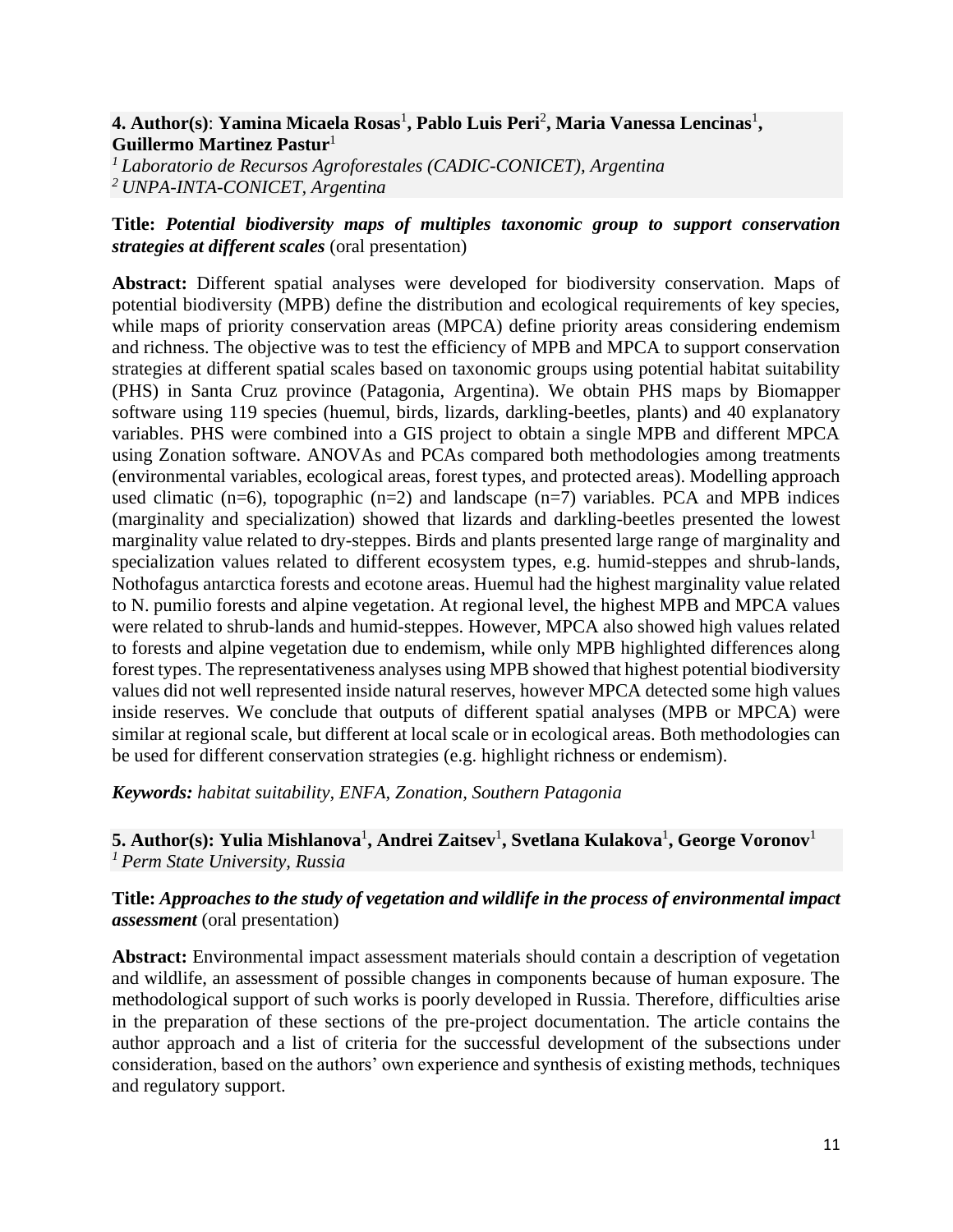*Keywords: vegetation, wildlife, state assessment, green design*

**6. Author(s): Cristina Covătaru**<sup>1</sup> **, Ovidiu Frujină**<sup>1</sup> **, Cornelis Stal**<sup>1</sup> **, Cătălin Lazăr**<sup>1</sup> *<sup>1</sup> University of Bucharest, Romania*

## **Title:** *Cultural Landscape documentation as a part of Sustainability Development. Study case: Sultana Valea Orbului archaeological site* (oral presentation)

**Abstract:** The three established dimensions of sustainability development regards the ecological, economic and social areas. Recently, culture has been mentioned as an aspect of social sustainability or as a separate dimension and it is associated with tangible or intangible cultural heritage. Evidences of prehistoric adaptation and exploitation of the surrounding natural environment for usable resources, formation of settlements, cemeteries areas or cultivation, represent a part of cultural heritage, namely cultural landscape, defined as a "combined works of nature and of man". Nowadays, landscape protection is a major issue on a global scale, being increasingly threatened by natural and anthropic factors, such as climate change, urbanization and intensive agriculture land use. From a sustainability development point of view one major problem seems to be the source of conflict between urban expansion and preservation of cultural territories. Because not everything can be preserved for future generations, the problem of conservation it about how to preserve cultural heritage. Inspired by the potential uses of remote sensing technology, this study is a presentation of the challenges and opportunities, current experiences and prospects of using UAVs to monitor the archaeological sites. In this respect, the case study of Sultana-Valea Orbului archaeological site, Călărași, SE Romania, will be presented in the content of this presentation. This work was supported by a grant of the Romanian Ministry of Research and Innovation, project number 15PFE/2018.

*Keywords: cultural landscape, archaeology, sustainability, remote sensing*

**7. Author(s): Mihai Tentis**<sup>1</sup> **, Marina-Mariana Tentis-Tanase**<sup>1</sup> *University of Bucharest, Faculty of Geography, Romania*

#### **Title:** *Automatic analysis of the land use evolution using satellite images* (oral presentation)

**Abstract:** This research proposes a closer look to the land use transformations using various algorithms for the real-time analysis process. Based on Google engine capabilities we will highlight the land usage tracking process and how this approach might help various communities.

*Keywords: GIS, earth, Google, land, python*

## **8. Author(s): Alin-Ionu**ț **Ple**ș**oianu**<sup>1</sup> **, Lucian Drăgu**ț 2 **, Mihai-Sorin Stupariu**<sup>3</sup> **, Ionu**ț**-Cosmin**  Ș**andric**<sup>3</sup>

*<sup>1</sup> Faculty of Geography, Doctoral School Simion Mehedinti, University of Bucharest, Romania <sup>2</sup>University of Timisoara, Romania*

*<sup>3</sup>University of Bucharest, Romania*

**Title:** *A deep learning ensemble design based on Single Shot Detector for individual tree detection in disparate remote sensing datasets* (oral presentation)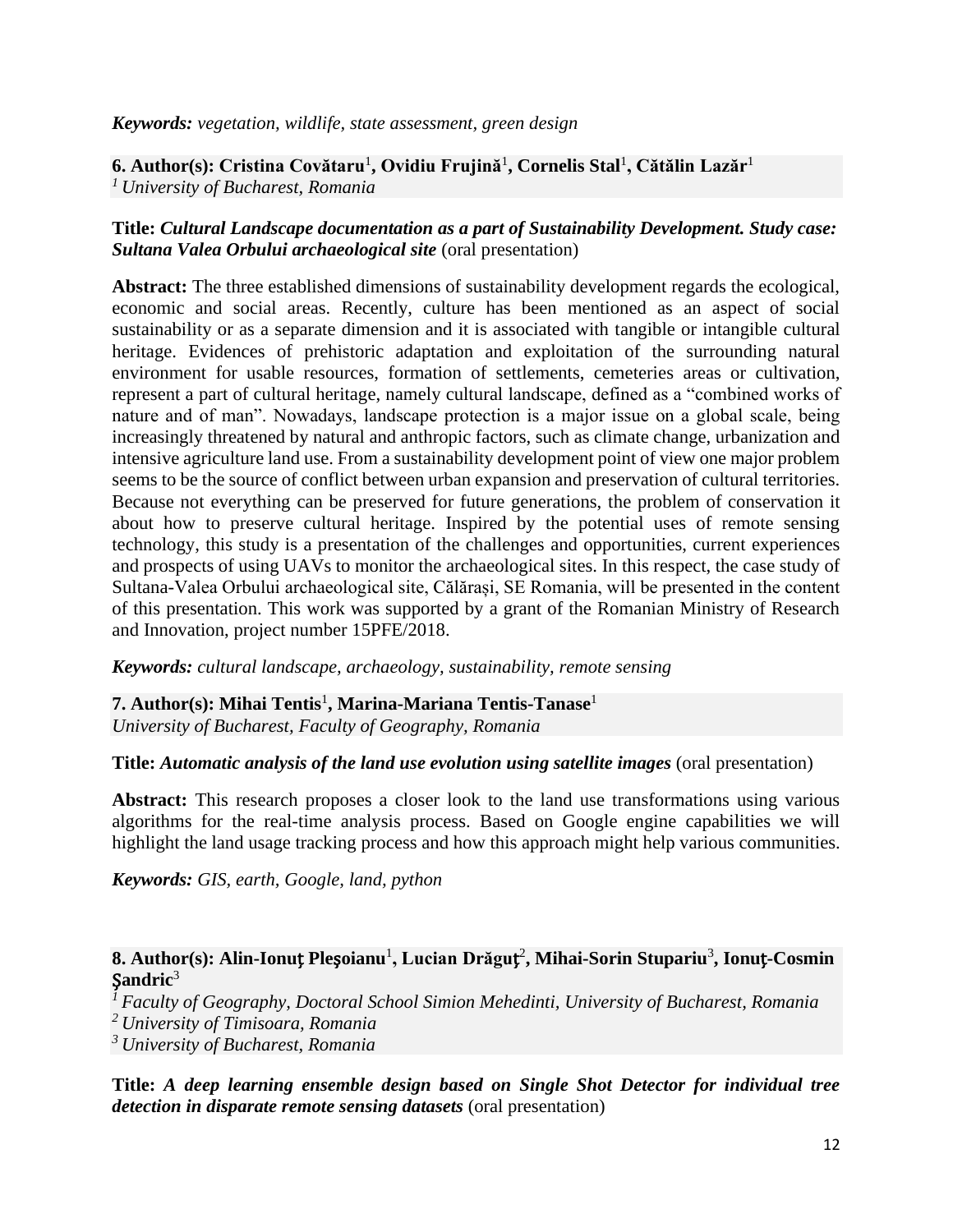**Abstract:** Individual tree crown (ITC) detection and delineation is a central subject of interest in forestry and remote sensing and. While traditional methods for ITC detection and delineation (image classification, segmentation, template matching, etc.) on remote sensing imagery have achieved good results, it has been shown that no single method is robust enough to work properly on disparate landscape types or image resolutions. Recently, deep learning has emerged as a powerful tool for remote sensing due to its superior performance and versatility for applications ranging from object detection to image classification. Deep learning has been employed in ITC detection and delineation even since the breakthrough of this technique in the field of remote sensing. Single deep learning models have been used to successfully detect and map individual tree crowns and to detect trees. Although single models have found great performance, with constant rates of ~90%, studies have put emphasis on the need for testing disparate and complex study areas, include a variety of tree species and incorporate different resolution imagery. In this study, we designed and employed a deep learning ensemble of Single Shot Detector (SSD) models for ITC detection and delineation with a voting strategy for the species classification. We chose three study sites with different landscape patterns and we employed high resolution airborne imagery and elevation data as input products to the models. The results show that designing ensemble models has greater success than any single model, regardless of the local landscape pattern or image resolution. The detection performance and the accuracy rates were improved by 3 - 18% with only as few as two participant single models. Moreover, the results of voting strategies for species classification showed that they can be used to design the ensemble model in order to better accomplish the detection objective.

*Keywords: ITC, deep learning, ensemble model, landscape pattern*

## **9. Author(s): Mihai Stupariu** *<sup>1</sup>* **, Alexander Klippel** *<sup>2</sup>* **, Nora Fagerholm** *<sup>3</sup>* **, Alin Plesoianu** *<sup>1</sup>* **, Ileana Stupariu***<sup>1</sup>* **, Christine Fürst** *<sup>4</sup>*

*<sup>1</sup>University of Bucharest, Romania*

*<sup>2</sup>Pennsylvania State University, USA*

*<sup>3</sup>University of Turku, Finland*

<sup>4</sup> Martin-Luther-University, Germany

**Title:** *Novel technologies in landscape analysis: from a deeper understanding of patterns to an increased involvement of practitioners* (oral presentation)

#### **Abstract:**

Novel technologies became ubiquitous in our everyday lives. The technological advance contributes not only to the improvement of daily activities, but it also supports the whole workflow of scientific discoveries. One of the topics that have experienced rapid development in recent years is artificial intelligence, and we aimed to investigate to what extent the related techniques became useful to landscape ecologists. We searched the Web of Science databases by using two groups of keywords. The first group was related to landscape ecology and included keywords such as 'landscape pattern', 'land-use', etc. The second group was linked to artificial intelligence and to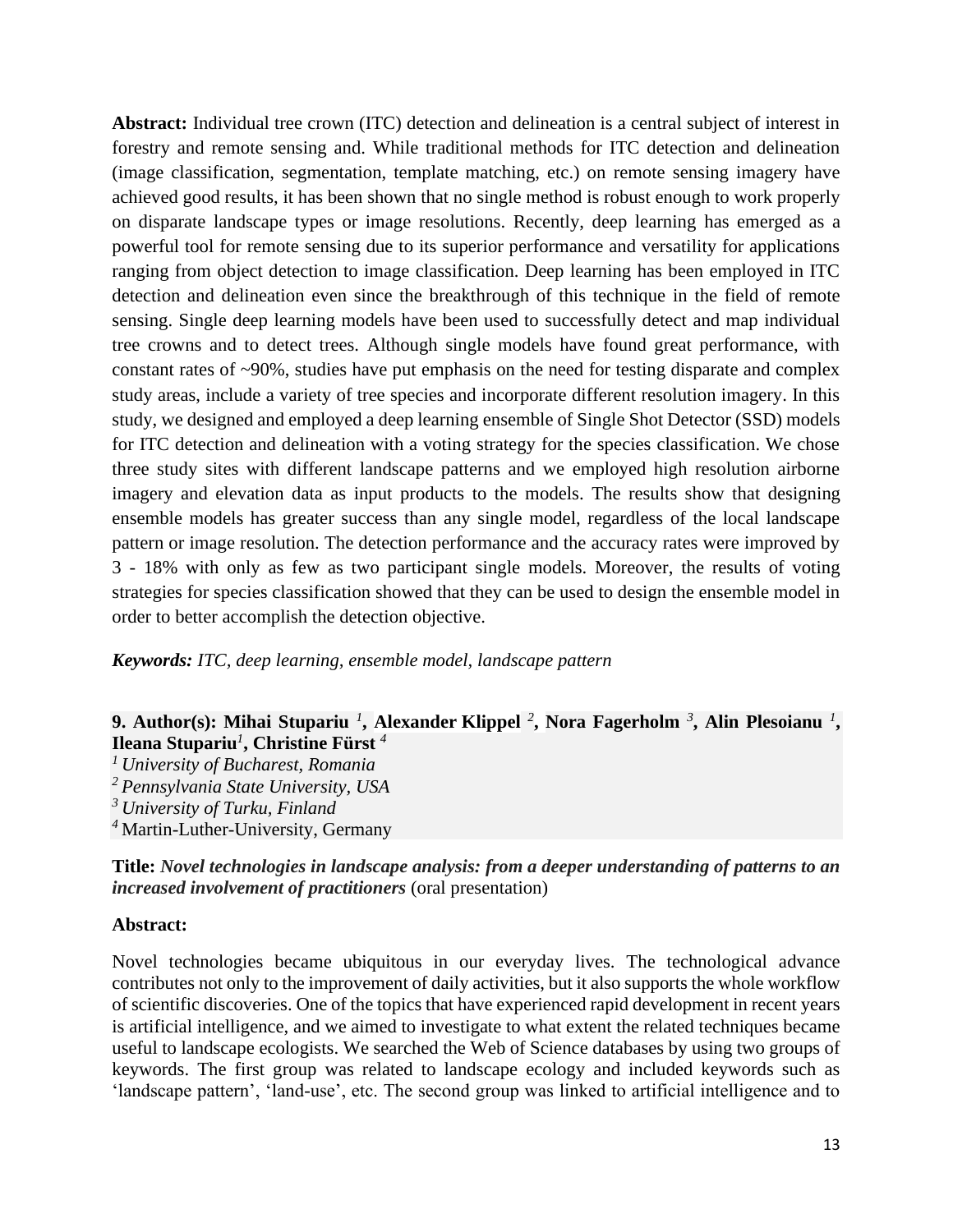the various related techniques such as machine learning, deep learning, (un)supervised learning. In the talk we present quantitative analyses related to the papers, we seek the most common methodologies, and we discuss the main themes covered by the studies. Thus, a common theme is related to land-use/land-cover, in relationship to the improvement of classification or to the changes that occurred over time. Recent approaches broaden the horizon and explore the opportunity to consider entire patterns instead of single pixels. Other studies bring into attention the transfer to ecological processes, such as those related to the species occurrence or movement. Beyond the advantages of novel technologies, several studies emphasize the need to find a suitable trade-off between automated techniques and human involvement. From this perspective, the combination with expert-knowledge could strengthen the use of novel technologies in landscape ecology studies.

#### *Keywords: artificial intelligence, landscape pattern, classification*

**10. Author(s): Elena I. Parfenova**<sup>1</sup> **, Nadezhda M. Tchebakova**<sup>1</sup> *<sup>1</sup> Forest Institute of FRC KSC SB RAS, Russia*

#### **Title:** *Bioclimatic modeling of human population density of Russia* (poster presentation)

**Abstract:** An important feature of Russia is the low and uneven population density distribution over Russia. This phenomenon is primarily and largely caused by climate conditions and area size. The goals of this study were to quantify the dependence of the population density on climatic factors over a territory. A paired GIS-analysis of the population density layer (a dependent variable) on climatic layers of warmth and water resources (independent variables) and climate severity over a territory was carried out. A significant linear regression was obtained that explained 32% the population density variation by climatic factors. To identify tendencies of the population density redistribution in a warming climate by the end of the current century we applied the obtained regression to the sharp climate change scenario RCP 8.5 (Representative Concentration Pathways 8.5). Over most Russia, the potential population density would increase on average; would remain low in permafrost regions and would decrease in fragments at the southern border by the end of the century. However, sources of the population increase in the Russian Federation remain controversial. Using their regularities, demographers predict the population size to decrease down to 90-120 mln people by the middle of the current century and see the way to replenish labor resources in the replacement migration.

*Keywords: human population density, climate change, climatic migration, bioclimatic models*

#### **11. Author: Athanasios-Alexandru Gavrilidis**<sup>1</sup>

*<sup>1</sup> University of Bucharest, Romania*

## **Title:** *The influence of morphological and structural landscape features on metropolitan connectivity* (poster presentation)

**Abstract:** Natural landscape is the main support of human activities and their settlements. Flourishing cities across the world have developed in landscapes that were permissive in terms of built up expansion and abundant in terms of resources, ultimately converting them into urban and urbanized areas. However, the main natural feature of the landscape has influenced the design of these settlements. Metropolitan governance of urban and urbanized areas aims in ensuring an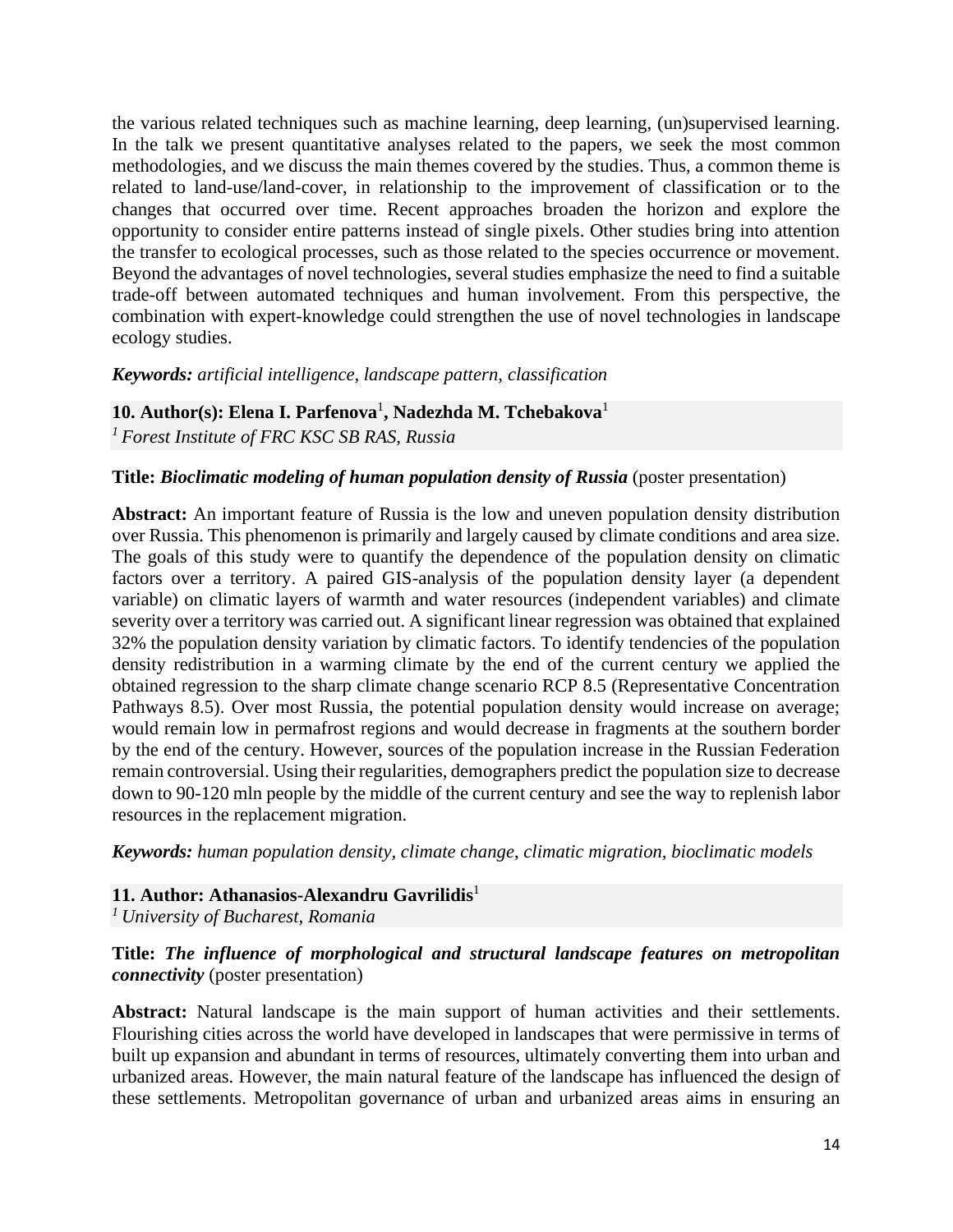efficient and sustainable development of the cities and their surroundings. Since 2004, some major cities in Romania have established metropolitan zones, while other are still in the process. Connectivity is one of the main assets of a metropolitan zones and its efficiency, thus landscape's natural features play a significant role in the design of the transport infrastructure. While all metropolitan zones where delimited based on economic and politic aspects, the landscapes morphological and structural aspects were neglected. In this study we aimed to establish whether local landscape features restricted the development and design of the metropolitan infrastructure network and to what extent. Using a proposed set of connectivity indexes, considering infrastructure type, sustainability, distances, and travel times, along with landscape aspects such as land uses, conservation status or landform fragmentation we were able to determine how well the metropolitan communities were interconnected. Using 9 metropolitan zones as case studies, the results have revealed that there are cases in which several communities within metropolitan zones are still remoted and have a poor connection with the polarizing city. The results have also showed if the landscapes morphological and structural characteristics played any part on this issue.

*Keywords: Urban areas, Landscape features, Connectivity indexes, Transportation infrastructure, Romania*

## **Section 3.** *Global pressures / land-use change, landscape resilience*

## 1. Author(s): Davide Longato<sup>1</sup>, Davide Geneletti<sup>1</sup>

*<sup>1</sup> Department of Civil, Environmental and Mechanical Engineering, University of Trento (Italy)*

# **Title:** *Identifying spatial and planning opportunities for Nature-based solutions in the area of Valletta, Malta* (oral presentation)

**Abstract:** Future challenges of urban areas (e.g., climate mitigation and adaptation, air pollution, etc.) have been shown to be promisingly alleviated by Nature-based solutions (NBS). NBS are actions that utilize ecosystem processes of green-blue infrastructure to safeguard or enhance the delivery of Ecosystem services (ES). The analysis of the opportunities for NBS implementation is a crucial step to identify where they can be implemented on the ground. This research presents an approach to identify spatial and planning opportunities for NBS implementation at the city scale. Spatial opportunities refer to the available undeveloped land within the urban fabric. Planning opportunities refer to the current spatial policies that explicitly advocates or provide directions for NBS implementation. The case study is represented by the urban area around Valletta, in Malta, one of the EU countries with the highest percentage of built-up areas and population density. Spatial opportunities are detected by identifying available open spaces within the urban development boundaries through GIS analysis of existing land use data. Planning opportunities are detected by analysing the land use policy instruments covering the study area, the so-called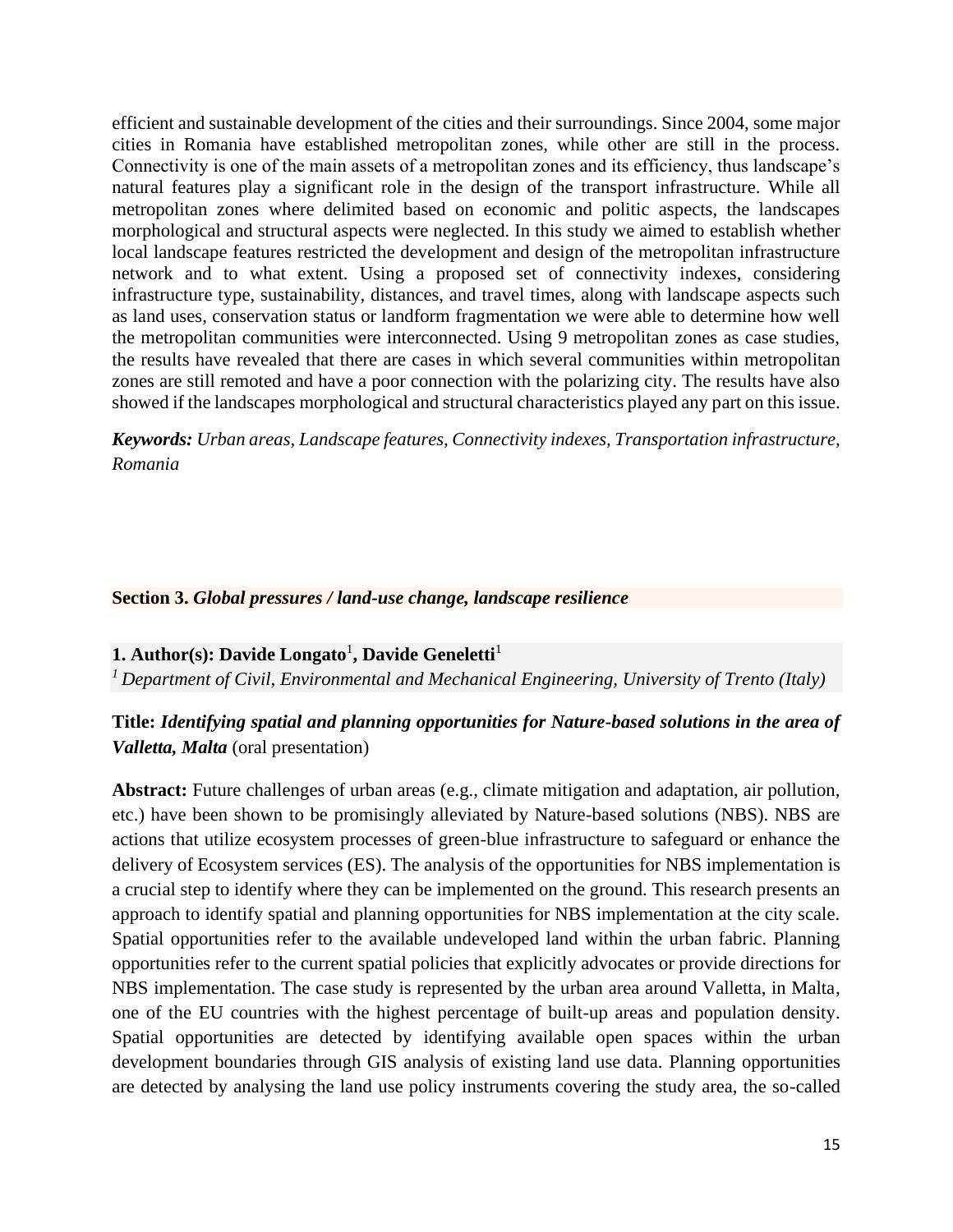North Harbour and Grand Harbour Local Plan. The analysis aims to identify what are the current policies involving specific areas (e.g., in vacant building lands, public spaces, etc.) and sites (e.g., in a specific street, square, etc.) that refer to: i) explicit NBS features; and ii) urban challenges may be addressed by NBS with appropriate ES supply. Spatial and planning opportunities are then assessed together to identify what city areas can benefit from NBS implementation and what not because of the lack of space/opportunities. NBS development in such areas is finally discussed considering possible planning actions and tools to achieve their implementation.

*Keywords: Ecosystem services, Green-blue infrastructure, Urban challenges, Land-use planning, Spatial policies*

2. Author(s): Nana Phirosmanashvili<sup>1</sup>, Tekla Nadiradze<sup>1</sup>, Mariam Goginashvili<sup>1</sup> *<sup>1</sup> Association for Farmers Rights Defense, AFRD, Georgia*

#### **Title:** *Landscape Ecology and Climate Change impact* (oral presentation)

**Abstract:** The Farmers, Ag Cooperatives, Smallholders must be ready for adaptation and mitigation Climate change and environmental degradation processes affecting all types of Agricultural activities, including Aquafarming, Crop Farming, Beekeeping in all countries. Very important the development of National Policies and Strategies (with efficient Action Plans) on minimization of negative impact of Climate Change processes are serious about contributing to the reduction of poverty in the rural and urban communities in which they work, they must give consideration to the climatic and environmental hazards, which impact in Agriculture, Soils Degradation and weather constraints. Climate change and environmental degradation are proceeding rapidly and are already affecting many communities in developing countries like Georgia, where Farmers are facing the negative impact of Climate Change and environmental degradation caused by Greenhouse gases. It is increasingly acknowledged in the adaptation to climate change guideline's that factors to be minimized. Such National Policies must explore adaptation strategies by focusing on livelihood diversification in the face of the most recent problems that are indicated by Farmers during observation last decades and it is shown as a major barrier to adopt these impacts without knowledge and capacity building. Global land use is responsible for almost 25% of greenhouse gases. The main culprit here is agriculture, but forestry and the deforestation of land for other purposes also make a significant contribution. Soils and vegetation, however, also absorb almost 30% of human-made greenhouse gas emissions. The reduction of greenhouse gases from agriculture must be focused on the adaptation technologies, so-called green technologies in Agricultural sectors to the consequences of climate change.

*Keywords: Climate Change, Landscape Ecology*

**3. Author: Carolina G. Ojeda**<sup>1</sup>

<sup>1</sup> *Pontificia Universidad Catolica de Chile*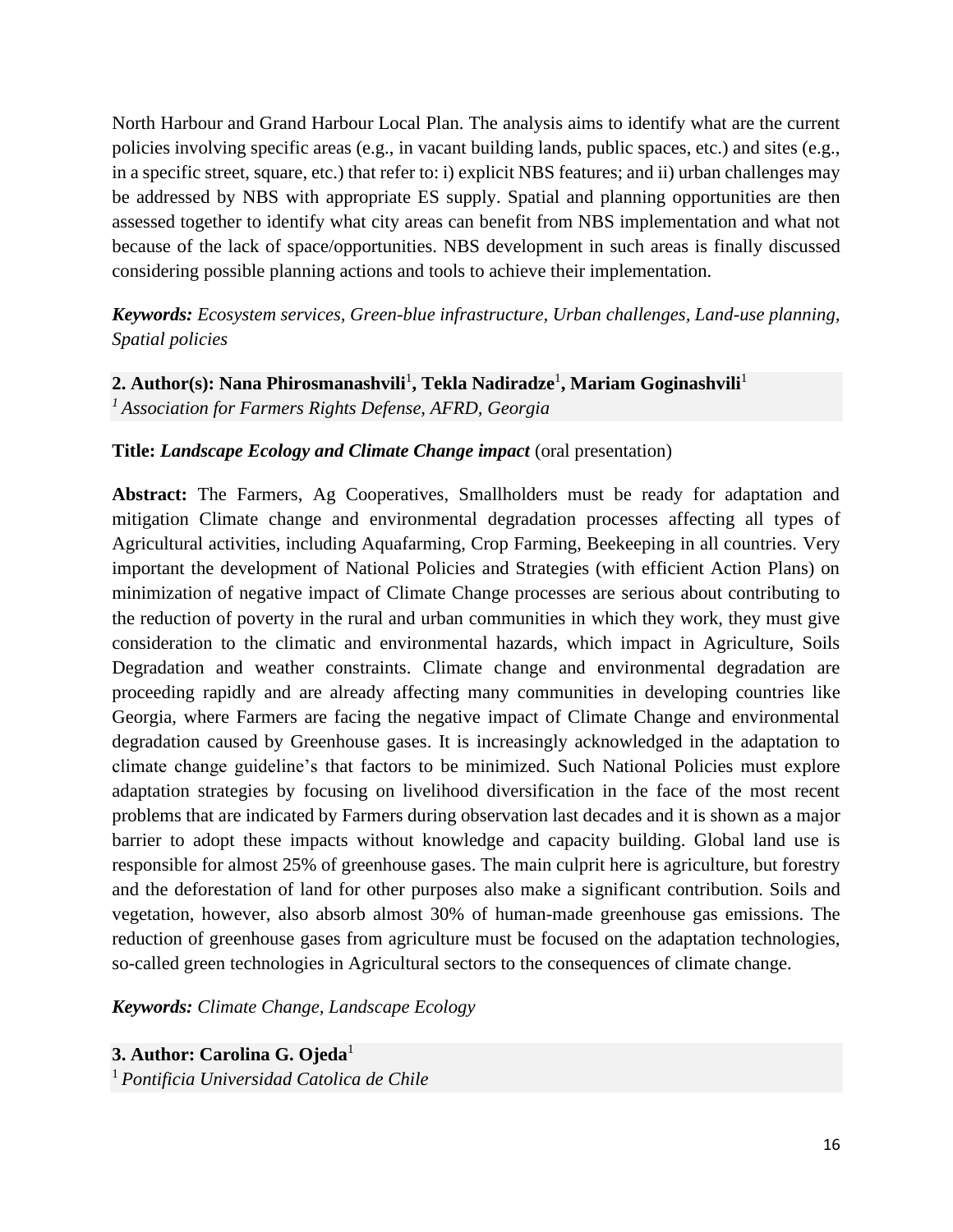# **Title:** *The possible landscapes for the southern cone of Latin America: landscapes in suspended animation, corporate landscapes, and landscapes of disaster* (oral presentation)

**Abstract:** In recent decades, academic production on the landscape has increased, however, it has developed unevenly, favoring Eurocentric theories, subordinating the study of cases for Latin America and disciplinary typecasting. Based on a review of concepts of cultural-perceptual geography, anthropology, political ecology, and historiography, three types of landscapes are described that will shape part of the future of the southern cone of Latin America: 1) The landscapes in animation Suspended are characterized by the slow transformations in their components in rural or peri-urban contexts. 2) Corporate landscapes specifically alter the aesthetic - functional characteristics of the landscape driven by monocultures and extractivism, losing their identity and degrading their soils. 3) Disaster landscapes are those where anthropogenic impacts lead to greater exposure to the disturbances of socio-natural disasters.

*Keywords: landscape, landscape, Latinamerica, ruralization, natural disasters*

# **4. Author(s): Oluwatobi Emmanuel Olaniyi**<sup>1</sup> **, Omowale Hakeem Olalekan**<sup>1</sup>

<sup>1</sup> *Department of Ecotourism and Wildlife Management, Federal University of Technology, Akure, Nigeria*

## **Title:** *Evidences of habitat fragmentation and restoration due to conservation in Old Oyo National Park, Southwest Nigeria: A landscape analysis approach* (oral presentation)

**Abstract:** The quantification of habitat fragmentation and restoration of protected areas over a period is essential for the monitoring and assessment of any ecological intervention. This study aimed at detecting the landscape pattern, dynamics and intensity of fragmentation due to conservation within the last four decades in Old Oyo National Park (OONP), Oyo State, Nigeria. Field observations, remote sensing and geographic information technology were employed. Threetime series (1986, 2003 and 2019) of Landsat satellite imageries were acquired and subjected to supervised image classification. Four land use and land cover (LULC) classes were identified. The results revealed that the mixed open savanna areas (MOSA) covered the highest landmass (1034.40km2, 41.19%) of the whole area in 2019, while riparian grassland and fringing woodland/water body occupied the least landmass (275.90km2, 10.99%). However, there was a drastic transition of the predominant LULC (MOSA) from 1986 to 2003 (-144.69km2, -5.76%), and from 2003 to 2019 (-220.59 km2, -8.78%), mostly accounted by a change of MOSA to outcrop vegetation and dense woodland and forest outlier respectively. The landscape analysis revealed an increase in the landscape fragmentation based on the increase in the number of patches and a decrease in mean patch area of the LULC classes. The drivers of the LULC and landscape dynamics could be some technological, natural and cultural forces. Despite the natural restoration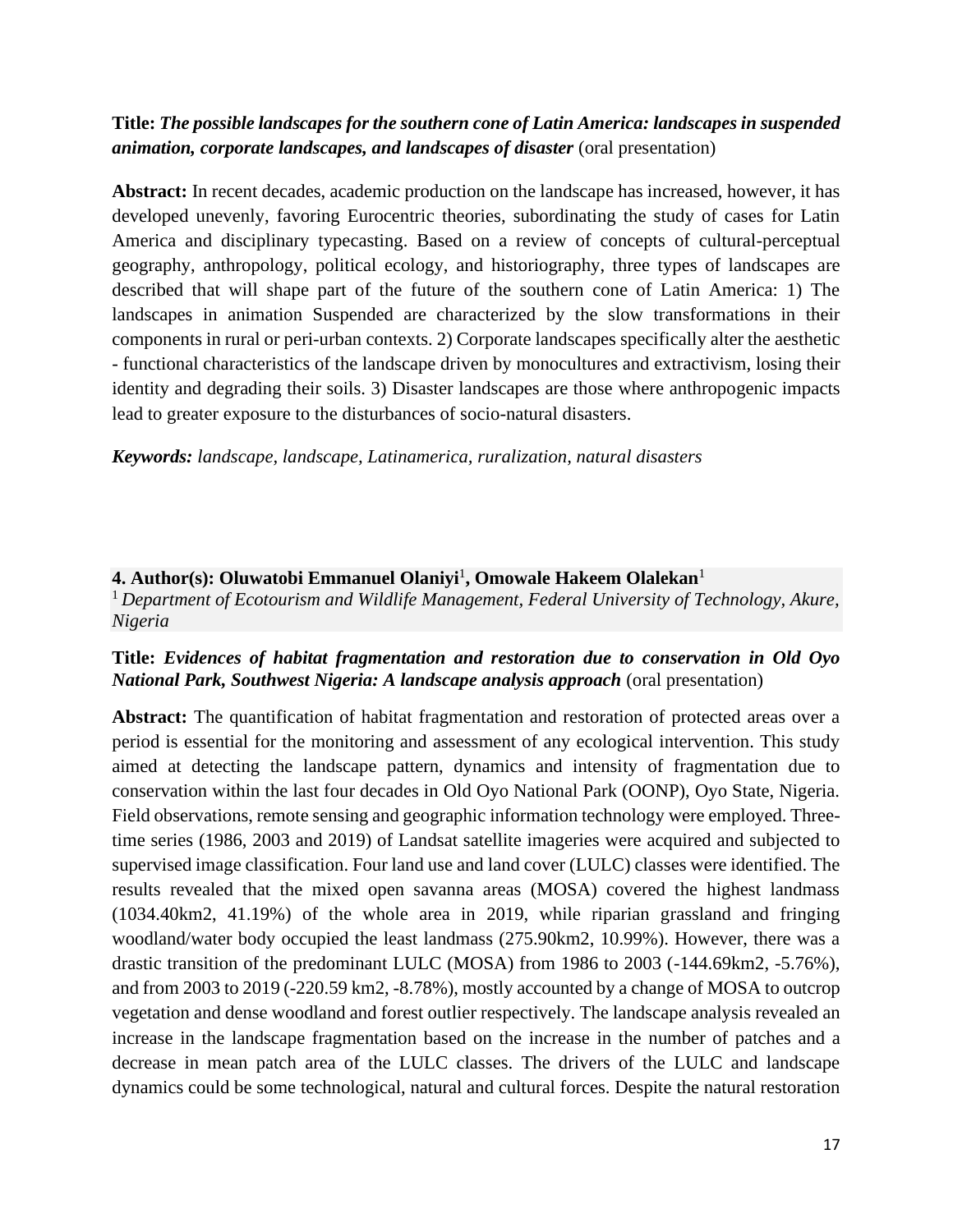due to conservation, the evidence of habitat fragmentation calls for concern in the introduction of mitigating measures to avoid serious environmental degradation.

*Keywords: Landscape, fragmentation, land use, transition, restoration, National Park, Nigeria*

**5. Author(s): Victoria Espinoza-Mendoza**1,2 **, Gustavo A. Zuleta** 1,2 <sup>1</sup> *Department of Ecology & Environmental Science. Maimonides University. Buenos Aires, Argentina* <sup>2</sup>*CONICET. Buenos Aires, Argentina*

# **Title:** *Land Use Transitions and historical analyses in a socio-ecological landscape, Mesopotamia, Argentina* (oral presentation)

**Abstract:** Land Use Change (LUC) is determined by factors associated with a range of social, economic, political, cultural, and environmental drivers and a variety of spatial and temporal scales. Has been associated with human activities for centuries. However, current trends show an intensive land-use with regionally diverging patterns of Land Use Transitions (LUT). Thereby, understanding LUT is key to assess the historical changes in the landscape by reconstructing their land cover history. The Mesopotamia region is a mixed landscape covering around 20Mha including a significant eco-regional gradient of template grasslands, subtropical forests, wetlands, and dry forests. Different events during the pre-colonial, colonial, and post-colonial have resulted in a conversion of lands such as native forests and grasslands, intensified land degradation and contributing to the current patterns. In this study, we aim to understand the state of LUT in Mesopotamia region based on historical land uses. Over recent decades major LUT have aggravated the degradation, being Espinal and Pastizal Pampeano the most disturbed ecoregions (around 70%), especially due to the expansion of monocultures and exotic tree plantation areas. Which are motivated by public policies, eco-demanding customers, and a strong cross-sectorial interaction. Finally, we found that: (1) Mayor LUC occurred between  $XVIII - XIX$  century, consequently currently exist an intensification of land use on areas previously converted to other uses, (2) exists a displacement in land demand among regional and global level, (3) Pastizal Pampeano and Espinal ecoregions, follows the Pampean economic model ("Pampeanizacion" Spanish acronym, in reference to the most populated and developed ecoregion of Argentina), (4) Campos and Malezales, Selva Paranaense and Delta of Parana ecoregions, are characterized by a replacement of native ecosystems under livestock/agriculture to exotic forestry and (5) LUT and historical analyzes can predict landscape changes in Mesopotamia region.

*Keywords: Land use change, land use transitions, historical analyses, landscape, socioecological*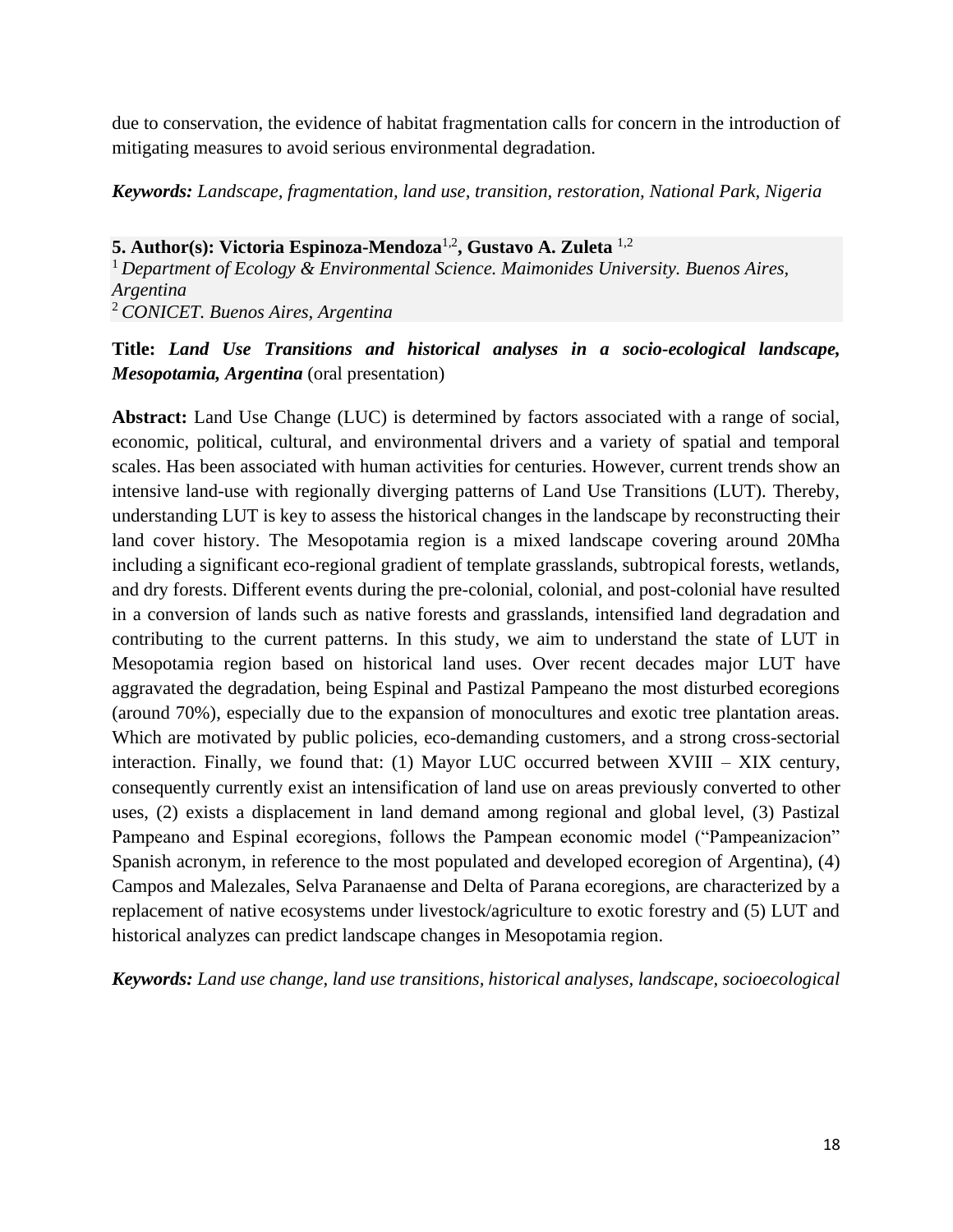#### **6. Author(s**)**: Taisser H. H. Deafalla**<sup>1</sup>

<sup>1</sup> *TU Dresden, Germany*

# **Title:** *Analysis of the Effects of Agricultural Land Use Change in Conflict Areas, Case of Nuba Mountains Region* (oral presentation)

**Abstract:** The changes caused by human-induced impact on atmospheric composition, climate, land, water, and biodiversity are occurring so rapidly that the natural systems are increasingly losing their adaptive capacity. The resulting degradation of the planet's resources and life-support systems may be irreversible at scales relevant to present human society. The study aimed identify to agricultural systems and their effect on land cover in Nuba Mountains region of Sudan. Where, the study area suffering to loss of arable land due to war, desertification, and soil erosion, which endangers both pastoralists and rural peoples. Rapid rural appraisal, with focus on group discussion, informal meetings, free listing, key informants techniques and social survey with sample size of 224 for both displaced and non-displaced respondents were applied. The qualitative and quantitative techniques were used to analyze the socio-economic data. Subsequently, Hotspot analysis was conducted to detect the affected areas by deforestation. Different types of agricultural systems were found in study site. On the Other hand, the study detected high rate of deforestation in the area depending on the many factors such as: availability of the land, the amount of rainfall, topography of the area and registration of the land. Indeed, deforestation is a particular concern in Nuba Mountains because the loss of biodiversity is damaging the potential for economic growth, as well as affecting the safety of those inhabitants in terms of food and health (medicinal plants) and limiting their options of survival. To enhance any development strategy, forest authorities should actively involve local inhabitants and to support these through helping them understand the perceptions, aspirations as well as to give due consideration to their basic needs and integrate indigenous knowledge when developing land management strategies and plans.

*Keywords: Agricultural systems, Land degradation, Conflict, Deforestation, Hotspot analysis*

# **7. Author(s**): **Ancuta Fedorca**<sup>1</sup> **, Ramon Jurj**<sup>1</sup> **, Mihai Fedorca**<sup>1</sup> **, Georgeta Ionescu**<sup>1</sup> **, Marius Popa**<sup>1</sup>

1 *INCDS Marin Dracea, Romania*

## **Title:** *Effect of changes due to roads and railways on wildlife connectivity in Southern-Eastern Romanian Carpathians* (oral presentation)

**Abstract:** We have used a novel methodology for building a model-based estimation of the collision risk in four areas selected on the most crowded national roads in the Southern-Eastern Romanian Carpathians and, for the first time, we report on collision risks aiming to contribute to road safety for both human and wildlife. While traffic on existing infrastructure is much higher than the recommended levels proposed as critical for considering roads as an effective barrier (above 10000 vehicles per day), wildlife is still managing to cross, especially due to road permeability. The number of hot-spots for collision risk varied from four (Sacele – Maneciu) to ten (Bogatii Valley) and, moreover three hot-spots were registering cumulative effects of road, railway and river (Prahova Valley case study). Overall, roads were permeable for wildlife species in the high-speed sectors and this facilitated successful crossings. Moreover, risks zones were situated in the/next to ecological corridors for brown bear, lynx and wolf, confirmed by the road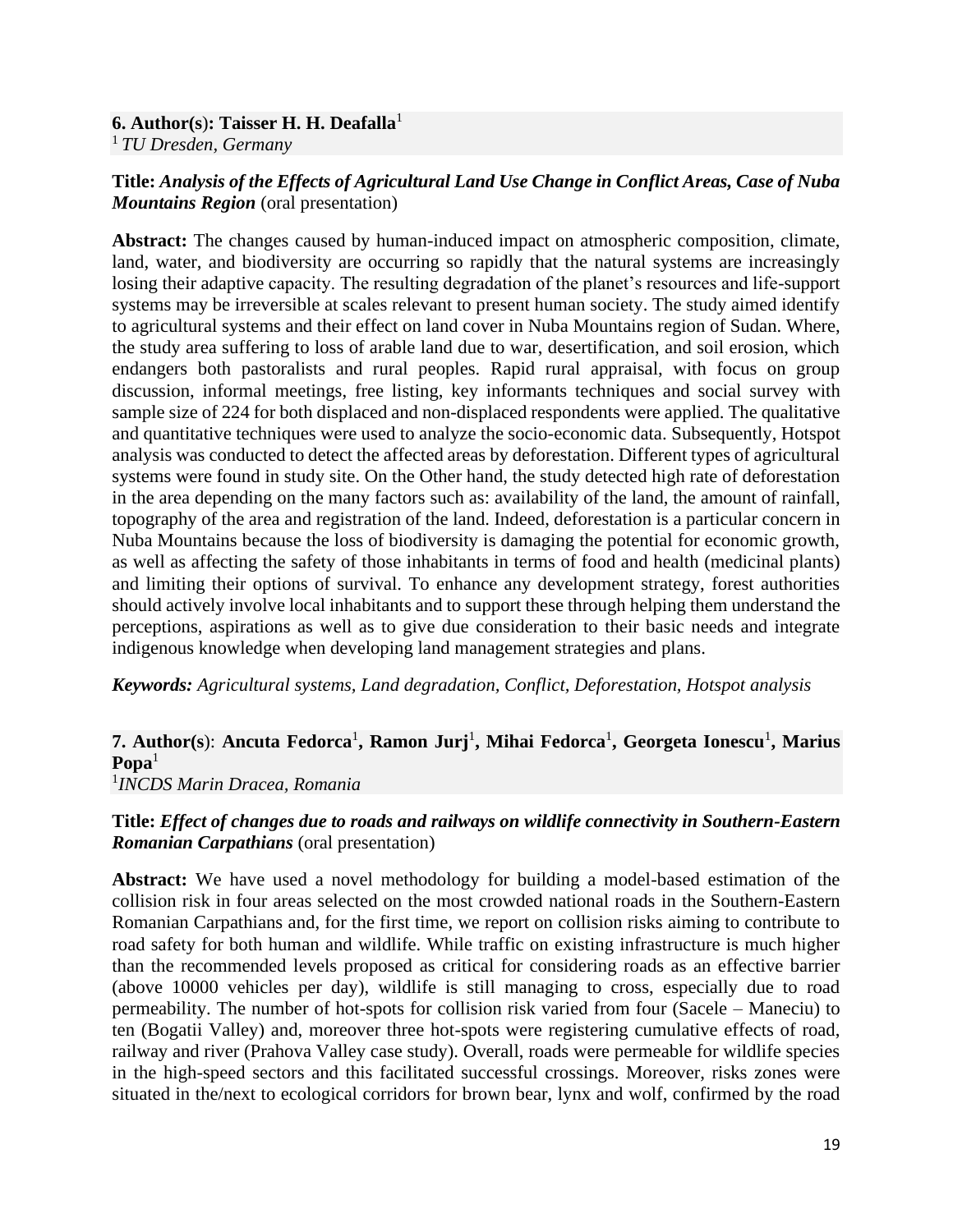mortalities in these zones. While a small number of roadside wildlife warnings have been identified in the study area, our results will be transferred to road administrators and other decision-makers in order to identify places were wildlife warning signs are needed to ensure traffic safety.

*Keywords: collisions risk, crossing, connectivity, traffic safety*

# **8. Author(s**): **Ioan-Cristian Iojă**<sup>1</sup> **, Gabriela Osaci-Costache**<sup>1</sup> **, Jurgen Breuste**<sup>2</sup> **, Constantina-**Alina Hossu<sup>1</sup>, Simona Raluca Grădinaru<sup>1</sup>, Diana-Andreea Onose<sup>1</sup>, Mihai-Razvan Niță<sup>1</sup>

<sup>1</sup> *University of Bucharest, Romania*

<sup>2</sup>*Paris-Lodron-University Salzburg, Salzburg, Austria*

## **Title**: *Patterns of urban blue infrastructure changes along the city limits – Bucharest case study* (oral presentation)

**Abstract** Urban blue infrastructure represents almost 3% of Romanian cities. Their distribution, structure and connection with urban matrix have a high impact in achieving the sustainability and resilience goals. The present study aims to test the specific changes that urban blue infrastructure have experienced in the past along the city limits. Based on the information extracted from historical maps over the past 160 years (1856–2016), we performed a land-use change analysis of Bucharest city, Romania. A comparative analysis between the core area and the hinterland are performed, considering relevant indicators for the urban blue infrastructure. Our results show that the Bucharest system of urban waters has significantly changed from small and disconnected patches to large and better-connected areas. The core areas experiment a significant change of urban blue infrastructure in terms of surfaces, structure, connectivity, and relations with urban components. Otherwise, in the hinterland areas, the urban blue infrastructure has known an expansion oriented through the maintaining of ecosystem services that were lost in the core areas. The results point out the areas where urban expansion has destroyed the structure and functionality of urban blue infrastructure components. These data are useful for increase the resilience and sustainability of urban areas through ecological restoration projects, nature-based solutions or engineering approaches.

*Keywords: urban blue infrastructure, land use changes*

## **9. Author(s): Alexandru-Ionuţ Petrişor**<sup>1</sup> **, Lidia Mierzejewska**<sup>2</sup> **, Andrei Mitrea**<sup>2</sup> **, Krzysztof Drachal**<sup>2</sup>

1 *Ion Mincu University of Architecture and Urbanism, Romania*

2 *Institute of Socio-Economic Geography and Spatial Management, Faculty of Geographical and Geological Sciences, Adam Mickiewicz University in Poznań, Poznan, Poland*

## **Title:** *Planning insights for the urban landscape: a perspective based on the dynamic of the green infrastructure in Romanian and Polish cities during 2006-2018* (oral presentation)

**Abstract:** Studying the urban green infrastructure is important because of its ecosystem services, contributing to the welfare and comfort of citizens, and sustainability. Planning can increase or diminish their level. Despite numerous studies on the green infrastructure - ecosystem services planning nexus, very few concrete planning recommendations were phrased. This study aims to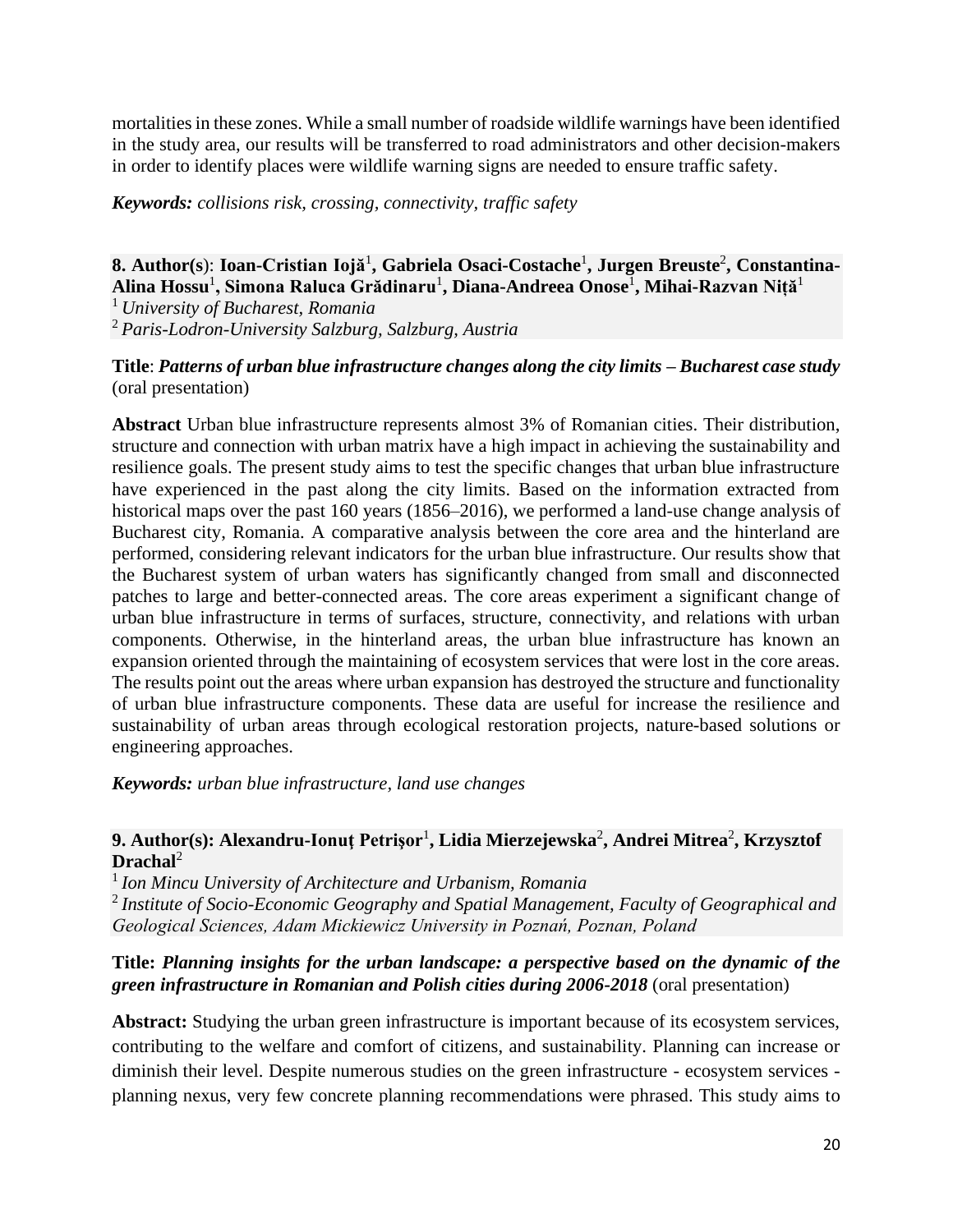provide recommendations for a broader audience by analyzing the dynamic of the green infrastructure in Polish and Romanian cities in connection with its drivers. A novel approach including mathematical modeling and geostatistical analyses was applied to Urban Atlas and statistical yearbooks data. The results indicate that the green infrastructure was lost and fragmented in all Romanian and Polish cities during 2006-2012. The drivers include urban built-up area, population and density, number of building permits, number of new dwellings completed, number of employees, and total length of roads. The study also revealed a tremendous lack of consistent data across countries using the same statistical indicators. Based on the findings, planners should aim for preserving and developing the green infrastructure and its continuity, city managers should use more research in decision making, policy developers should develop targeted policies, and scientists should develop manuals for the planners and city managers.

*Keywords: urban dynamic, post-socialist countries, city nature, urban sprawl, derogatory planning*

## 10. Author(s): Olimpia Copacenaru<sup>1</sup>, Cristian Flueraru<sup>1</sup>

<sup>1</sup>*University of Bucharest, Faculty of Geography, 'Simion Mehedinți – Nature and Sustainable Development' Doctoral School*

## **Title:** *Land Reforms and Their Impact on Agricultural Landscape Dynamics in Romania. Earth Observation-Based Multi-Scale Approach* (oral presentation)

**Abstract:** Land fragmentation, the scattered structure of agricultural areas, is a significant point in the current global economic setting, given the population growth and the increasing need for both sustainable cultivating practices and high agricultural yields. Several events in Romania's history still make great influence on the current agricultural development and are especially linked to the land fragmentation/land consolidation processes. Between 1947 and 1962, the collectivization of Romanian agricultural lands caused individual farmers to lose their rights to cultivation and land ownership, leading to the creation of a system of large industrialized farms. Then, following the collapse of the Romanian communist regime in 1989, the country switched to a capitalist system, with the imminent land restitution leading to excessive fragmentation. The objective of this paper is to perform a complex reconstruction of the dynamics of land fragmentation/land consolidation in Romania, based on a relevant series of samples, designed according to the rural landscape particularities, and paying a special attention to the timeline of political events that triggered the specific evolution. The change detection analysis proposed was performed based on multi-resolution Earth Observation data (medium and high-resolution satellite imagery), covering the period between 1990 and 2020. Several indices, relying mainly on the geometrical properties of land parcels, have been computed and their relevance has been tested in different environments, in order to deliver a universal approach and an extensive image of agricultural landscape dynamics at different scales, from local to national. The analysis integrates a series of additional socio-economic statistical indicators, expressed at local-scale level, that were considered to drive or be driven by land fragmentation. The developed approach integrates multiple relevant data categories coming from open sources and provides a workflow that can be re-run at any time for another area of interest, or at a future moment in time, with newer datasets.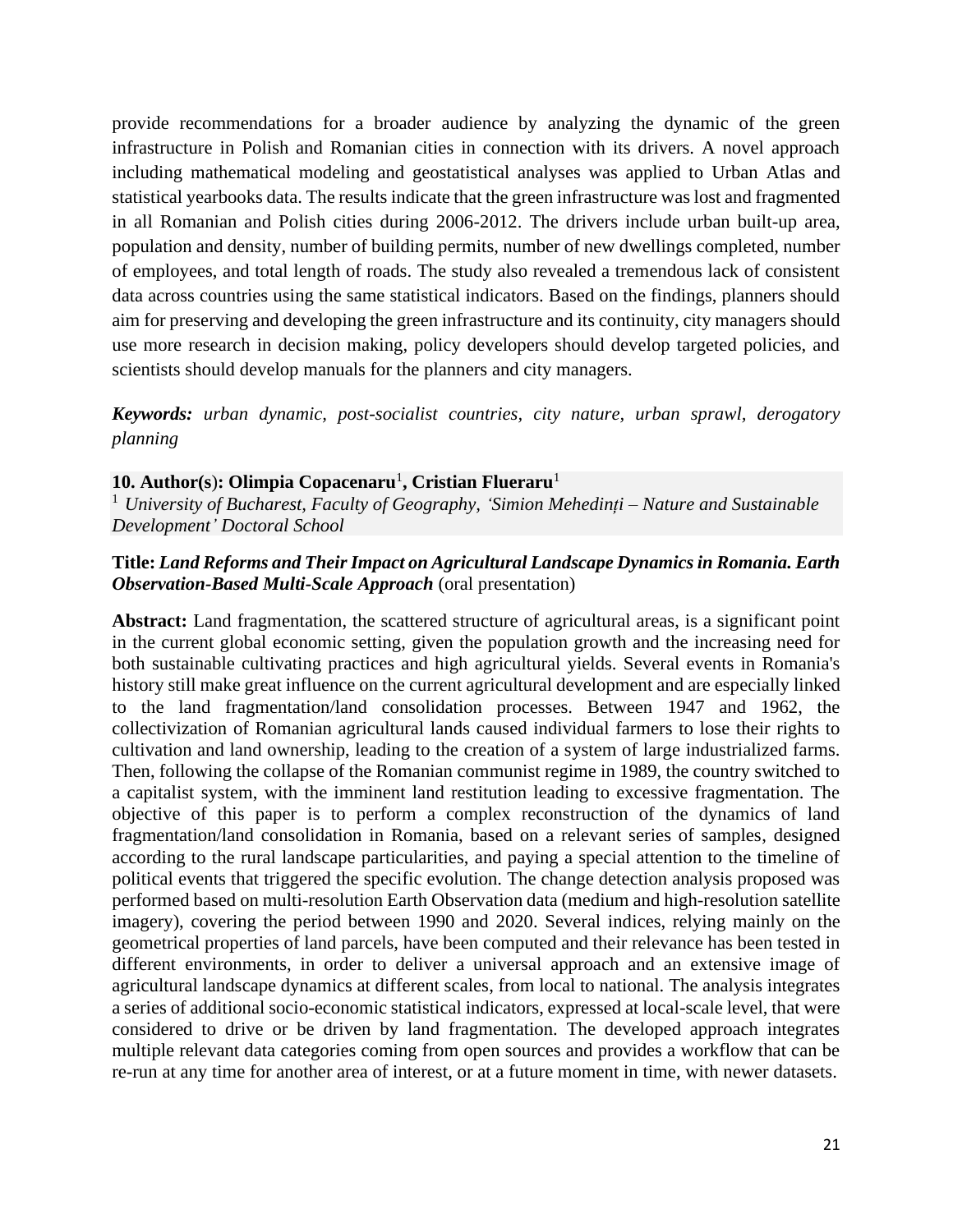*Keywords: Land fragmentation, Land consolidation, Earth Observation, Agricultural landscape dynamics, CAP*

**11. Author(s**)**: Simona R. Grădinaru<sup>1</sup> , Cristian I. Iojă<sup>1</sup> , Mihai Răzvan Ni**ț**ă 1**

<sup>1</sup> *University of Bucharest, Romania*

# **Title***: Impact of national policy sequencing on patterns of development. Insights from Romania*. (oral presentation)

**Abstract:** Globally, built-up development is taking place at unprecedented rates, with large implications for the dynamic of urban and peri-urban landscapes. To mitigate and limit its effects, recent scientific and spatial planning communities call for built-up management to be addressed on broader scales, from regional to national, and coordinated with multiple policy domains. Despite the variety of studies studying policy effects, few focus on the sequencing of policies over long periods of times or the interplay among policies in multiple domains. With this study, we aim to fullfill this gap and assess the impact of national level policy sequencing in Romania on urban development, over the entire period from the fall of the communist regime to present. We focus on multiple domains with potential to impact development patterns. Policy content analysis, land use change assessment and policy visualizations and heatmaps are employed as research methods. Findings reveal that major political and economic events affect the way policies address the expansion of built areas. Over time, policies shifted from encouraging growth in large cities to managing local patterns of expansion. Strongest impact on development came from policies in the domains of transportation, regional development, public administration and the environment. This shows that for guiding development towards desired trends and patterns, countries should consider stronger coordination between built land changes and sectoral policies. Lack or poor policy coordination could have unwanted effects, such as fragmentation of agricultural landscapes, or could limit the use of the planning instruments in decision making.

# *Keywords: urban landscape, policy evaluation*

# **12. Author(s**): **Mihai Mustăţea<sup>1</sup> , Ileana Stupariu<sup>2</sup>**

<sup>1</sup> *Faculty of Geography, Doctoral School Simion Mehedinti, University of Bucharest, Romania.* <sup>2</sup> *Department of Regional Geography and Environment, Faculty of Geography, University of Bucharest, Romania*

# **Title***: Using stakeholder perspective and landscape change analysis in order to identify potential triggering factors of human-wildlife interactions*. (oral presentation)

**Abstract:** Human-wildlife interactions (WLI) are frequent in the post socialist period in central European countries mountains areas were natural ecosystems and primary forest habitats were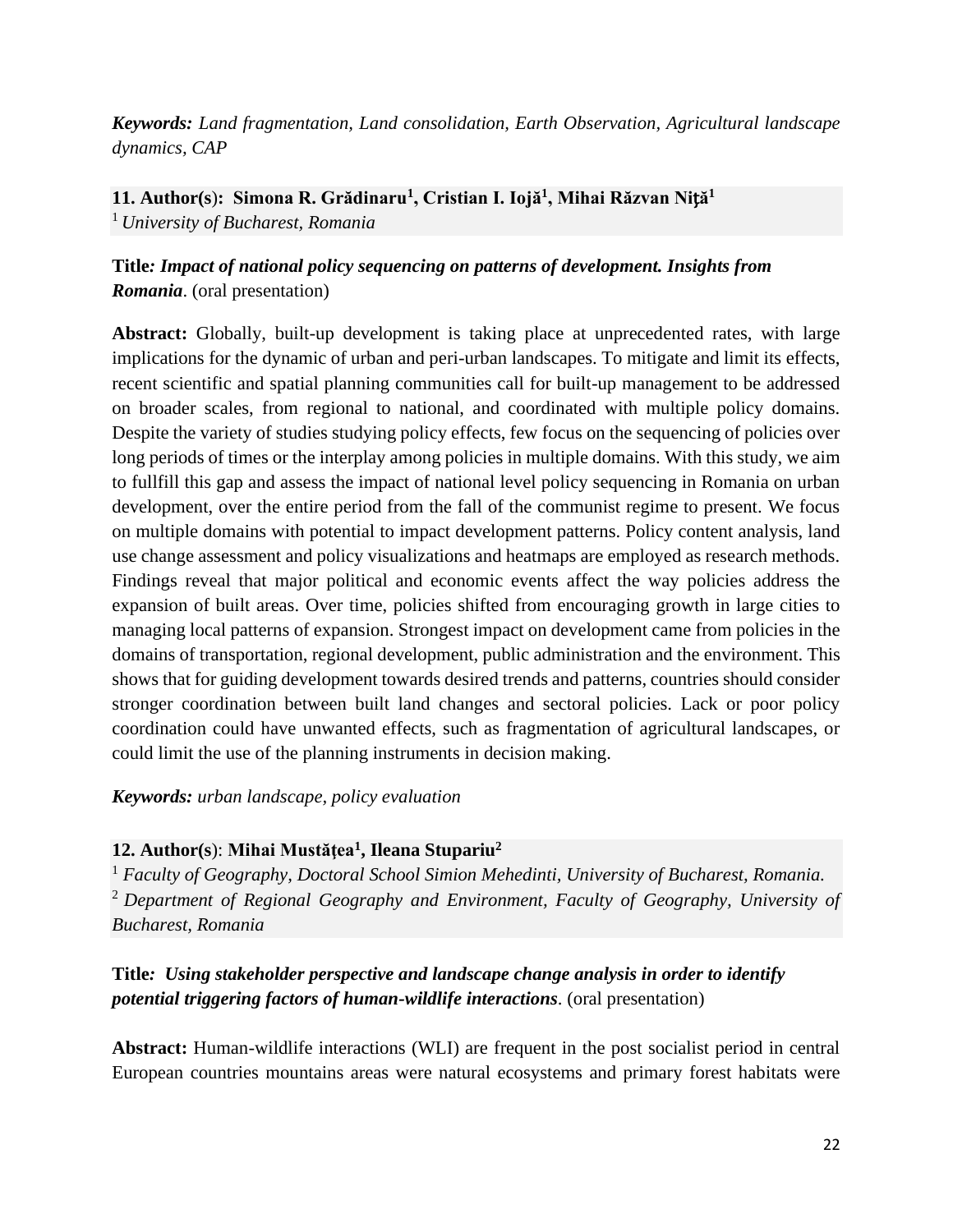converted into artificial land cover classes due to uncontrolled expansion of touristic infrastructures, such as the case of the upper Prahova valley from Romania.

In our study we hypothesize that the increasing number of WLI after 1990 could be a potential consequence of forested landscapes loss or conversion into artificial land cover classes.

Therefore, the goal of our study is to analyze if there is a potential correlation between the WLI temporal manifestation and the landscape spatial dynamics within the upper Prahova valley of Romania.

The methodological steps of the study are: (i) applying 450 questionnaires to local stakeholders in order to collect data regarding WLI temporal occurrences; (ii) modelling the landscape spatial changes within of the study area between 1990 and 2018 for identifiyng areas with loss of natural land cover classes; (iii) overlapping the distribution of both households afected by WLI and areas with loss of natural ecosystems for assessing the presence of a spatial correlation between the two variables.

The local stakeholders indicate that in case of all the problematic species, such as brown bear, wild boar and red fox, the number of interactions with humans follow an ascendant trend between 1990 and 2018. The landscape change analyses reveals that between 1990 and 2018, the forest habitats were replaced by artificial land cover classes mainly at the outskirts of settlements.

By overlapping the landscape change models with the WLI spatial distribution, the maps indicate that the loss and conversion of forest habitats into artificial areas after 1990 could represent one of the major causes for the increasing number of WLI.

The results are usable for both forest ecosystems conservation in the region, wildlife management and human infrastructures durable spatial planning.

**Keywords**: *Human-wildlife interactions, landscape change, post-socialist period, upper Prahova valley.*

# **13.Author(s**)**: Vagner Luis Camilotti, Patricia Pinho<sup>1</sup> , Eduardo S. Brondizio<sup>2</sup> , Maria Isabel Sobral Escada<sup>3</sup>**

*<sup>1</sup> University of São Paulo, Brazil*

*2 Indiana University Bloomington, United States of America*

<sup>3</sup> *Brazilian National Institute for Space Research, Brazil*

**Title***: Landscape, socioeconomic factors, and the importance of forest extractive resources for income generation and subsistence among ribeirinhos and colonists in the Brazilian Amazon* **(**poster presentation**)**

**Abstract:** Do riverine and colonist populations – showing different contexts of accessibility to potential markets, income generation, and landscape disturbance levels (LD) – attribute different importance values to forest extractive resources (ER: timber, fruits, hunting, medicinal plants,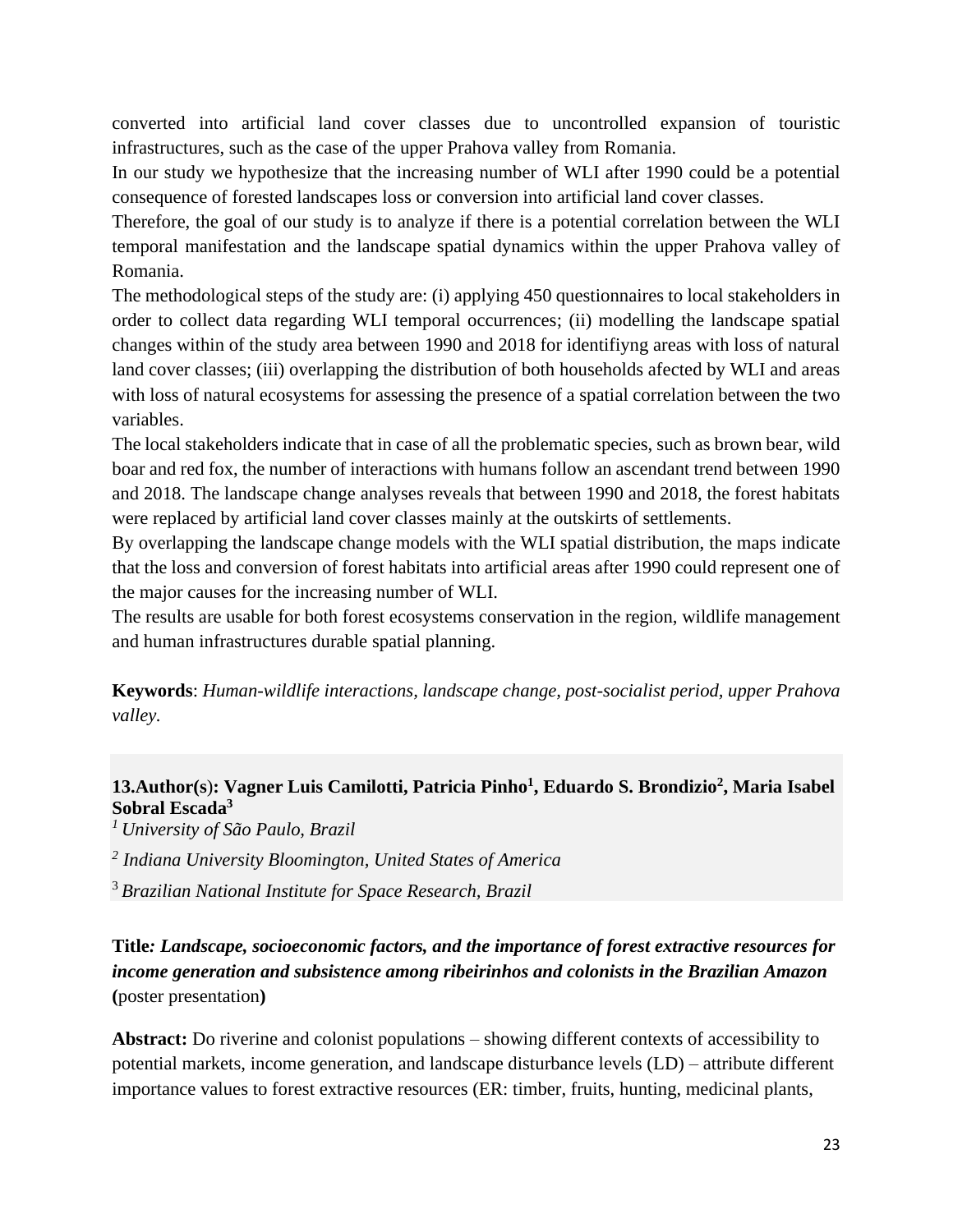and fishing) as a source of income and subsistence? We answered this question based on interviews with key informants in 89 settlements (57 riverine and 32 colonist settlements) in the Brazilian Amazon. We found that the importance attributed by colonist and riverine populations to the ER had some similarities that seem to be partially explained by the accessibility of the populations to the urban centers (both distance and type of access), their income and, in a lower degree, by the disturbance in the landscape. Thus, settlements exhibiting incomes lower than two minimum salary per month, located more distant from local urban centers and with access to them only by river attribute higher importance to the ER for both subsistence and income generation. The later importance can also be higher in settlements exhibiting landscapes with a medium LD (up to 50% of forest lost) and very possibly in those settlements located near regional urban centers.

**Keywords:** *landscape disturbance, timber and non-timber forest resources, NTFP, Amazon, sustainable livelihoods*

#### 14. **Author(s**)**: Nilca Mara Ioana<sup>1</sup>**

<sup>1</sup>*"Simion Mehedinti" Doctoral School, Faculty of Geography University of Bucharest, Romania*

# **Title:** *Effects of land-use on soil erosion in the Carpathian and Subcarpathian Valley* (poster presentation)

**Abstract:** Soil erosion is a widespread form of soil degradation, and it has a considerable environmental and economic impact on different scales. Even though erosion is a process shaped by natural factors, current anthropogenic interventions within the landscapes often accelerate natural erosion rates staggeringly. The determination of soil loss predisposition within the Carpathian and Subcarpathian Prahova Valley is considered a significant theoretical and practical issue, the knowledge of it creating premises for better risk management and land-use planning. This paper aims to review the influence of land use on soil erosion potential.

## **Keywords:** *soil erosion, land-use, land-cover, GIS*

#### **15. Author(s): Ana-Maria Calota<sup>1</sup>**

<sup>1</sup>*Faculty of Geography, University of Bucharest, Romania*

## **Title:** *Land-use conversion - projection on pastoral landscape* (poster presentation)

**Abstract:** Pastures in the proximity of urban settlements are facing constant pressures from the society due to constant expansion of human activities. Romania has a total pastures area around 3 mil. ha, animal husbandry being a traditional human activity. Due to the decrease of livestock and the presence of retail agents with cheaper imported products in the past decades, many pastures have been abandoned or converted to other land-cover classes leading to major and irreversibly landscape changes. The aim of our study is to quantify the effects of defective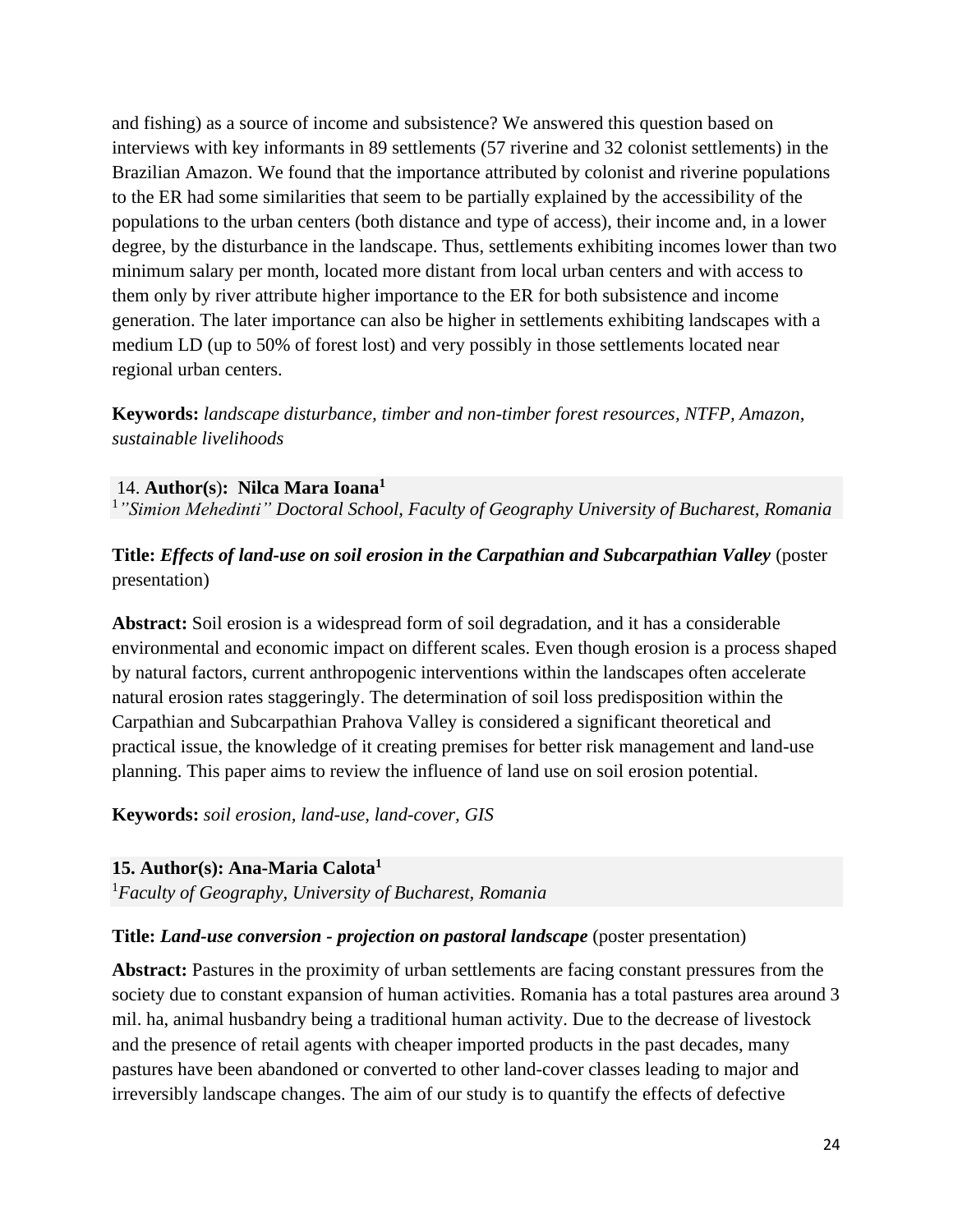planning on pastures using land use and land cover classes. The land use dynamics was analyzed at pasture scale using satellite images for each case study from three years: 2005, 2008 and 2018. Using the information extracted from the satellite images we generated land-use maps using ArcMap 10.3.1. The results have shown that the selected pastures for our case studies have shrinked their area in favor for the expansion of built-up areas, leading to loss of pastoral area, green mass production and irreversibly changed the landscape components and functions. These changes create dysfunctionality with consequences for the visual aspect of the landscape, the biodiversity of the pastures and the landscape pattern.

#### **Keywords:** *land-use changes, pastures*

#### **16. Author(s): Diaz-Maroto, Ignacio J. <sup>1</sup>**

*<sup>1</sup> Department of Agroforestry Engineering, University of Santiago de Compostela, Spain*

# **Title:** *Ecosystem services regarding to forest management in temperate oak forests* (oral presentation)

**Abstract:** Temperate forests are in middle latitudes of both hemispheres. Two types of temperate broadleaf forests in these latitudes and outside the tropics are settled: the evergreen forests and the deciduous forests. In the current scenario of climate change, resilience of these areas it is favoring the expansion of the forest because of the gradual increase in temperature and precipitation maintenance; but with important nuances, a significant decrease in snow precipitation and shorter duration of the cold season. So, on the one hand, the oak trees are the main species of many of these forests, play an important role for biodiversity and people livelihoods, as well as to maintain ecosystem services. However, on the other hand, oak forests are under pressure from global warming, e.g., land-use change, fragmentation, pests and diseases, and progressive replacement by more shade tolerant tree species. Despite widespread human activity, still oak maturate forests can be found in different regions of Europe, Asia, and America. Significant transformations have occurred within the last 150 to 200 years as industrialized countries shifted from an economy based in the firewood and the charcoal to fossil fuels. And, further alterations are likely in the temperate zones, as changing policies for agriculture and nature conservation provide different incentives for land use shifts from agriculture to forest. Our research aims to evaluate the ecosystem services regarding forest management applied, both past and present, always looking for sustainable rural development. In this context, the sustainability of forest management depends mainly on the maintenance of traditional activities: extensive agropastoral exploitation and rational management of forests. To guarantee the sustainability of these activities, measures such as clear cutting and prescribed burning to create open habitats, improvement of forest access, increment of public awareness, and environmental actions need to be adopted.

*Keywords*: *Temperate forests, Climate change, Human activity, Sustainability*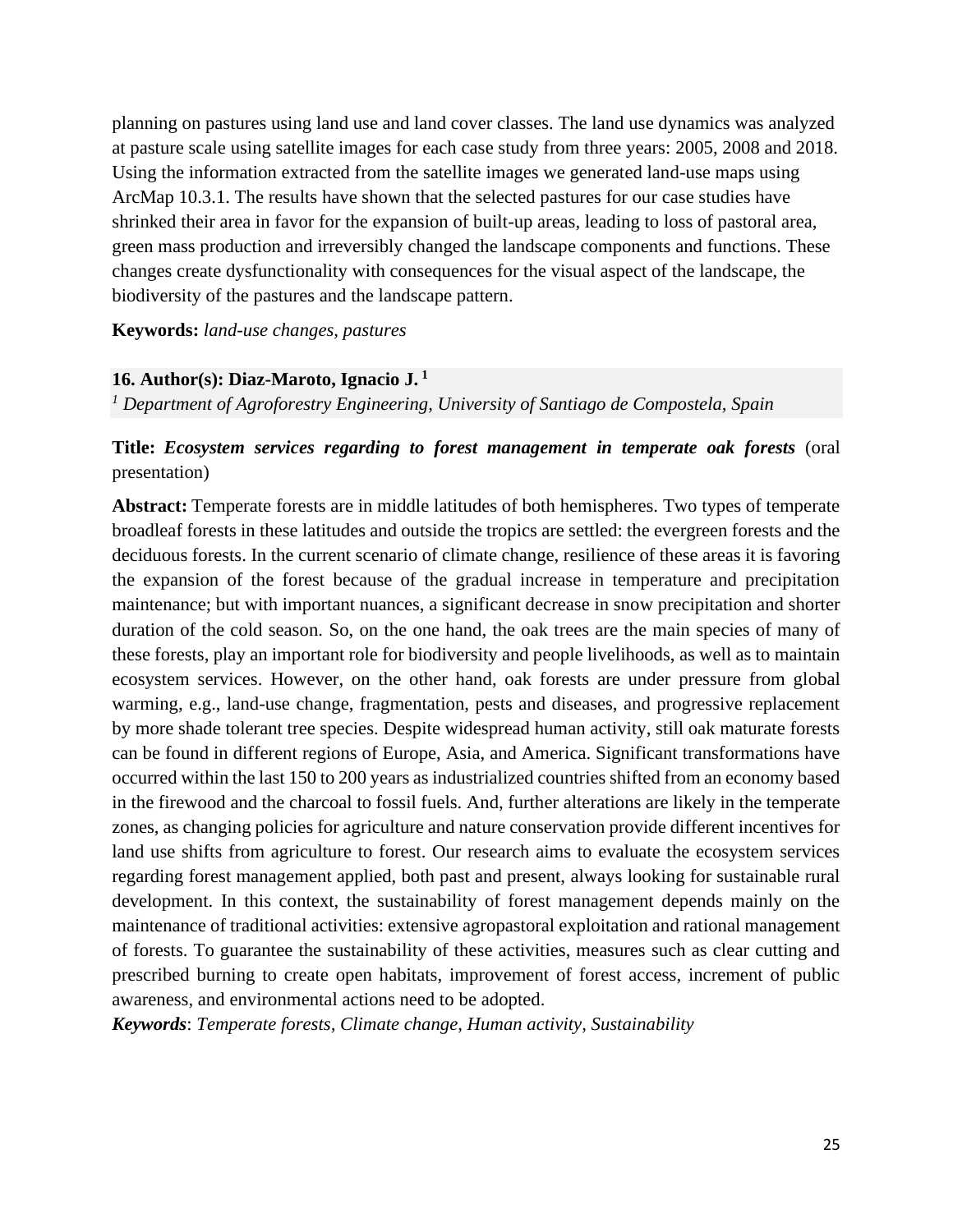# **Section 4.** *Landscape governance as a socio-ecological practice: historicistic and international perspectives*

**1.Author(s): Merekalova Ksenia Alekseevna<sup>1</sup> , Matasov Viktor Mikhailovich<sup>1</sup> , Andreeva Alexandra Pavlovna<sup>1</sup> , Batalova Vlada Alekseevna<sup>1</sup> , Donetskov Alexander Andreevich<sup>1</sup> , Ilyinova Natalya Vladimirovna<sup>1</sup> , Moiseev Alexander Igorevich<sup>1</sup> , Podgorny Oleg Mikhailovich<sup>1</sup> , Rudenko A.<sup>1</sup> , Titov German Sergeevich<sup>1</sup> , Shatunov A.<sup>1</sup>** <sup>1</sup> *Lomonosov Moscow State University, Russia*

**Title:** *Urban socio-ecological systems mapping and analysis: opportunities for urban space development* (oral presentation)

**Abstract:** Urban landscapes assessment from the perspective of the fulfilment of their regulating, supporting and cultural functions relies on the concept of ecosystem functions and services, but in application to a system of a higher order – urban socio-ecological systems (SES). We consider the regulation of natural processes in the city, creating opportunities for recreation, the emergence of a "sense of place" and an aesthetic perception of urban landscapes take place not only because of landcover type, but also by means of landforms properties, material and non-material human creations, as well as the urban environment spatial pattern or mosaic. For the city of Lipetsk (Russia) we draw the map of urban SESes and studied the effect of urban landscapes pattern on regulating (local climate, air quality and snow accumulation regulation) and cultural (recreational, aesthetic and territorial identity) landscape functions. The index-based classification of landcover helped us to determine the proportion of vegetation and sealed areas in each map contour. We calculated land surface temperatures based on Landsat 8 TIRS data for different seasons of the year and linked them to urban landscapes composition. For assessing air pollution in the city we collected snow samples from undisturbed surfaces at about 170 sites across the city and determined the total dust pollution per 1 sq.m. and pH of snow. Based on the analysis of residents' surveys a generalized rating of the city's recreational spaces was compiled. We also used expert estimates and density of citizens' photographs to identify the most and less attractive territories of Lipetsk. To determine the mental frame of the territory we analyzed mental maps and questionnaires and obtained maps of the most significant areas, streets and objects. Assessment of different functions of urban SESes revealed the problems of city areas and proposed suitable solutions for the development of urban space.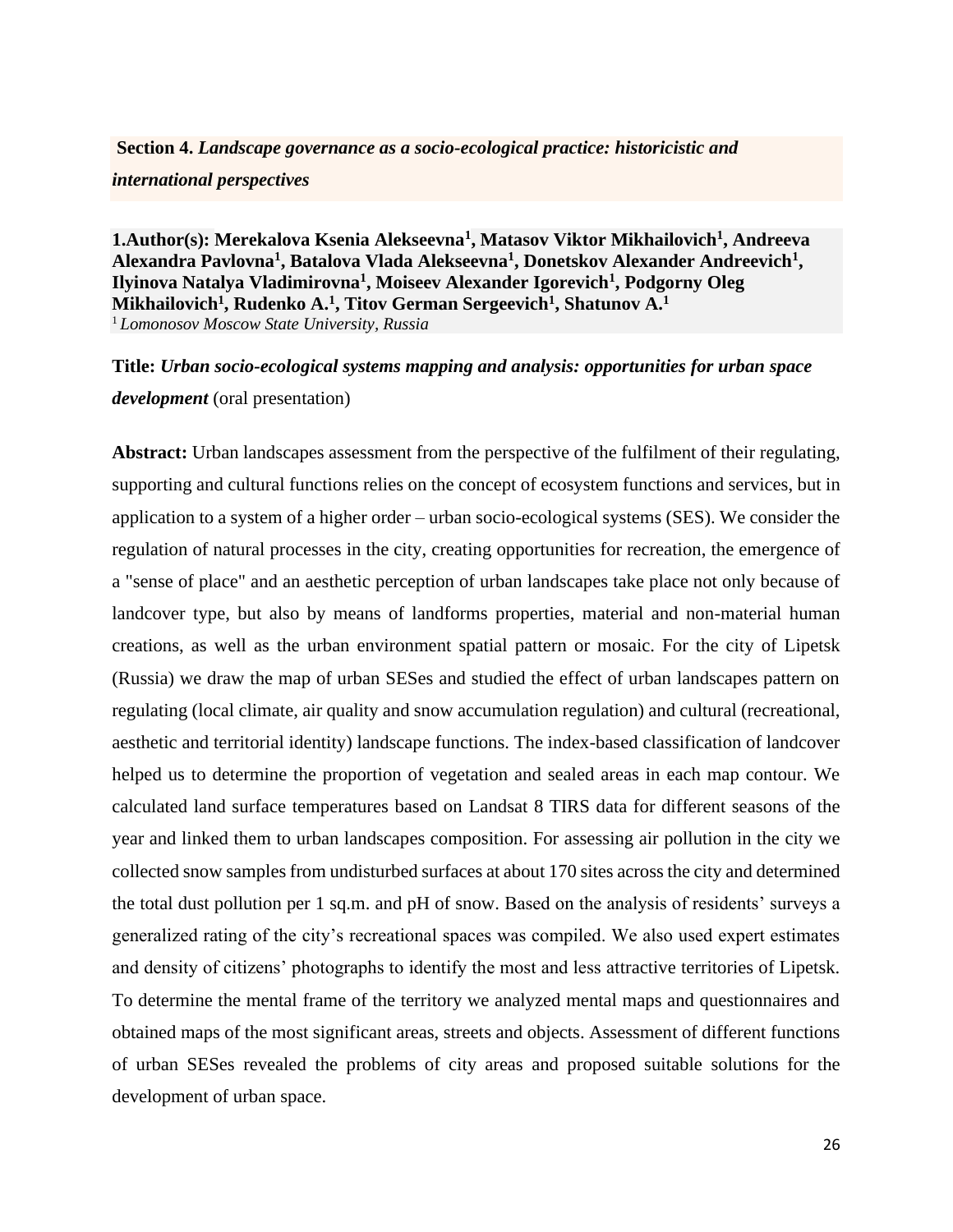**Keywords***: urban socio-ecological systems, landscape pattern, landscape functions, regulation functions, cultural functions*

**2.Author(s**): **Alexandru-Ionuţ Petrişor<sup>1</sup> , Walid Hamma<sup>2</sup> , Huuduy Nguyen<sup>3</sup> , Mari-Isabella Stan<sup>4</sup> , Van Truong Tran<sup>5</sup> , Roxana Aştefănoaiei<sup>6</sup> , Quang-Thanh Bui<sup>7</sup> , Dragoş-Florian Vintilă<sup>4</sup> , Cristina Lixăndroiu<sup>6</sup> , Diana-Doina Ţenea<sup>4</sup> , Igor Sirodoev<sup>4</sup> , Ioan Ianoş<sup>8</sup>**

**1** *Ion Mincu University of Architecture and Urbanism, Romania*

*<sup>2</sup> Tlemcen University, Algeria*

**<sup>3</sup>***Faculty of Geography, Vietnam National*

**<sup>4</sup>***Ovidius University, Constanta, Romania*

**<sup>5</sup>***IMPMC, Université Pierre et Marie Curie (UPMC), Sorbonne Universités*

**<sup>6</sup>***National Institute for Research and Development in Tourism, Romania*

**<sup>7</sup>** *University of Science, Hanoi, Vietnam*

**<sup>8</sup>** *University of Bucharest, Romania*

**Title**: *Sustainable planning for the coastline landscapes: a global perspective*(oral

presentation)

**Abstract:** The importance of studying the coastal areas is justified by the fact that their resources, the ecosystem services provided and key role played in the socio-economic development of human communities, have attracted people from the ancient times until today. The human pressure resulted into severe environmental impacts, requiring in-depth analyses for phrasing sustainable development strategies. The present study addresses this issue globally, based on three case studies from three continents: Romania (Europe), Algeria (Africa), and Vietnam (Asia). Although each study employed different approaches, the methodology consisted of correlating geospatial and socio-economic data, including ancillary studies, to look at the urbanization of the coastal areas, its impact, and solutions for mitigating the latter. The findings show that the pressure of urbanization and tourism on the coastal areas has increased globally, although the drivers and impacts vary. The urbanization is due to derogatory planning in Romania and Algeria, and different national and local goals in Vietnam. The two drivers translate into local exemptions from the national regulations, made for a rapid profit. In addition to the need for developing and enforcing coherent policies for stopping the degradation and restoring the ecosystems, the findings underline the importance of international cooperation in policy development.

**Keywords:** *accretion, erosion, land cover and use changes, ecological study, geospatial data, planning, ecosystem services, climate changes, anthropic impact, ecological restoration*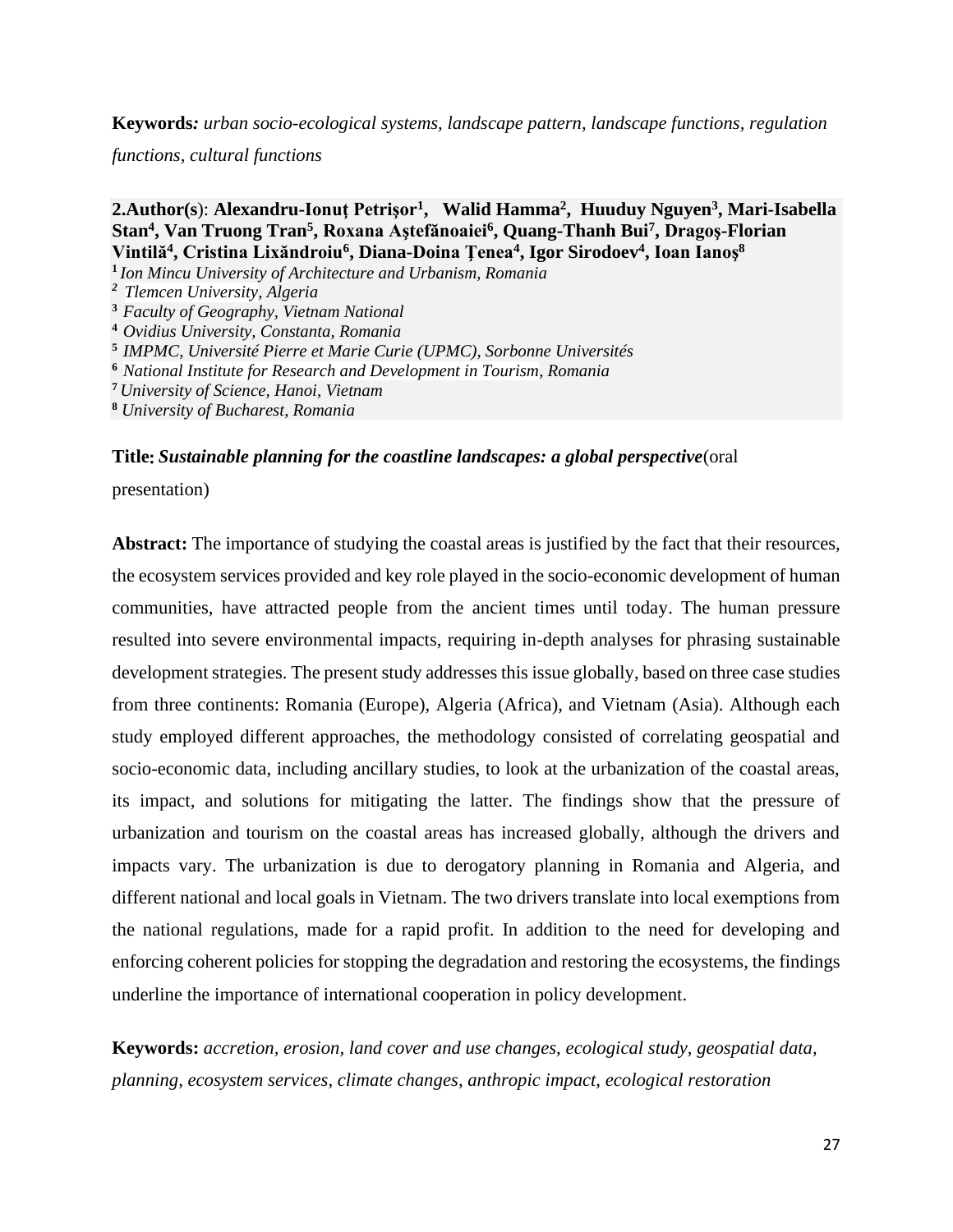#### **3. Author(s**) **Gabriela Osaci-Costache<sup>1</sup> , Ionuț Săvulescu<sup>1</sup> , Marian Ene<sup>1</sup> , Marina Vîrghileanu<sup>1</sup> , Octavian Cocoș 1** *<sup>1</sup>University of Bucharest, Romania*

# **Title**: *Between traditional land use and land degradation: more than two hundred years of history in the Sub-Carpathian Watershed of the Argesel River (Romania)* (oral presentation)

**Abstract:** The Sub-Carpathian river basin of the Argesel is one of the areas where internal and external factors generate conditions for the manifestation of slope processes. Here, the predominance of marls, the morphometric characteristics and the land use determine a fragile geomorphological balance and a high incidence of landslides. Consequently, this area requires special care, so that the economic value of the land be preserved.

Our objective is to identify the changes in land use that lead to the local reactivation of landslides, which are geomorphological processes with negative effects, especially on roads and buildings, as well as to the alteration of the production capacity of agricultural land. The study is based both on large-scale historical maps from the period 1790-1980 and on multispectral satellite imagery of medium to high spatial resolution, such as Landsat (30 m) and Sentinel-2 (10 m), covering the last decades. The paper analyzes through GIS techniques the historical transition (over more than 230 years) from a traditional pastoral use (in the eighteenth and nineteenth centuries the pastures accounted for about 80% of the area), to the orchards imposed by the communist regime (which amounted to 40% in 1980) and to the current degraded orchards, some of them showing a transition to bushes. In the twentieth century, the areas covered by forest did not suffer significant changes, thus remaining at about 15% of the area. The results suggest that orchard degradation caused by the socio-economic changes occurring after the 1989 revolution (aging population, emigration of young labor force, change of ownership, etc.), coupled with the physico-geographical conditions, the inadequate response of local farmers and the lack of land use policies, have led to landscape degradation and severe road damage.

**Keywords**: *land use change, historical map, diachronic analysis, land degradation, landscape*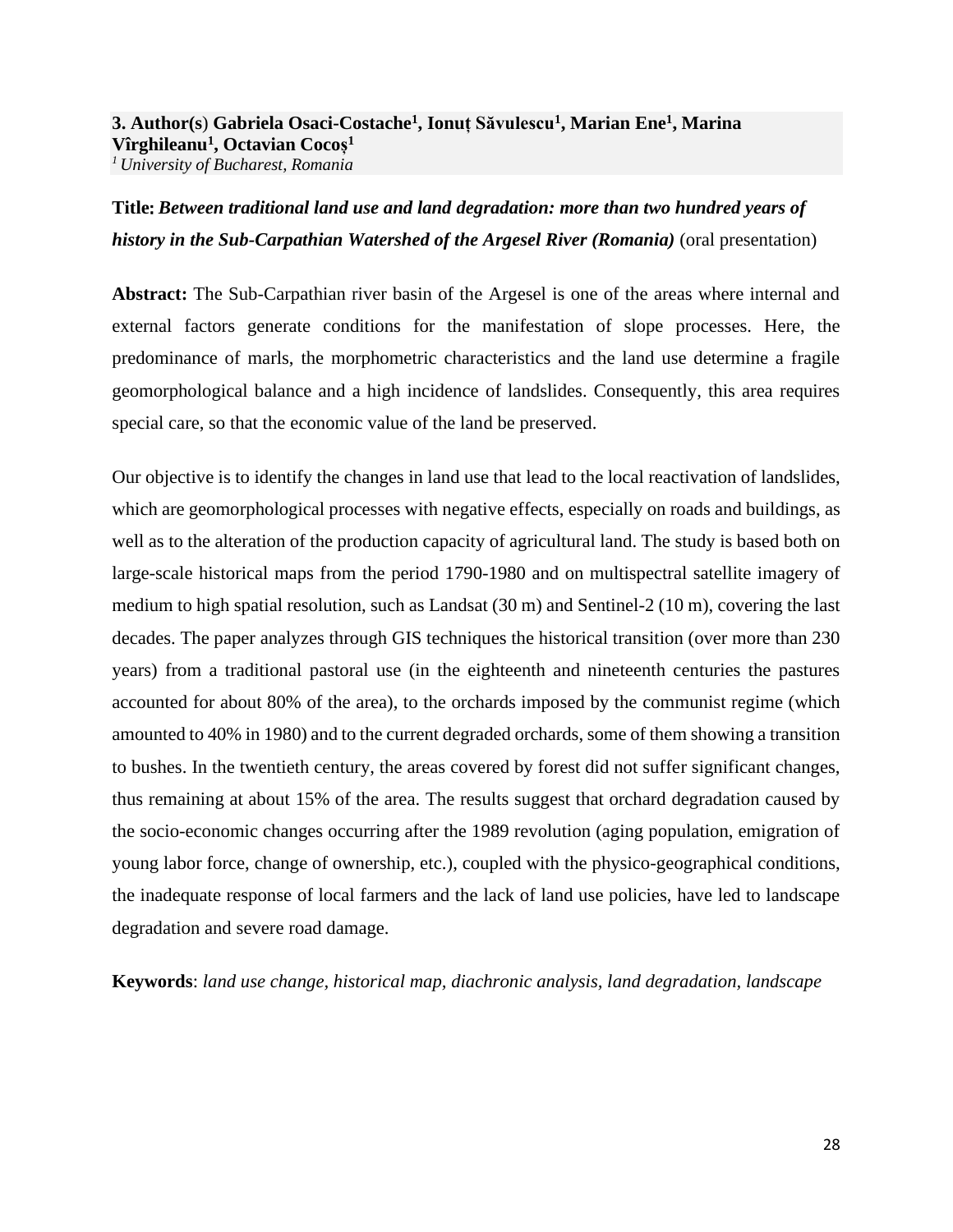**4. Author(s): Cristina-Gabriela Mitincu<sup>1</sup> , Ioan-Cristian Iojă<sup>1</sup> , Constantina-Alina, Hossu<sup>1</sup> ;** <sup>1</sup> *Centre for Environmental Research and Impact Studies, University of Bucharest, Romania*

#### **Title**: *Management of stakeholders in environmental planning documents***.** (oral presentation)

**Abstract:** Urban planning in Romania was challenged with a large number of issues as a result of the socio-economic and cultural changes which followed the shift on the political stage (mostly by the European Union entrance in 2007, when the directives and regulations have been implemented into the national legislation imposing new standards for urban areas quality), which affect the structure and functionality of the cities. Our research objective is to identify the stakeholders involved and their importance in the decision-making concerning the environmental planning process. Regarding this, in the present study, we analyzed 40 Local Environmental Action Plans (LEAPs) from Romania, in order to highlight the stakeholders involved in urban development and management, including design, funding, implementation and monitoring. Thus, we classified the stakeholders into five categories as follow: (a) public institutions, (b) research and educational organizations (d) private investors, (e) non-governmental organizations and (f) population. Further, we used the network analysis method in order to identify the most involved and influential stakeholders from each category and the relationship between them (vertical and horizontal coordination, hierarchical organization etc.). Our main results identified that the stakeholders represented by the public institutions (public administration authorities like sectoral and general councils, sectoral and general town halls etc.) are the most involved in the urban planning process. Moreover, we need to highlight that the public involvement was low, mainly of the population and non-governmental organizations. In conclusion, our study tries to better understand the organization of urban planning stakeholders and coordination of different sectors in order to establish planning targets and opportunities.

**Keywords:** *Environmental planning, Environmental management, Romania, Stakeholder analysis*

# **5.Author(s**): **Mihai-Răzvan Ni**ț**ă 1 , Athanasios-Alexandru Gavrilidis<sup>1</sup> , Diana-Andreea Onose<sup>1</sup>**

**<sup>1</sup>***Center for Environmental Research and Impact Studies, University of Bucharest, Romania*

**Title**: *Assessing the role of urban landscapes for healthy cities* (poster presentation)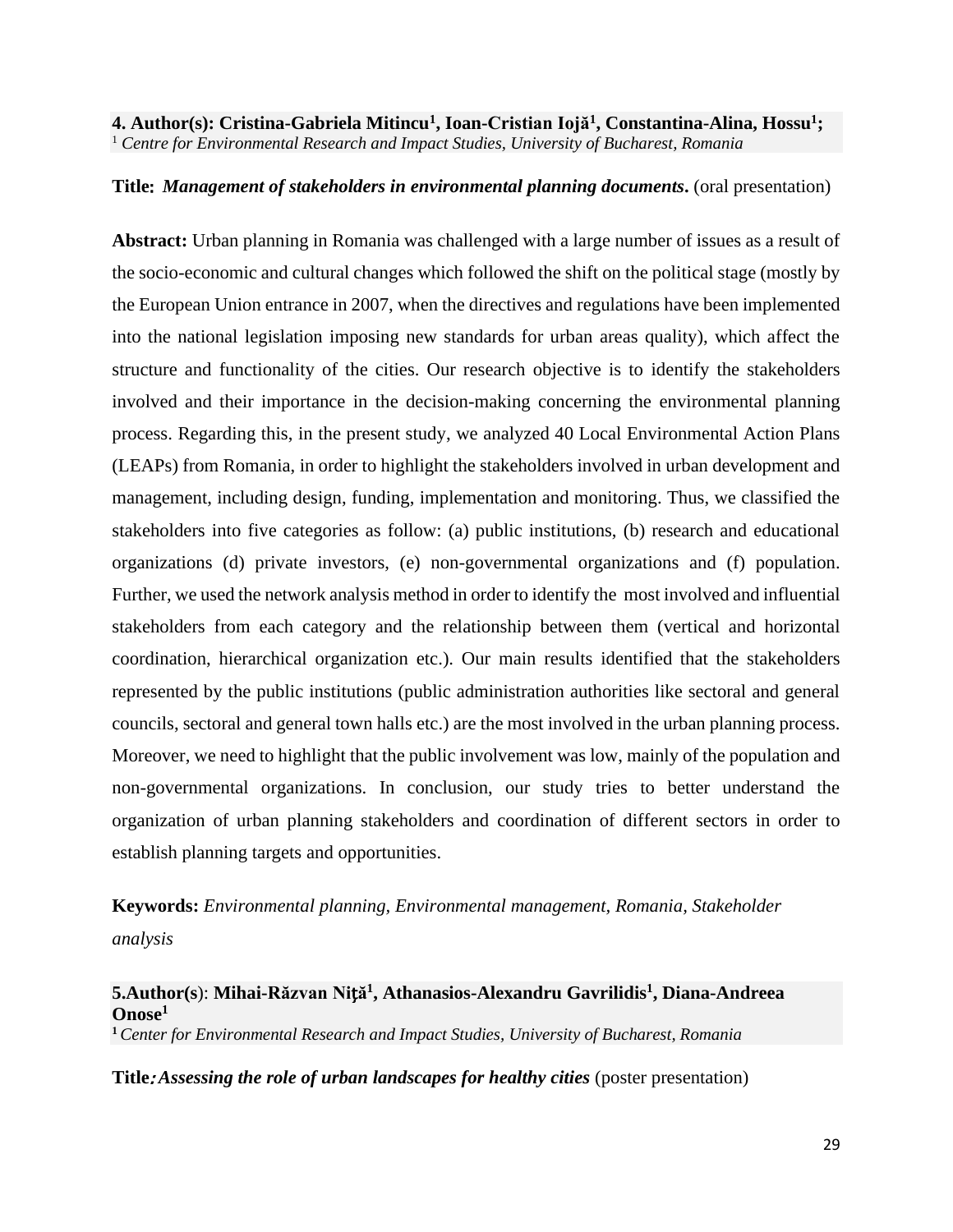**Abstract**: Faced with numerous environmental (air quality, extreme events), economic (loss of capital) and social (inequity, poverty) challenges, modern cities have tried to re-direct themselves towards sustainability, resilience, improved health and well-being. Urban inhabitants are facing unprecedented health challenges (obesity, cardiovascular or respiratory diseases, stress and mental illness) which have as clear determinants the structural and functional characteristics of the cities. Especially for the mental part, urban landscapes play a pivotal role in shaping the health of inhabitants. We realized a literature review of papers published in peer-review journals and indexed in the WoS database, which analyze the relation between urban characteristics and the health and well-being of inhabitants. Using a standard coding procedure, we extracted information characterizing the health determinants of urban landscapes, their relevance, positive, neutral or negative roles, as well as issues of scale, urban functions of demographics of the population. Preliminary results allowed us to create an integrated framework of assessment for the role of urban landscapes in determining healthy cities, useful instrument for urban planners and policy makers.

#### **Keywords:** *urban landscape, literature review, health determinants*

#### **6.Author(s**): **Gabriela Osaci-Costache<sup>1</sup> , Iuliana Arma**ș 1

<sup>1</sup>*University of Bucharest, Romania*

#### **Title:** *A green-blue corridor in a green city: Bucharest's Dâmbovita in 1846* (poster presentation)

**Abstract:** Throughout history, man-made inferences have completely altered the river landscape of the Dâmbovița within the city of Bucharest. It is almost impossible to imagine today a Dâmbovita riverbed of the past centuries, which meandered softly among houses, gardens, courtyards, meadows, and forests, which provided drinking water and supported fishing activities, to which the tans, water mills, and the sewerage of the city were linked. In order to remodel the natural Dâmbovița riverbed of the mid-19th century and the urban floodplain land use as precisely as possible, we used the Borroczyn plan (1846, scale 1:1000), which reproduces the city within the administrative limits of that time (approx. 29 kmp, of which the meadow represents about 35%). For this propose, we applied GIS techniques and the extracted quantitative and qualitative data were related to other written sources from that period. The cartographic analyze shows that the development of the built-up areas and the successively structural interventions along the river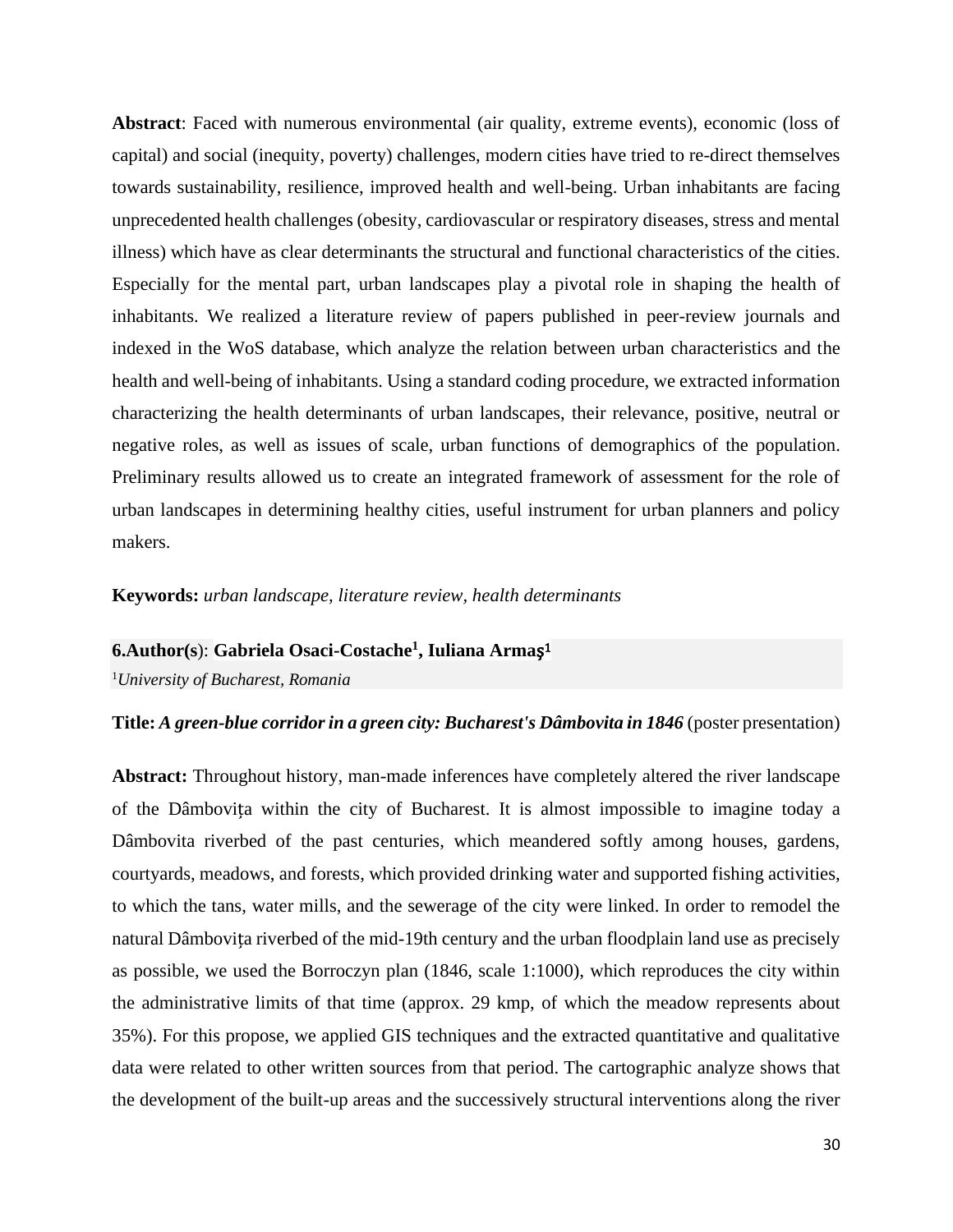annihilated the green corridor of the Dâmbovita, where in the mid-19th century the green space covered 62% of the floodplain.

**Keywords:** *green-blue corridor, Bucharest*

#### **7.Author(s**) **Alina Huzui-Stoiculescu<sup>1</sup> , Georgiana Toth<sup>2</sup> , Alexandru-Ioan Toth<sup>3</sup> , Robert Stoiculescu<sup>4</sup>**

*Ministry of Public Works, Development and Administration, Romania Faculty of Sociology and Social Work, University of Bucharest Sociometrics, Romania University of Bucharest, Romania*

#### **Title:** *Exploring determinants of environmental behavior. A social-ecological approach to nature conservation policies in the Villages of Southern Transylvania* ( poster presentation)

**Abstract:** As a consequence of the transition towards market economy and Romania's accession to the EU, socio-economic changes have pushed households into assuming new livelihood strategies, thus seeking to integrate the existing capital and opportunities offered by local, regional and international markets. Rural communities are turning to migration as a household strategy besides intensifying the agricultural use or increasing non-agricultural activities in order to create well-being through the use of accessible physical, natural, financial, human and social capitals. Both spatial mobility strategies and those addressing on-site activities quest the same results – well-being and poverty alleviation – hence the analysis can't dissociate migration consequences from the results obtained by communities through the combination of other activities. This paper explores the particular context of rural communities from Southern Transylvania which is a high nature value farmland area. It's overall included in the Nature 2000 network and largely preserves a traditional agricultural model. It represents a socio-ecologic system marked by several complex linkages, given that biodiversity is influenced by traditional farming while communities still benefit of local ecosystem services. Recent socio-demographic changes (depopulation, demographic aging, or changes in ethnic structure) open the debate on how EU's biodiversity conservation and rural development measures can be used in preserving traditional agro-ecologic systems. The main research question that this paper intends to answer is 'How are landscape conversation policies like agri-environment schemes influencing livelihood strategies and social structure of rural communities living in high nature value farmland?' Our results are based on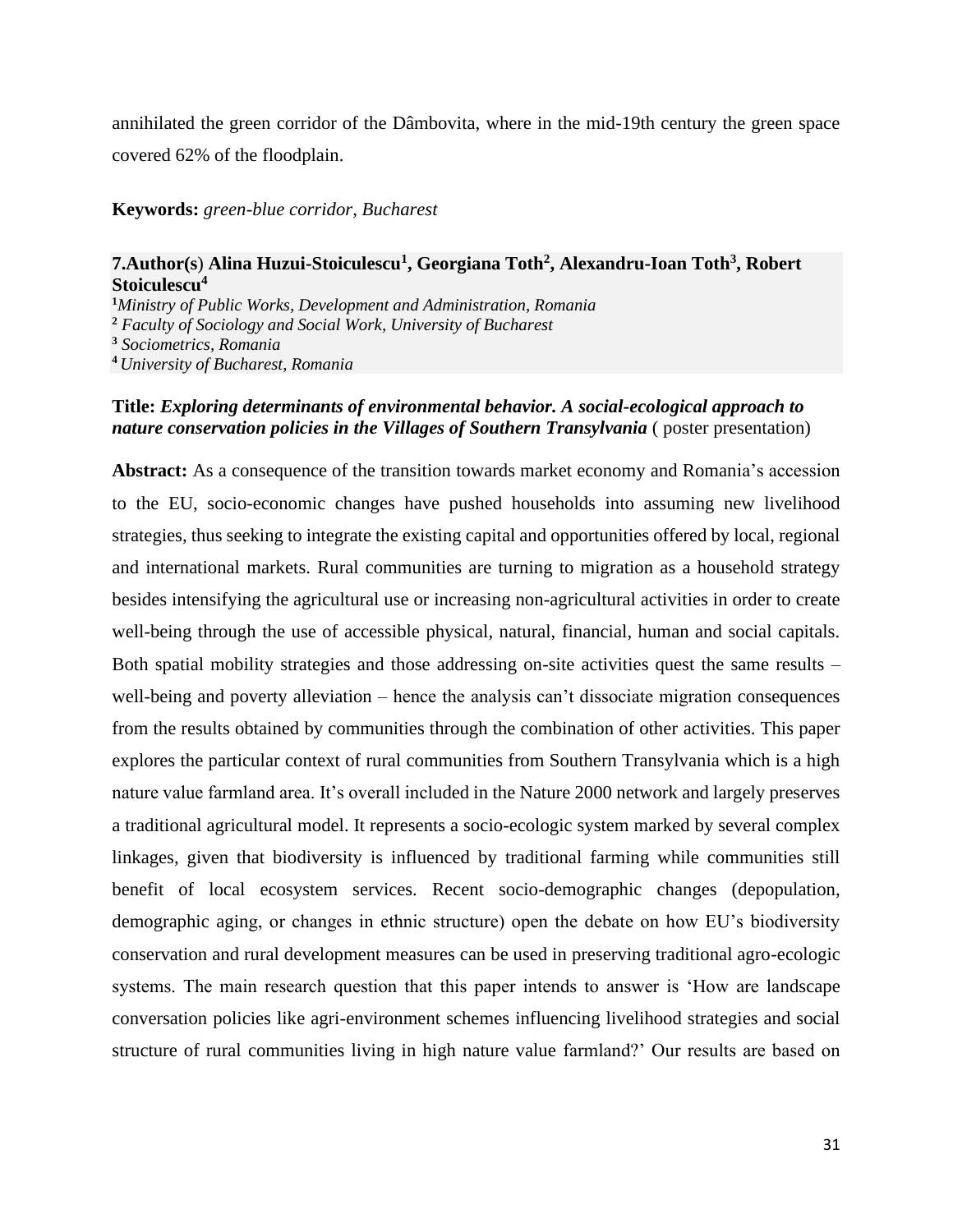quantitative and qualitative analyses of data collected from several communities located in Southern Transylvania.

**Keywords:** *high nature value farmland, household livelihood strategies*

*Section 5 . Ecological wisdom for sustainable landscape governance: exemplary cases from around the world*

**1 Author(s**) **Khoroshev Alexander-Vladimirovich <sup>1</sup> <sup>1</sup>***Lomonosov Moscow State University, Faculty of Geography, Russia*

#### **Title:** *Context-based spatial decisions in landscape-ecological planning* (oral presentation)

**Abstract:** We advocate the geosystem approach to landscape-ecological planning which deals with the properties and the internal energy, water and matter turnovers of landscape systems and uses biophysical units as a base for distributing land use types in space. Recent publications in landscape planning as well as presentations at the conferences more and more focus on participatory approach and communication process which is extremely important under the conditions of dominance of lands in private property. However, the principal aim of landscapeecological planning is to adapt land use to natural units and to imitate natural flows and processes as perfectly as possible. The main principle of the context-based landscape planning is the due consideration for both intrinsic properties of a unit and its value in a broad (regional, national or international) spatial context. Multifaceted view on landscape context makes us to distinguish at least four approaches to evaluation of ecological functions. First, the value of a landscape unit can be related to powerful influence that it exerts on neighbouring or distant units. Second, a landscape unit can have its own value independent on a context (e.g., habitats of rare species). Third, a landscape unit can have no any special own value but can be an important regulator of relations between neighbouring units. Fourth, the value of a landscape unit can emerge temporarily if anthropogenic or natural processes strongly reduce the values of neighbouring units. We demonstrate the framework for implementation of these issues into landscape-ecological planning based on case studies in the taiga zone of Russia in the course of realizing RFBR project 20-05- 00447 and State target for Lomonosov Moscow State University "Structure, functioning and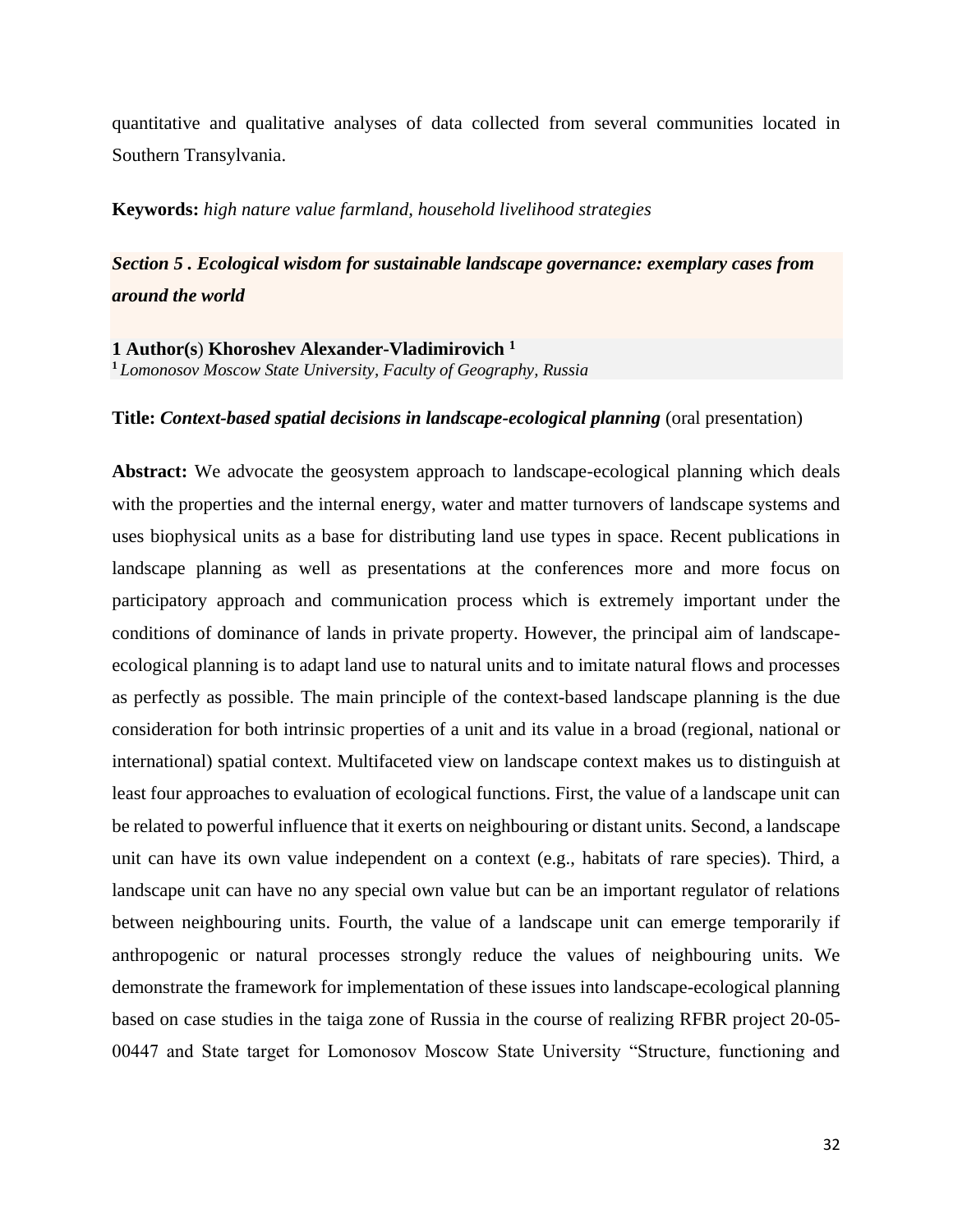evolution of natural and natural-anthropogenic geosystems" (project No. АААА-А16- 116032810081-9.

*Keywords: landscape, planning, geosystem, context, flow, neighbourhood*

**2.Author(s) Alvarez-Alvarez Pedro<sup>1</sup> , Perez-Giron José Carlos<sup>1</sup> , Diaz-Varela Emilio Rafael<sup>2</sup>** <sup>1</sup> Department of Organisms and Systems Biology, Polytechnic School of Mieres, E-33600 Mieres, Asturias, Spain.  $<sup>2</sup>$  Department of Plant Production and Project Engineering, School of Engineering, University of</sup> Santiago de Compostela, E-27002 Lugo, Spain.

**Title:** *The importance of the understanding of local governance structures for the recovery of chestnut orchards in mountain landscapes: Case studies in Galicia* (NW Spain). (oral presentation)

**Abstract:** Chestnut (Castanea sativa Mill.) is a native species to the NW of the Iberian Peninsula, where it has been cultivated in orchards from centuries, representing one of the most important elements of the cultural landscapes in the area. From the Middle Ages to almost the mid of the nineteenth century, chestnut orchards had a been an essential element in the social-ecological system, and as such are reflected in numerous elements of the traditional knowledge, toponymy, literature, and art. Nevertheless, in the last decades of the 20th century chestnut orchards have suffered a strong process of abandonment and degradation due to new driving forces in the rural areas. As a consequence, the system has been affected by a decline in the supply of ecosystem services, including the provision of fruit, wood and timber, climatic regulation, as well as the loss of important valuable varietal genetic materials and important cultural and heritage assets. While all these changes contributed to modify the structure of the social-ecological system, chestnut orchards still present a high potential for the development of multifunctional, sustainable landscapes. One of the essential elements for the recovery of the cultural and natural heritage of chestnut orchards as well as their productive capacity is the understanding of the origin and evolution of the different ownership regimes, property rights and management approaches. Often neglected, these aspects nevertheless had in the past and still have a crucial role in local governance structures. In this paper we approach the recovery of chestnut orchards in mountain areas the region of Galicia (NW Spain) from a socio-ecological perspective, analysing their past, current and future features from different cultural, functional, management and governance perspectives.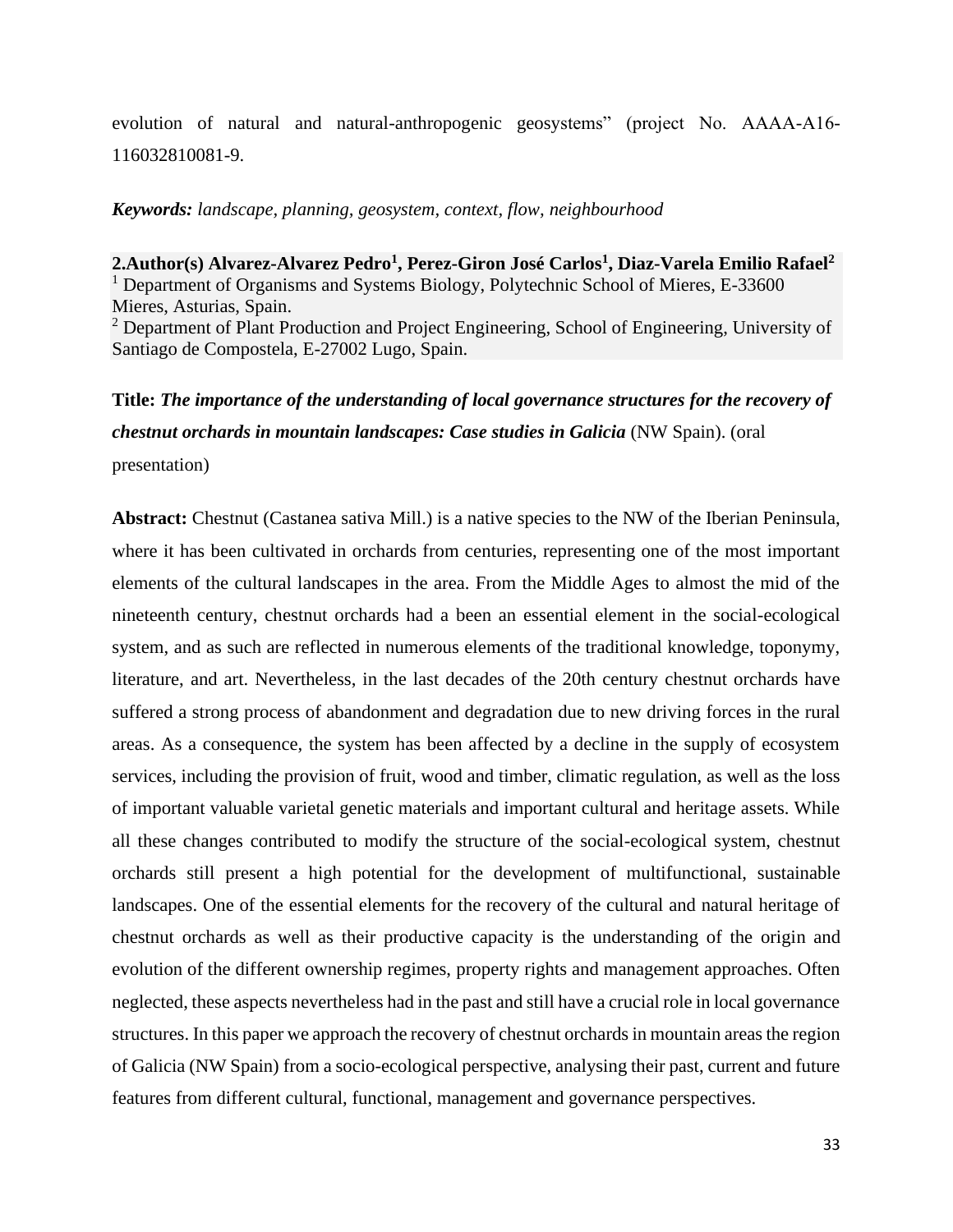*Keywords: Chestnut orchards, local governance structures, ownership regimes, cultural ecosystem services, Galicia, Social-ecological systems*

#### **3.Author(s): Davide Geneletti<sup>1</sup> , Chiara Cortinovis<sup>2</sup> <sup>1</sup>***University of Trento,Italy* **<sup>2</sup>** *CEC - Lund University*

**Title:** *Planning nature-based solutions in urban vacant lots* (oral presentation) **Abstract**: An emerging problem in some cities, in Europe but also elsewhere, is the presence of land parcels with building rights that are not developed, due to the on-going crisis of the building sector, or other economic reasons. Irrespective of their conditions, and the market situation, these vacant lots often maintain their development rights through time, because revoking them can be legislative (or politically) challenging. As a result, these areas are left idle for long periods of time, and are often abandoned and unkempt. Nature-based solutions (NbS) can offer a way out of this problem, provided that their implementation can prove to be flexible and reversible (e.g. to accommodate future shifts in housing market), cost-effective, and beneficial to people (communities, administrators, land owners) and nature. In this study we empirically analysed the potential impacts of implementing a range of different NbS in the vacant lots of a city in northern Italy, by assessing the expected ecosystem services for different groups of beneficiaries, and the cost for executing and maintaining NbS over different time horizons (5, 10, 20+ years). To this purpose, we considered five broad categories of NbS (rain gardens, Kyoto forests, recreational areas, allotment gardens, habitat for wildlife), and simulate their implementation in the lots that are currently vacant, despite having development rights. Potential NbS were allocated to the different lots according to the suitability of the site (e.g., by looking at morphology, size, etc) and the demand for that "solution" (e.g., by considering population density and classes, proximity to existing parks or allotment gardens, imperviousness rate, etc.). The resulting scenarios of future implementation of NbS were assessed against the expected costs (including taxation associated to development rights), and used to draw conclusions about the overall role that NbS can play for revitalising vacant lots in cities.

*Keywords: urban ecosystem services, urban scenarios, GIS, land suitability*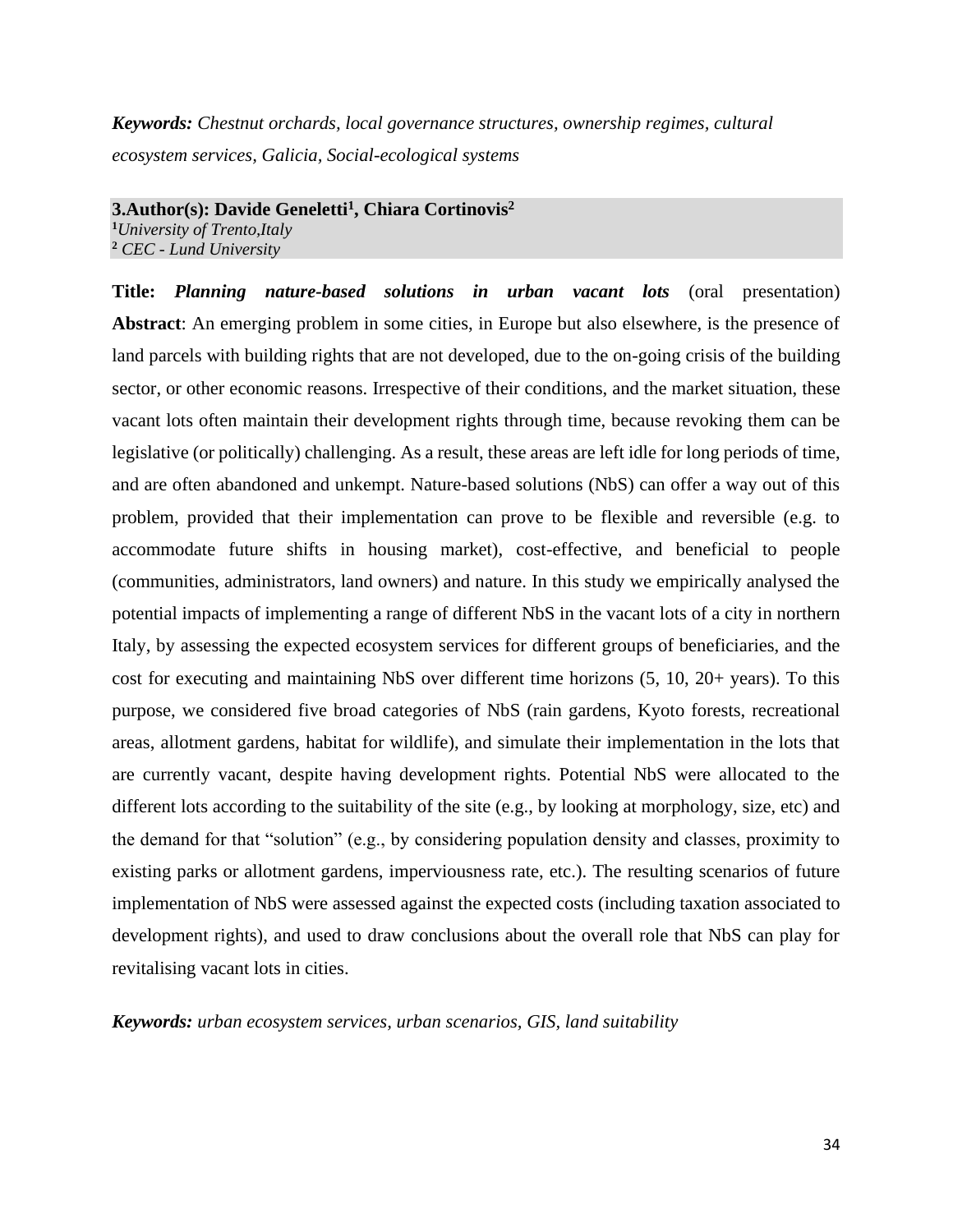**4.Author(s**) **Ancuța Fedorca<sup>1</sup> , Aaron Laur<sup>2</sup> , Ramon Jurj<sup>1</sup> , Marius Popa<sup>1</sup> , Mihai Fedorca<sup>1</sup> , Georgeta Ionescu<sup>1</sup> , Tudor Stancioiu<sup>1</sup> , Gary Tabor<sup>2</sup> , Gabriel Oppler<sup>2</sup> , Debra Davidson<sup>3</sup> , Zachary Wurtzebach<sup>2</sup> , Nuria Selva<sup>4</sup> , Marta De Barba<sup>5</sup> , Niko Balkenhol<sup>6</sup> , Stephen Woodley<sup>7</sup> , Jodi Hilty<sup>8</sup> 1** *INCDS Marin Dracea, Romania* **<sup>2</sup>** *Centre for Large Landscape Conservation,Montana, USA*

**<sup>3</sup>** *University of Alberta*

**4** *Institute of Nature Conservation Polish Academy of Sciences*

**<sup>5</sup>** *Centre National de la Recherche Scientifique, Université Grenoble-Alpes, Grenoble France*

**<sup>6</sup>** *University of Göttingen*

**<sup>7</sup>***World Commission on Protected Areas*

**<sup>8</sup>** *Yellowstone to Yukon Conservation Initiative*

**Title:** *Connectivity conservation from science to practice for supporting smart infrastructure development in the Southern Transylvania* (oral presentation)

**Abstract:** In the early 2000s, the European Landscape Convention was the first international treaty to be exclusively concerned with all dimensions of European landscape trying to secure protection and planning of the landscapes. Later on, global connectivity conservation efforts are focusing on designing, governing, and managing for effective ecological connectivity (IUCN WCPA CCSG 'Guidelines for Conserving Connectivity through Ecological Networks and Corridors'). The Carpathian Mountains in Central and Eastern Europe are one of the world's most biodiverse and intact wild places, stretching across seven countries (Czech Republic, Hungary, Poland, Romania, Serbia, Slovakia, and Ukraine). Largest carnivore's populations are found in the Romanian Carpathians; however, this generates management challenges under extremely high population densities. Based on high-quality spatial data for large carnivores and prey species (fine-scale maps from landscape genetics, GPS telemetry datasets and least-cost path modelling), we conducted the first-ever ground-testing exercise of forthcoming IUCN guidance for designing, governing, and managing for effective ecological connectivity, to generate regional/local solutions and to identify areas of priority. Further, we compared this information to the extent, configuration, and management of the current ecological network. These recommendations in terms of design, governance, and management range from considering the wide variety of uses including existing management and protections within a particular area of ecological connectivity, forming stakeholder coordinating mechanisms, and the integration of avoidance and mitigation measures in the earliest stages of highway infrastructure planning and design. Outcomes of this groundbreaking exercise are designed to motivate action beyond national borders for sustainable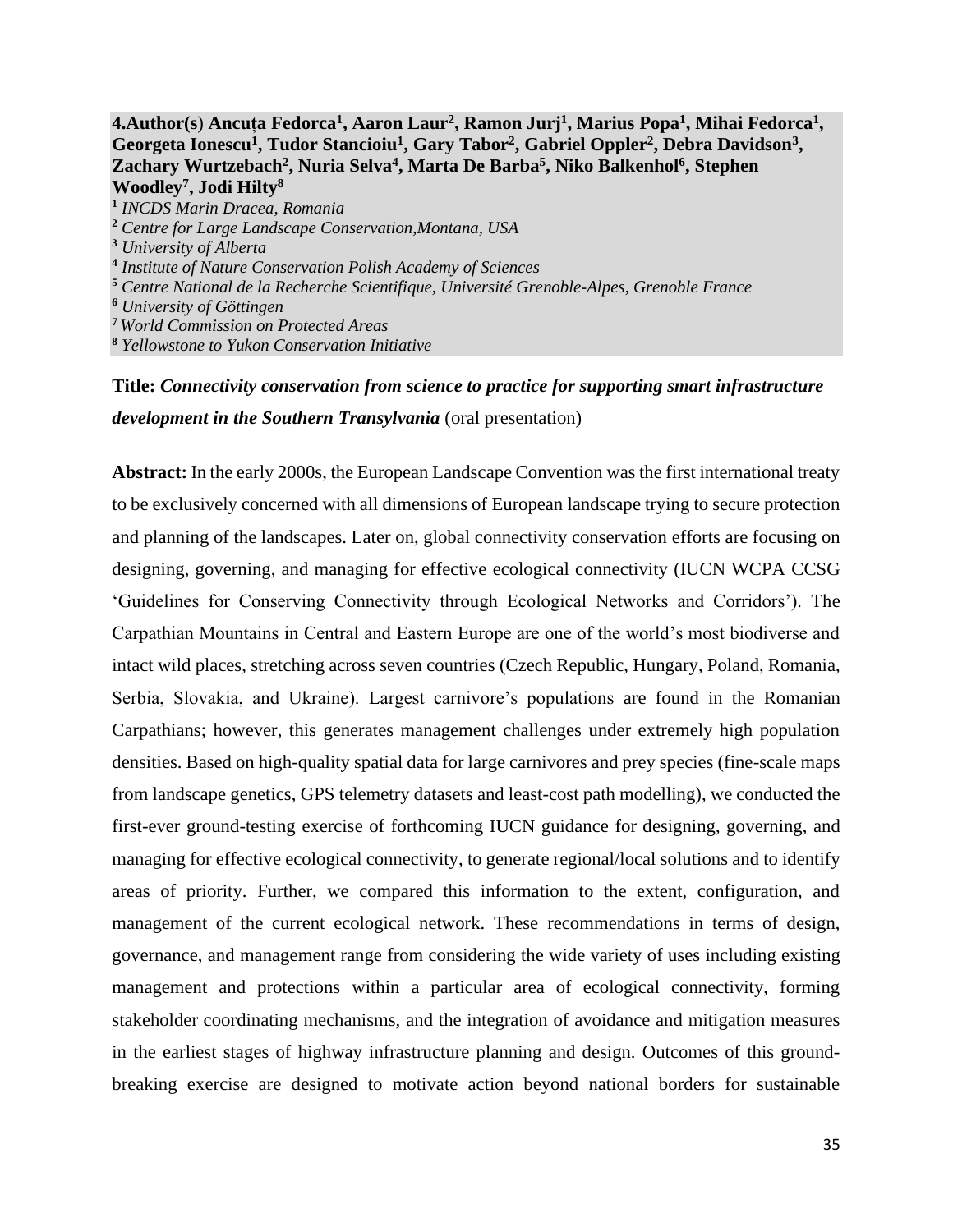landscape governance. As more than 50% of the Carpathian ecosystem is found in Romania, it is positioned to take a leadership role in connectivity conservation in much of Europe. The potential exists in replicating the usage of the IUCN guidance in other nations and regions to ensure effective delivery and consistent implementation of ecological connectivity practices.

#### *Keywords: connectivity, governance, ecological corridors, management*

#### **5.Author(s**): **Mauricio Sanchez-Martinez<sup>1</sup> , Melanie Kolb<sup>1</sup> , Adriana Flores-Diaz<sup>1</sup> <sup>1</sup>** *Universidad Nacional Autonoma de Mexico*

# **Title***: Assessment of nature contributions to people and participatory water monitoring in the Rio Hondo river basin: A proposal for implementation* (oral presentation)

**Abstract**: In transdisciplinary approaches and citizen inclusion programs, such as participatory water monitoring, evaluation of Nature Contributions to People (NCP), can provide information about the importance that populations associate with socio-ecological land units of their local environment, as well as its potential to be monitored and managed. In this study, NCPs are assessed in the Rio Hondo transboundary river basin (three Belizean and three Mexican communities) from the perspective of hydrological ecosystem services, considering the components supply, demand, and benefits. Supply was estimated by a water balance (Thornthwaite method). Demand was assessed by interviews at local scale and considered the registered concessions for surface, underground and residual discharge. NCP were identified and prioritized at local scale by hierarchical methods in 6 terrestrial land units, 5 hydrological units and 2 water supply systems. Benefits were ranked through health, sociocultural, and monetary values. Most of water demand is supplied by underground concessions, nevertheless, is not satisfied, so people depend of rainwater. Peaks of precipitation occurs in June and September were people can get more rainwater for drinking and cooking. There is a deficit of precipitation between January and mid-April so people suffer water scarcity, especially for livestock and crop irrigation, so they use alternative water sources like Rio Hondo water. Most of the residual discharges come from the industry and are discharge into sewers that intercept the Peninsula de Yucatan aquifer. It could be a risk for population that get most of their water demand from wells. Local demand determined by the prioritization of the socio-ecological units benefits, is linearly correlated with the number of NCP people identified and are different in each community. Same occurs for health, socio-cultural and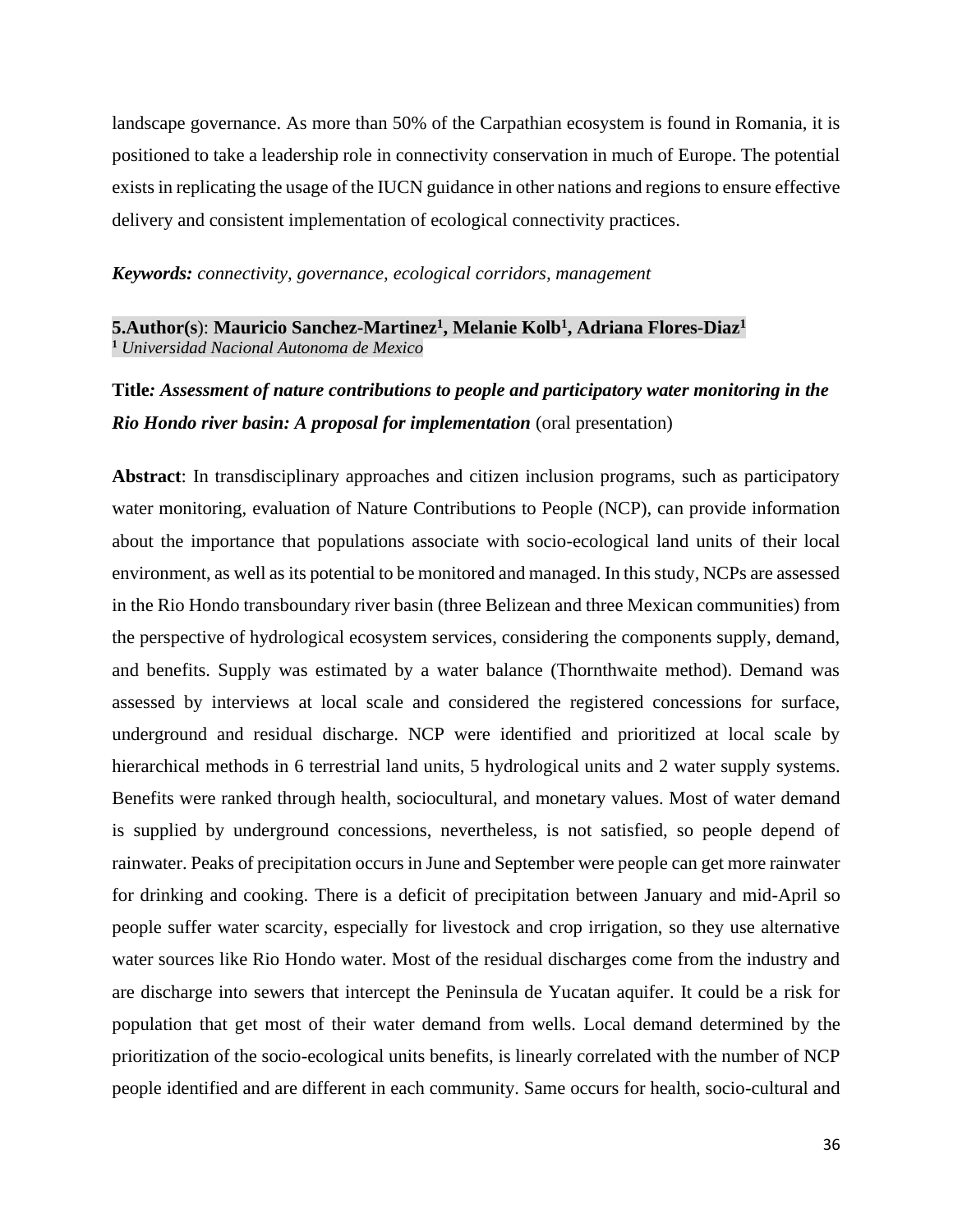monetary values. However, the sum of values offers a comprehensive local view prioritization to determine action plans like participatory water monitoring system.

*Keywords: Value, NCP, supply, demand, benefit, water monitoring, transboundary river basin*

#### **6.Author(s**): **Kičić Martina<sup>1</sup> , Marin Ana Marija<sup>1</sup> , Vuletić Dijana<sup>1</sup> , Krajter Ostoić Silvija<sup>1</sup> <sup>1</sup>***Croatian Forest Research Institute,* Croatia

**Title:** *Perception of cultural ecosystem services in relation to different types of urban green infrastructure - case study of Zagreb, Croatia* (oral presentation)

**Abstract:** Urban green infrastructure (UGI) provides invaluable services and benefits for urban population contributing to their sense of wellbeing. Among these are cultural ecosystem services (CES). These are often defined as non-material benefits people obtain from ecosystems through spiritual enrichment, cognitive development, reflection, recreation, and aesthetic experiences (MEA, 2005). Despite their importance for urban population and the prevalence of cultural landscapes in Europe, these services are less explored than others. Urban planning and green space management is often expert-based and leaves out perception of citizens as users and beneficiaries of services and benefits UGI provides. This is very true for the city of Zagreb (Croatia) as well where our research took place. We used mixed method approach to explore perceptions of CES of UGI at the city level. Besides exploring perception of CES of UGI we also explored how CES is perceived based on the different types of UGI. We conducted focus groups in each city district (altogether 20 focus groups and 94 participants). Focus group participants also pointed on maps exact locations in which they perceive specific CES (namely place attachment, aesthetics, recreation, education, and cultural identity). Using spatial and statistical analyses we were able to find out how CES of UGI are distributed based on type of UGI and which types are perceived as providing more CES than others. We believe the results would be relevant for (urban) planners and managers of UGI.

**Keywords:** *perception, participatory mapping, cultural ecosystem services, urban green infrastructure*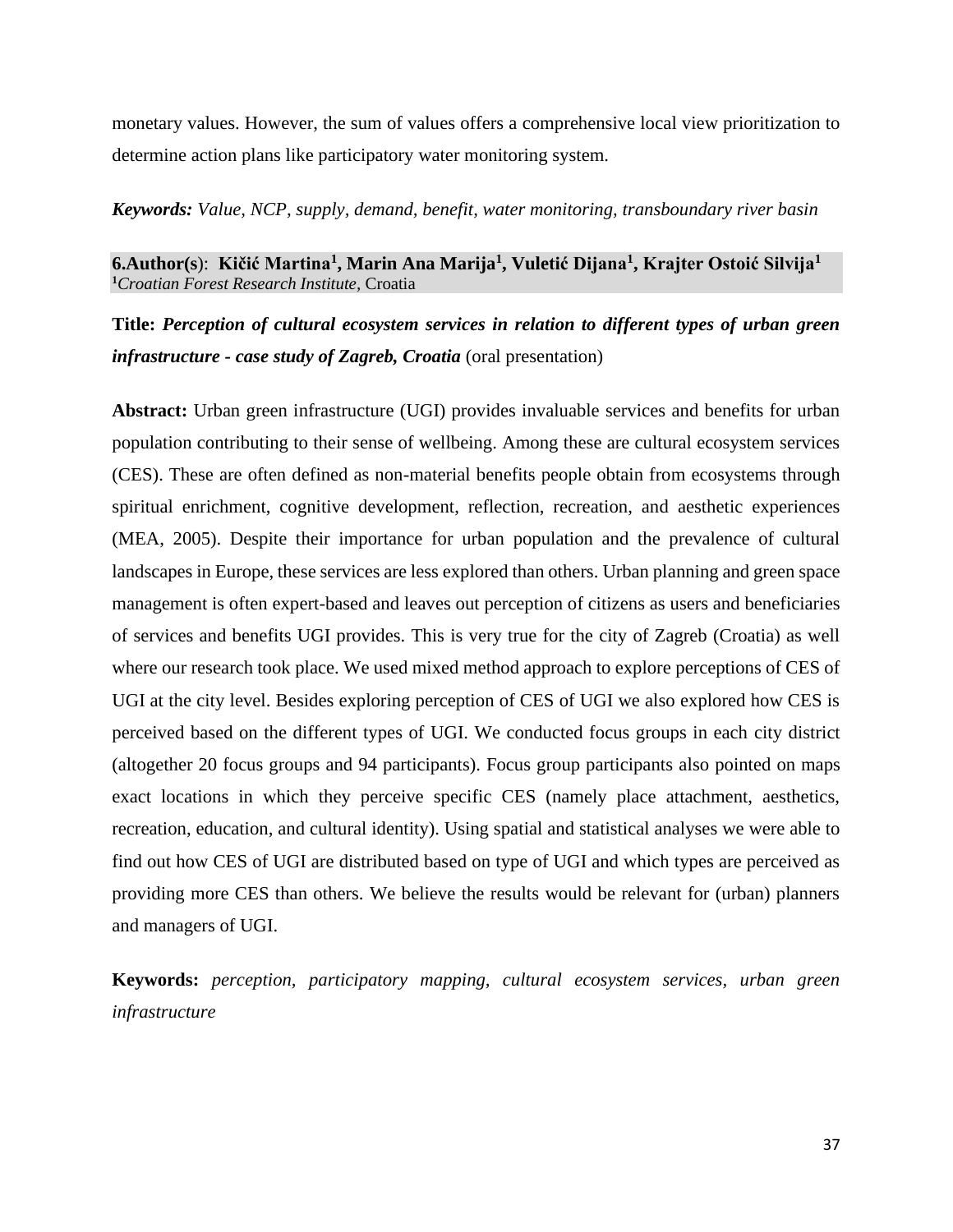#### 7. **Author(s): Frederick Steiner<sup>1</sup>**

**<sup>1</sup>***Weitzman School of Design, University of Pennsylvania, Philadelphia , USA*

#### **Title:** *Landscape Governance: The Prospects of the SITES Rating System*(oral presentation)

**Abstract.** Landscapes are a synthesis of cultural and natural processes of a place. As such, landscapes provide an ideal framework for sustainable governance. The Sustainable Sites Initiative (SITES) is a rating system that advances best practices for landscape design. The system is grounded in the ecosystem services concept. Administered by Green Business Certification Inc. , SITES has been adopted by the cities of New York and Atlanta, the state of Rhode Island, and the U.S. General Services Administration to guide design decisions.

*Keywords: SITES, Sustainable Sites, suitability analysis*

**8.Author(s**) **Anton Shkaruba<sup>1</sup> ; Hanna Skryhan<sup>2</sup> ; Iryna Shylava, Viktar Kireyeu<sup>3</sup>** *Estonian University of Life Sciences Estonia Belarusian-Russian University Saint Petersburg State University*

#### **Title:** *The hated nature: what it takes to reconcile ecosystems of a small river with urban communities*. (oral presentation)

**Abstact.** Nature is not welcome in many urban contexts. City were long (and still are) considered as an opposite to wilderness, and ecosystems there were either transformed to become "cultural landscapes" and a useful part of urban fabric, or considered as uncomfortable and neglected spots in need for "recultivation", "gentrification" or other "development" alike. Small rivers and riparian ecosystems appeared to be among the least valued ones, as seen from many channelised, tunneled, or completely disappeared rivers across the globe, while surviving ones are often in marginalised areas and under heavy environmental impact. Nature-based solutions (NBS) as a concept suggest a trajectory for "urban" ecosystems to retain their original character while being accepted and valued by citizens for providing useful benefits. Its practical implementation involves many challenges, and successful examples of reconciling riverine ecosystems with urban communities are relatively few and occur only in some particular geographical contexts. In this paper we explore the modalities of river and people coexistence in the city of Mahilioŭ in Belarus, recognising particular challenges of Eastern European contexts. On one hand, city planning culture in the region is not fueled by burgeoning economies and therefore declining over recent decades. On the other hand, nature wilderness is sufficiently abundant in the closest countryside, and therefore it is less appealing in urban locations. We used questionaries and semi-structured interviews to link subjective, material and relational aspects of social well-being to ecosystems (including their functions) of a small river of Dubravenka cutting through the whole city, from outskirts to the very downtown. These findings were placed in a broader environmental, planning and governance contexts with an ultimate purpose to understand what physical, information and learning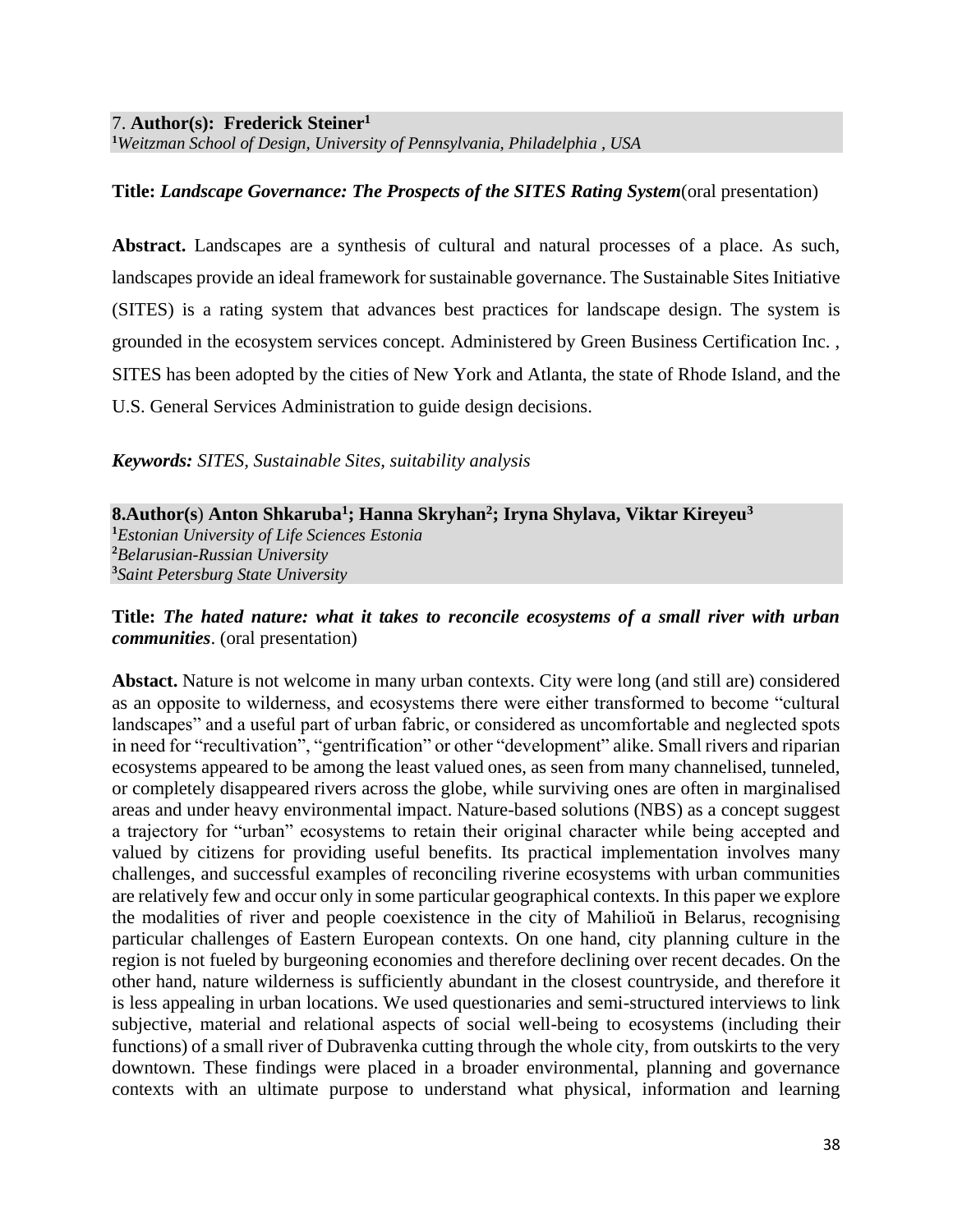infrastructures are missing to create a case for NBS and reconcile the river with the city, and what are the enabling and disabling conditions.

#### **Keywords**: *urban landscapes, small rivers, nature-based solutions, social well-being*

*9.* **Author(s) Marcin Spyra<sup>1</sup> , Guillermo Martinez Pastur<sup>2</sup> ; Daniele La Rosa<sup>3</sup> , Nica Claudia** *Caló<sup>1</sup> Martin Luther University Halle-Wittenberg, Germany CONICET National Scientific and Technical Research Council, Argentina University of Catania, Italy*

**Title***: Policy making and spatial planning for reducing ecosystem services trade-offs in periurban landscapes* (oral presentation)

**Abstract:** Ecosystem services (ES) trade-offs occur in the situation, where one service increases and fosters the reduction of the other service. ES trade-offs are a significant issue, fostering the sustainability of transitional, peri-urban landscapes (PULs). It is due to dynamic processes of periurbanization, which endanger peri-urban natural ecosystems and their services. It is also related to rising demand for ES in PULs. Policy making, and planning related to ES trade-offs in PULs need to support the balancing of opposing services, thus to foster ES synergies between ES. Nevertheless, ES trade-offs in PULs are not on the top of policy and planning agendas. Knowledge related to policy making and planning for ES trade-offs in PULs remind hidden in country and regional case study specific niches. Aims of our study are twofold. Firstly, we are aiming to identify existing shortcomings, concerning to how ES trade-offs in PULs are addressed by policy instruments and planning documents. Secondly, we are aiming to describe good practices related to governance and planning of ES trade-offs in PULs. To fulfil our aims, we designed a semiqualitative survey, which has been distributed to researchers and policy makers of different regions world-wide. The survey analyses drivers of ES trade-offs in PULs and gather practical knowledge on how policy and planning instruments at the regional level are tackling the issue of ES tradeoffs in PULs. From the preliminary results obtained by the survey, we draft recommendations for policy and planning on the regional level to better tackle ES trade-offs in PULs.

**Keywords:** *Ecosystem services, peri-urban landscapes, policy and planning instruments*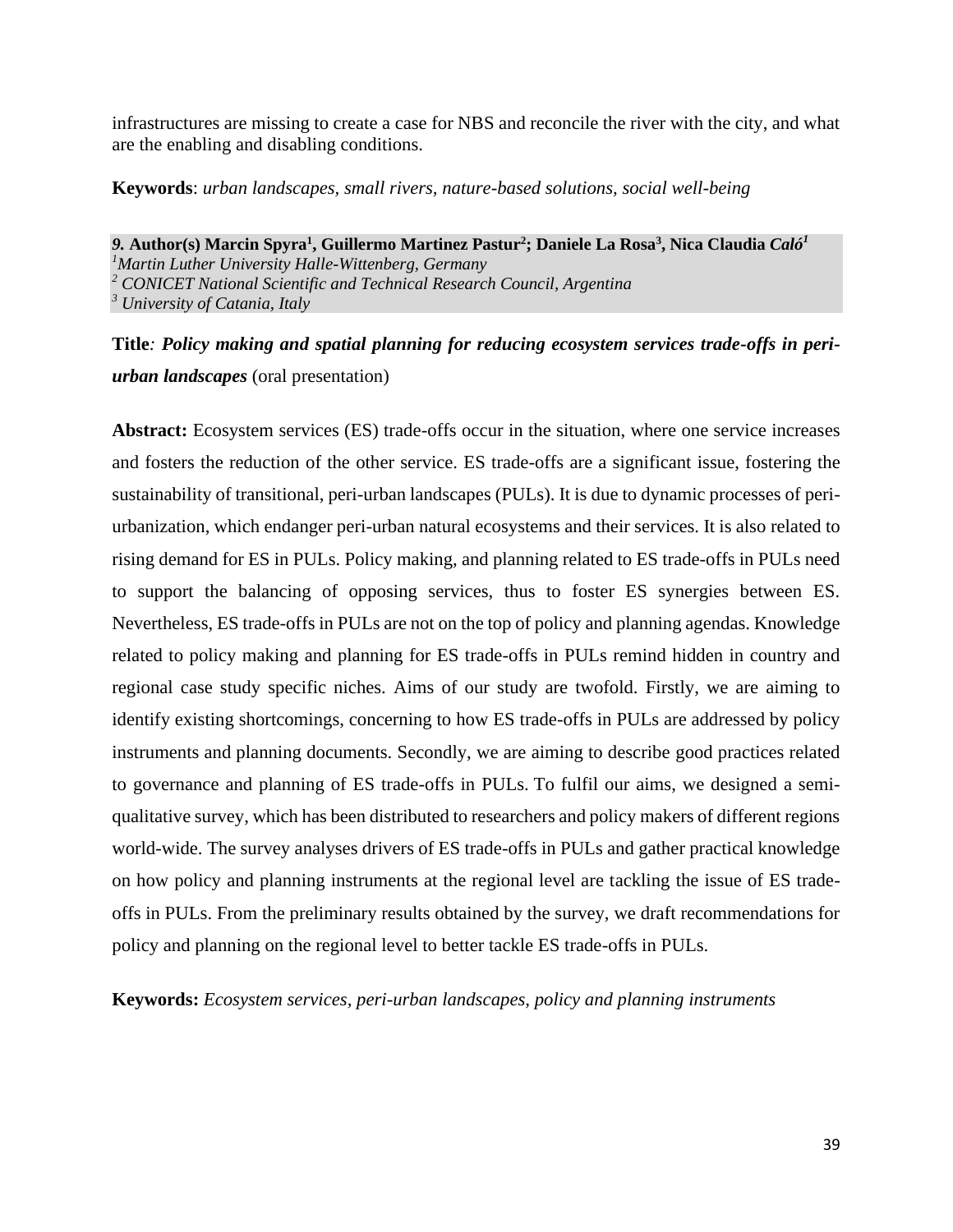#### *1.* **Author(s) Antidius Raphael<sup>1</sup> , Makarius C.S. Lalika<sup>1</sup>** *1 Sokoine University of Agriculture, Tanzania*

#### **Title**: *Riparian Vegetation and River Ecosystem Stability: The Role of Ecohydrology* (oral presentation)

**Abstract:** Riparian vegetation occurs along a watercourse mainly rivers saving river ecosystem by preventing bank-erosion and trapping sediments and pollutants; increasing its stability. Unfortunately, they are still under anthropogenic catastrophes where not well recognized. Ecohydrology, a science using biota to regulate ecology and hydrology seeks to explore their role to river ecosystem stability. To explore their roles, a study was carried out along Ngerengere river -Tanzania to investigate riparian vegetation distribution, anthropogenic stressors and their impacts to the river ecosystem. Vegetation distribution was examined within a 5m belt transect by GPS and analysed by GIS, anthropogenic stressors and their impacts by field observation and household questionnaire thereafter analysed by SPSS. Seven riparian vegetation species; Pennisetum purpureum, Phragmites mauritianus, Typha domingensis, Phragmites australis, Cyperus rotundus, Sesbania sesban and Ficus sycomorus were found with a declining abundance alongside the river. The major stressors were found to be uncontrolled cultivation practices, grazing and sand extraction. As cultivation approached the river, vegetation became scanty, disappearing in some, water got dried, with reduced clarity, deposited sediments and collapsed river banks (aggravated by sand extraction). Contrary to where vegetation was cleared by burning and harvesting as livestock fodder, abundantly vegetated sites were associated with clean and clear water. Ngerengere river ecosystem was anthropogenically degraded and less-stable whose riparian vegetation are undervalued. Recommended was riparian buffer strips via practical Ecohydrology to enhance ecological systems, reverse degradation and enhance river ecosystem stability.

*Keywords: Ecohydrology, Ngerengere river, Riparian vegetation, River ecosystem, Tanzania*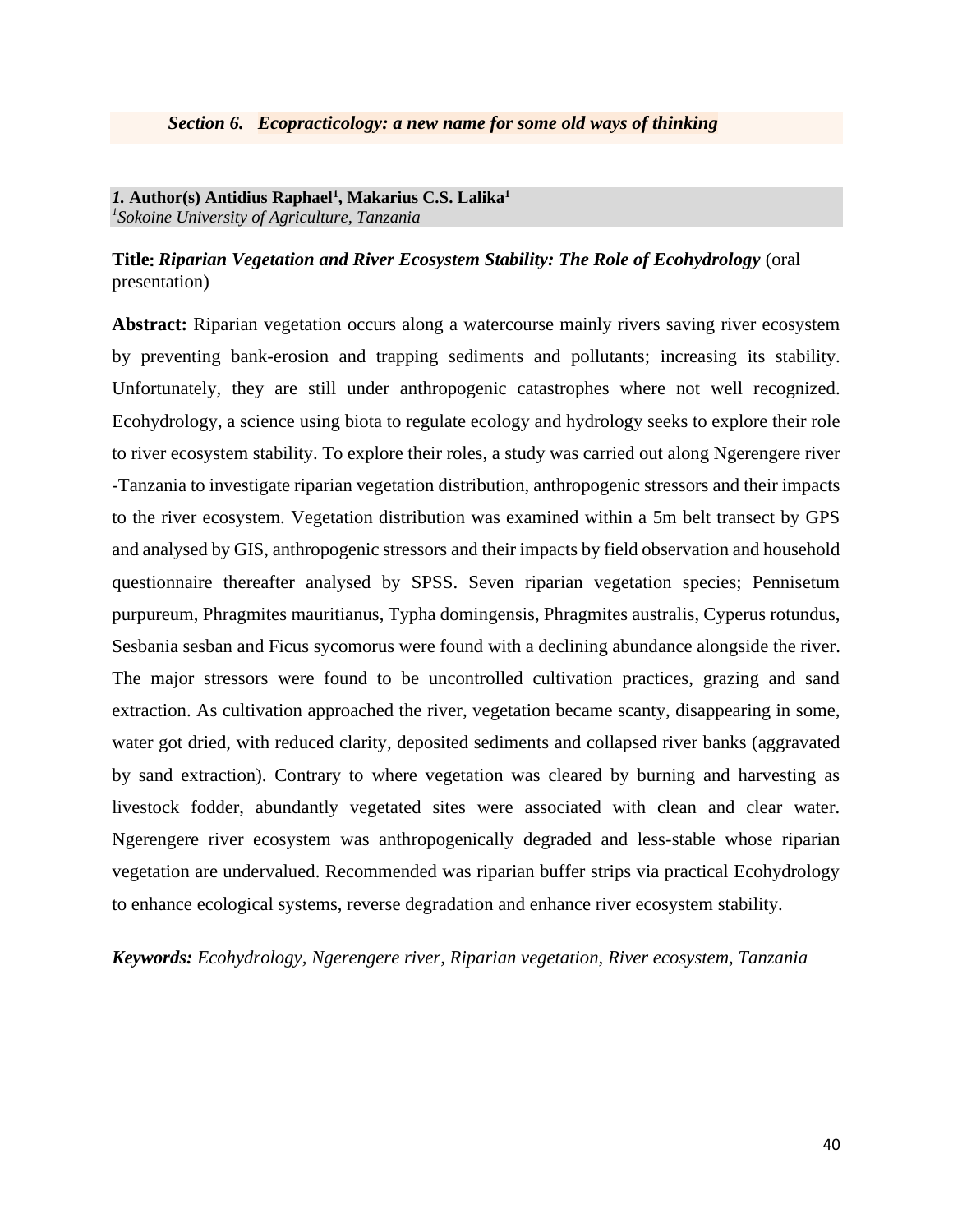#### **Title:** *When you push the boundary, does the boundary push back?* (oral presentation)

**Abstract:** In a recent review paper for Current Opinion in Environmental Sustainability, focussing on the potential for urban experimentation to nurture knowledge and learning for urban sustainability, my colleagues and I reflected that: "knowledge about co-production advances often occurs faster than the theorisation thereof. Advances are characterised by 'learning by doing'… through applied and transdisciplinary work." There is a clear and increasing recognition that the combination of research and practice, theory and real-world experience, topped off with a reflexive approach is critical to developing interactions that can help us to both understand and respond to socio-ecological challenges. In our work creating and studying CityLabs (spaces for knowledge co-production to enable different levels of government to address urban sustainability challenges) we note that disruptive interventions and experiments are often founded on the premise that a combination of academic and practice-based knowledge is better positioned to provide policy responses to complex urban sustainability challenges than either individually. Operating within this particular space of the human-nature / human-human system highlights a range of challenges and opportunities for: "creating shared understanding across a range of actors in safe or neutral spaces that enable dialogue between knowledge brokers in government, academia and beyond". The Green Space CityLab for London project is currently working to create an ongoing platform for strengthening connections and knowledge sharing. The CityLab recognises that while there is an increasing body of knowledge and experience around the effective planning, development and management of urban green spaces, it is still challenging to make a holistic case for their overall benefits. This talk covers the background to and development of the CityLab, reflecting on the actions of those in this scholar-practitioner space to grapple with creating and translating knowledge across the boundaries of academia, society and policy.

*Keywords: environmental policy, knowledge systems, urban, practice*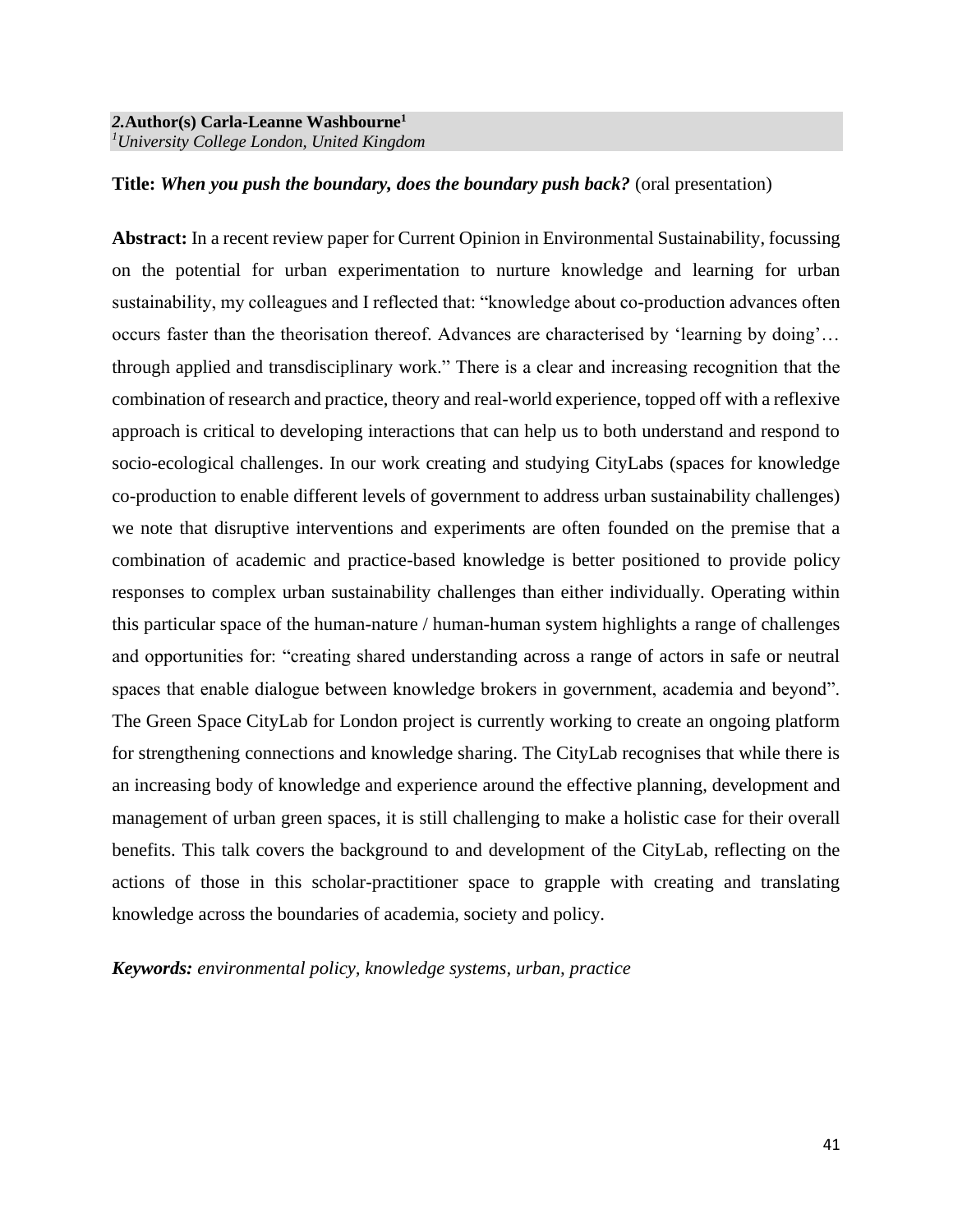**3. Author(s) Neshafati Fwaya<sup>1</sup> , Makarius C. S. Lalika<sup>1</sup> <sup>1</sup>***College of Forestry, Wildlife and Tourism, Sokoine University of Agriculture,Tanzania*

**Title***: Integration of Ecohydrological Solutions In Restoration Of Nzovwe River In Mbeya-Tanzania* (oral presentation)

**Abstract:** Many rivers, lakes and reservoirs are continuously affected by human activities causing enormous environmental problems related to biodiversity, ecosystem functioning and preservation of the water cycle. Nzovwe River is among the threatened ecosystem consequently causing decline in supply of ecosystem services such as drinking water, agricultural land and grazing land. Ecohydrological approach can be a tool towards a sustainable use of aquatic resources through enhancement of the resistance, resilience and buffering capacity of fluvial corridors. This study was conducted in order to integrate ecohydrological solutions on management of Nzovwe River for sustainable supply of ecosystem services. This was attained effectively after human activities along the river and their impacts were determined. Field observation and review of relevant published and unpublished documents were used to identify human activities and their impacts along the river. Human activities carried out along the river include agriculture, irrigation, sand extraction, garage activities and brick making. Those activities cause soil erosion and consequently increasing suspended particles into the river and expansion of the river. Also, the river is polluted due to the use of synthetic fertilizers, pesticides and garage chemicals. Irrigation activities reduced the river flow consequently affecting biodiversity of the river. Lastly, due to urbanization, the river experience midnight dumping of wastes including dead animals. Conservation agriculture, maintaining riparian vegetation and construction of buffer strips were recommended as appropriate ecohydrological solutions to nurture Nzovwe River by involving multi-stakeholder approach along the river.

*Keywords: Ecosystem services, Human activities, Biodiversity, Water*